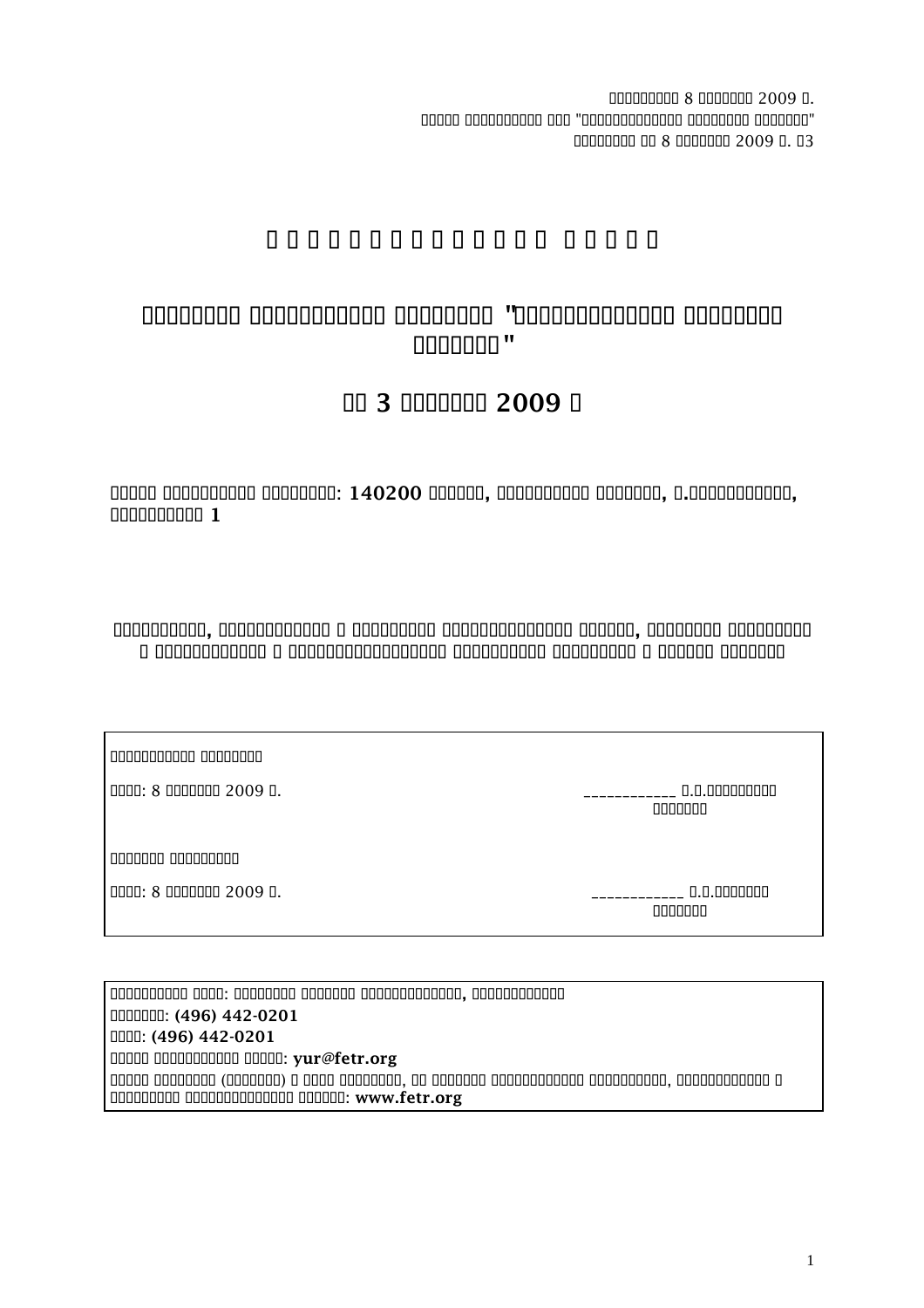| I.                                                          |   | ,                        |                          | $\overline{\phantom{a}}$ |  |
|-------------------------------------------------------------|---|--------------------------|--------------------------|--------------------------|--|
|                                                             | , | $\overline{\phantom{a}}$ |                          | ,                        |  |
| $\overline{\phantom{a}}$<br>$\rm{II}.$<br>III.<br>IV.<br>V. |   | $\overline{\phantom{a}}$ |                          | ,                        |  |
| $\overline{(\ }$<br>VI.                                     |   |                          | $\overline{\phantom{a}}$ |                          |  |
| VII.<br>VIII.                                               |   |                          |                          |                          |  |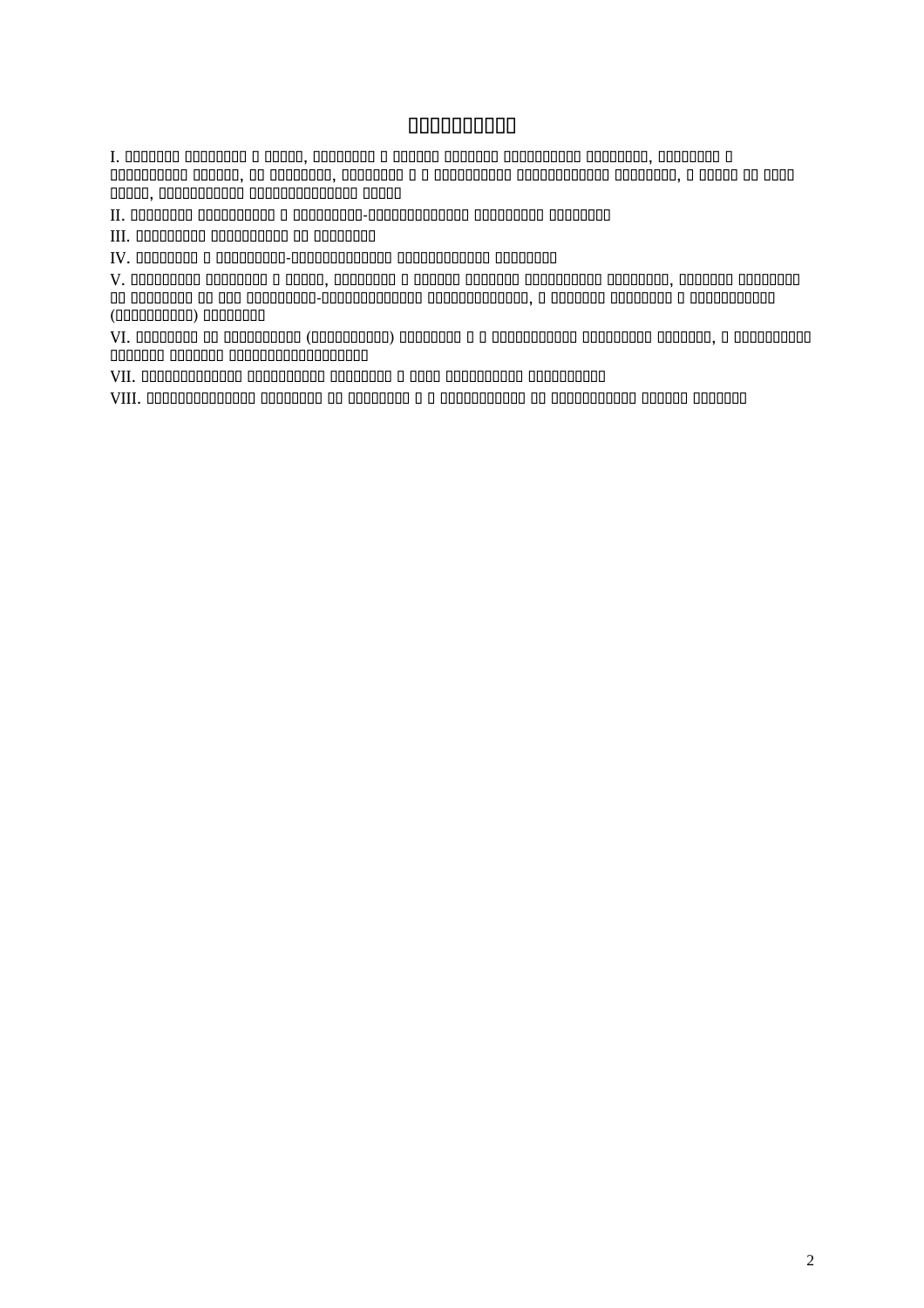

 $\sqrt{\phantom{a}}$ 

j

 $\overline{3}$ 

Ϊ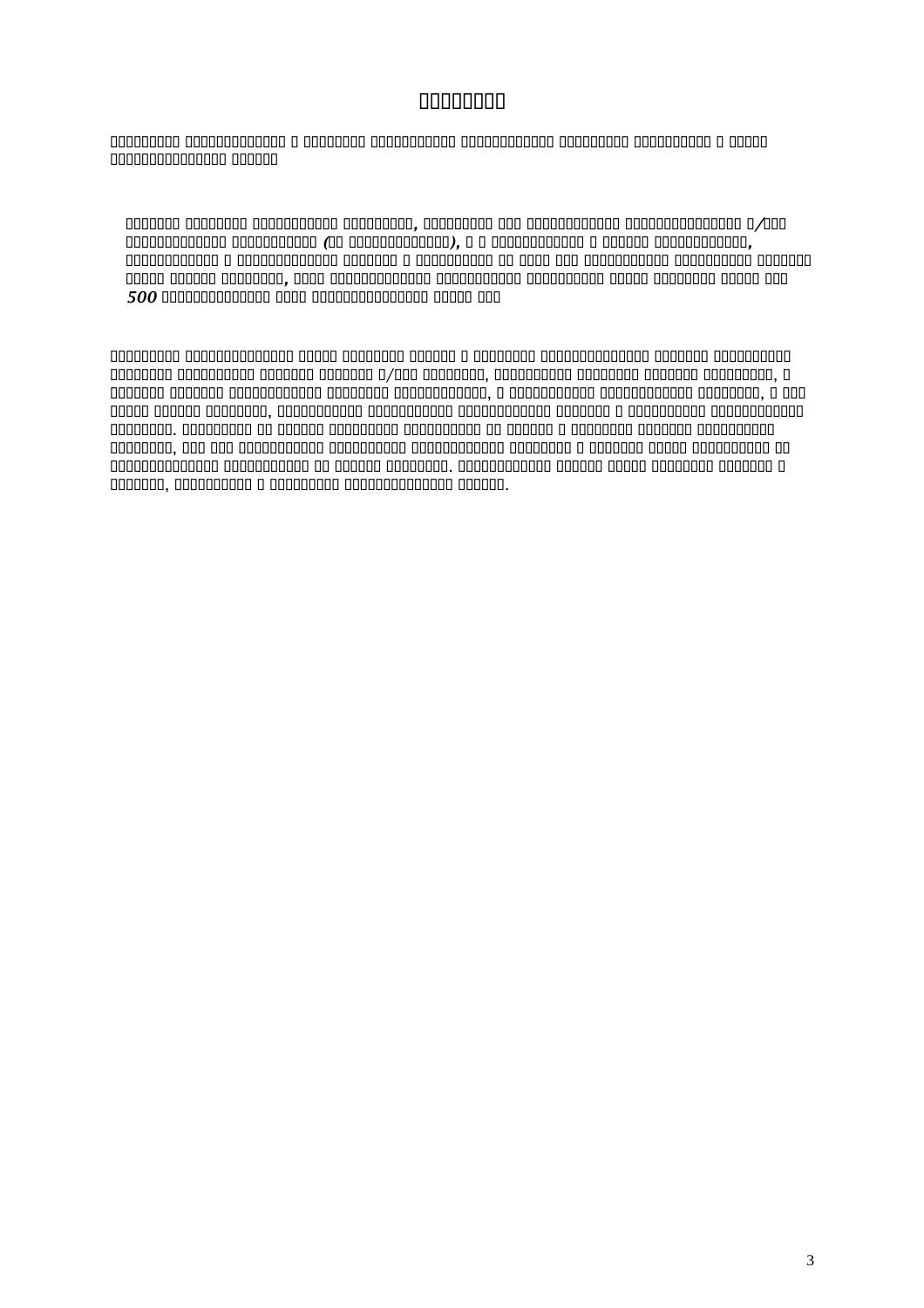**1.1.** ,

| 1947 |
|------|
| 1954 |
| 1975 |
| 1964 |
| 1972 |

**, , ,**   $\,$  ,  $\,$  ,  $\,$  ,  $\,$  ,  $\,$  ,  $\,$  ,  $\,$  ,  $\,$  ,  $\,$  ,  $\,$  ,  $\,$  ,  $\,$  ,  $\,$  ,  $\,$  ,  $\,$  ,  $\,$  ,  $\,$  ,  $\,$  ,  $\,$  ,  $\,$  ,  $\,$  ,  $\,$  ,  $\,$  ,  $\,$  ,  $\,$  ,  $\,$  ,  $\,$  ,  $\,$  ,  $\,$  ,  $\,$  ,  $\,$  ,  $\,$ 

| 1954 |
|------|

**1.2.** 



| ٠                          |           | . 1555/072     |       |  |
|----------------------------|-----------|----------------|-------|--|
| : $140410,$                | $\cdot$ . | $\mathbf{y}$ . | . .46 |  |
| : 7707083893               |           |                |       |  |
| :044525225                 |           |                |       |  |
| $\pm 40702978840200000190$ |           |                |       |  |

. : *30101810400000000225*

: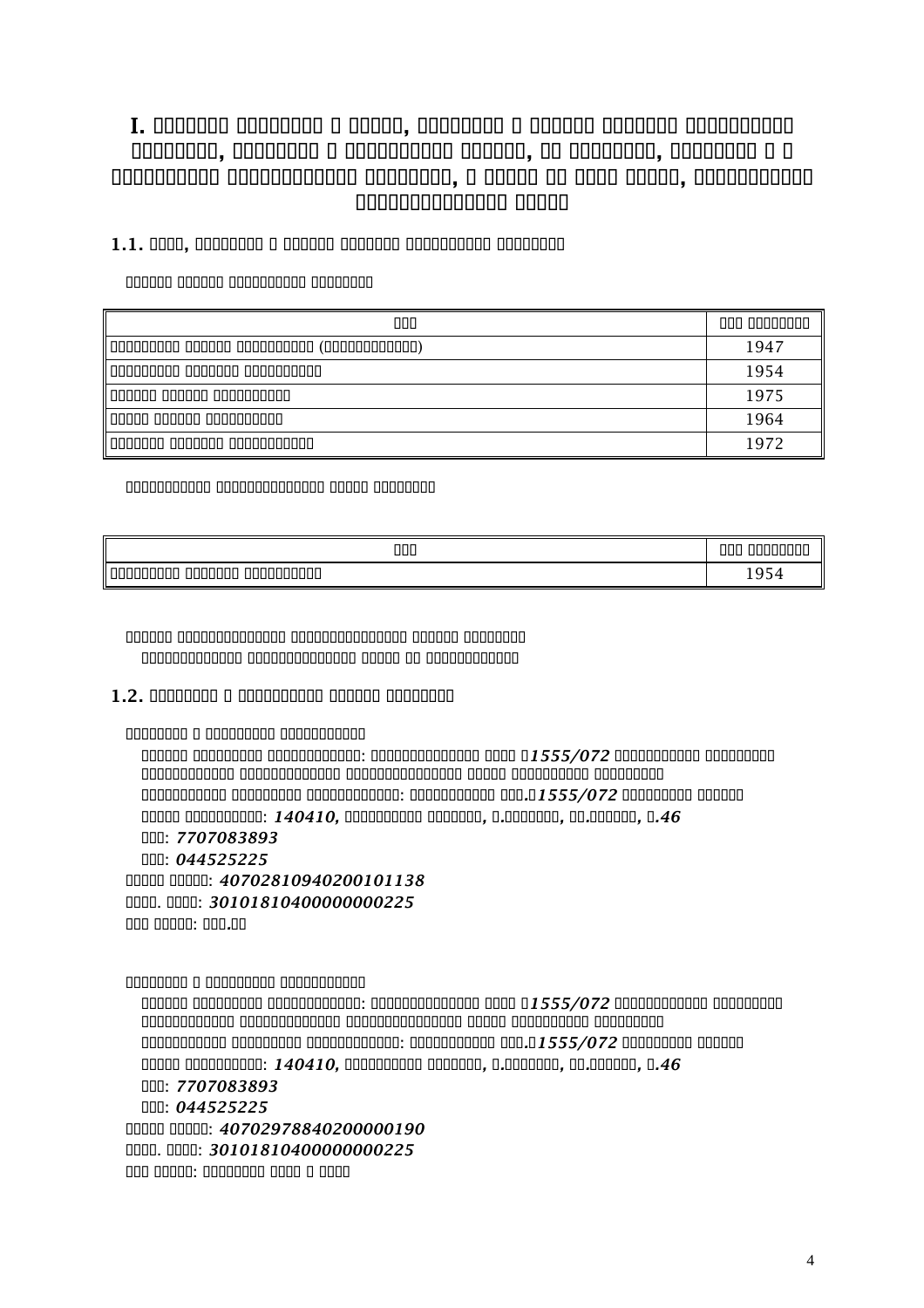: *1555/072* 

: *.1555/072* 

 : *140410, , ., ., .46* : *7707083893* : *044525225* : *40702840240200000190*

. : *30101810400000000225* :

 : *"" .* : *"" .* : *140100, , ., ., .37/2*

: *7831001567* : *044653778*

 : *40702810901280900661* . : *30101810400000000778* : *.*

> : *1555/072*  : *.1555/072*

 : *140410, , ., ., .46* : *7707083893* : *044525225*

: *40702978140201000190*

. : *30101810400000000225* :

: *1555/072* 

 : *.1555/072*  : *140410, , ., ., .46* : *7707083893*

: *044525225* : *40702840540201000190* . : *30101810400000000225*

:

 : *"" " " "" .* : *"" .* : *140200, , ., ., .28* : *0274062111*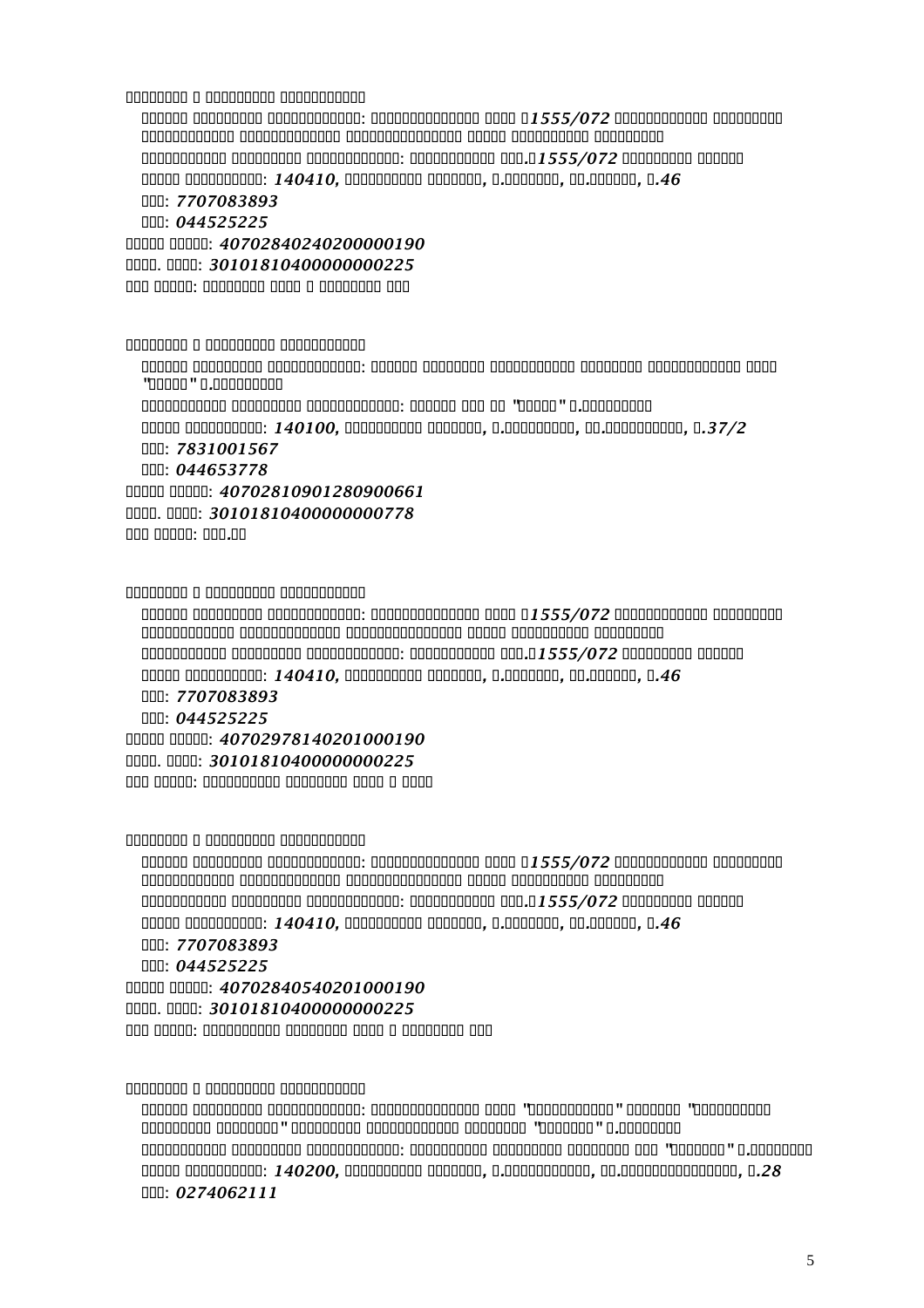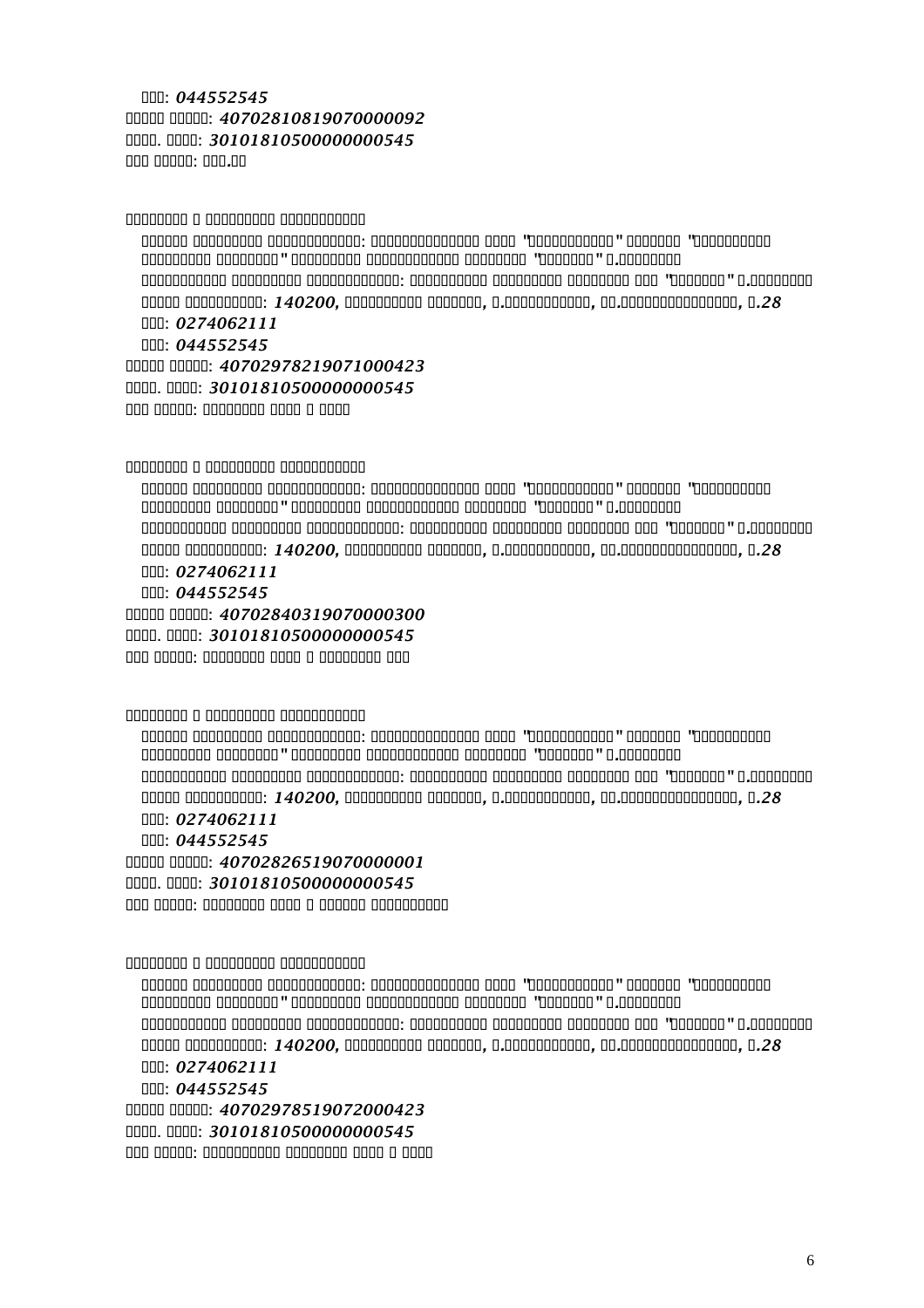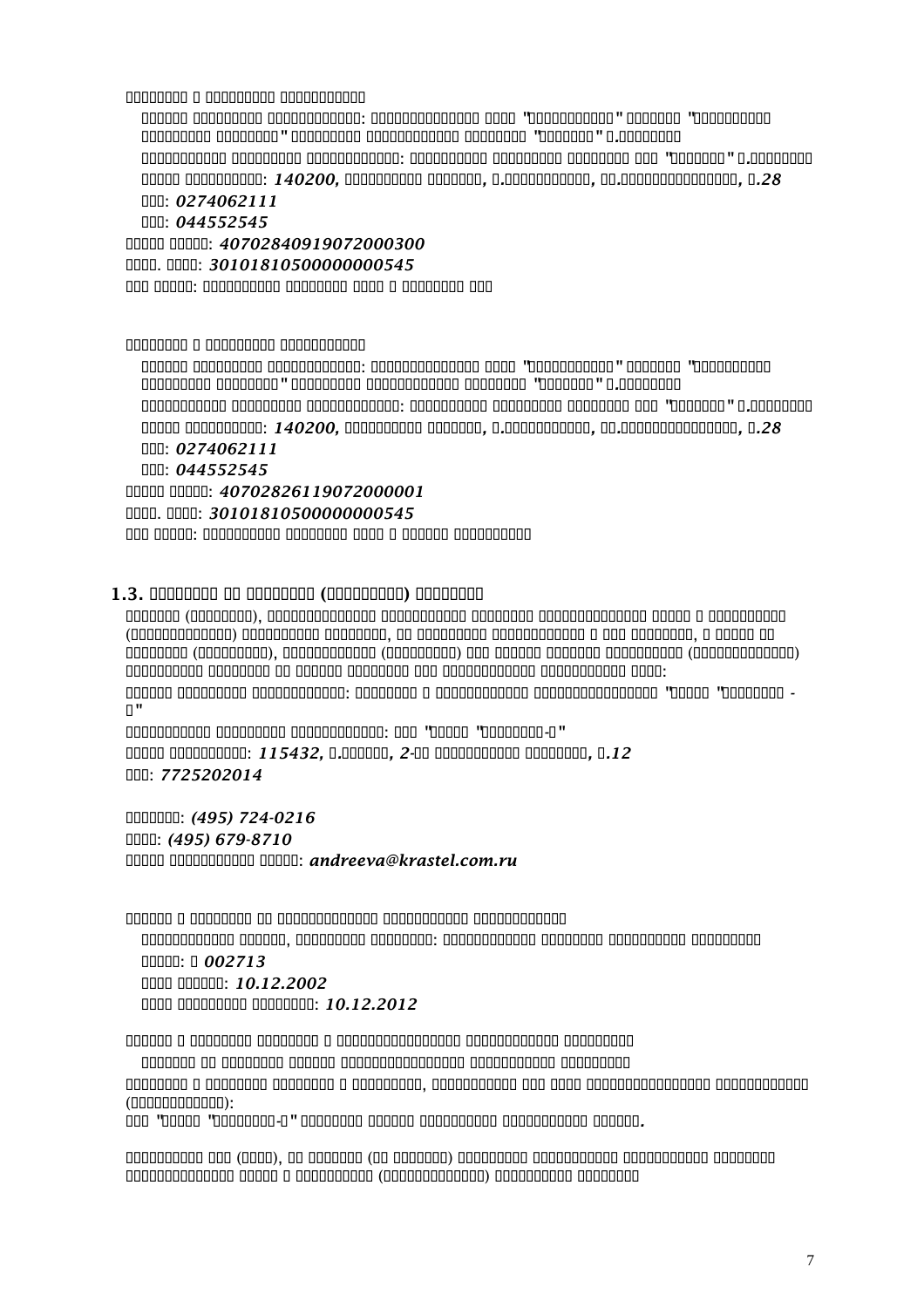| 2006 |  |
|------|--|
| 2007 |  |
| 2008 |  |



| 1.4. |  |  |
|------|--|--|
|------|--|--|

 $1.5.$ 

 $1.6.$  $\overline{\phantom{a}}$ 

II.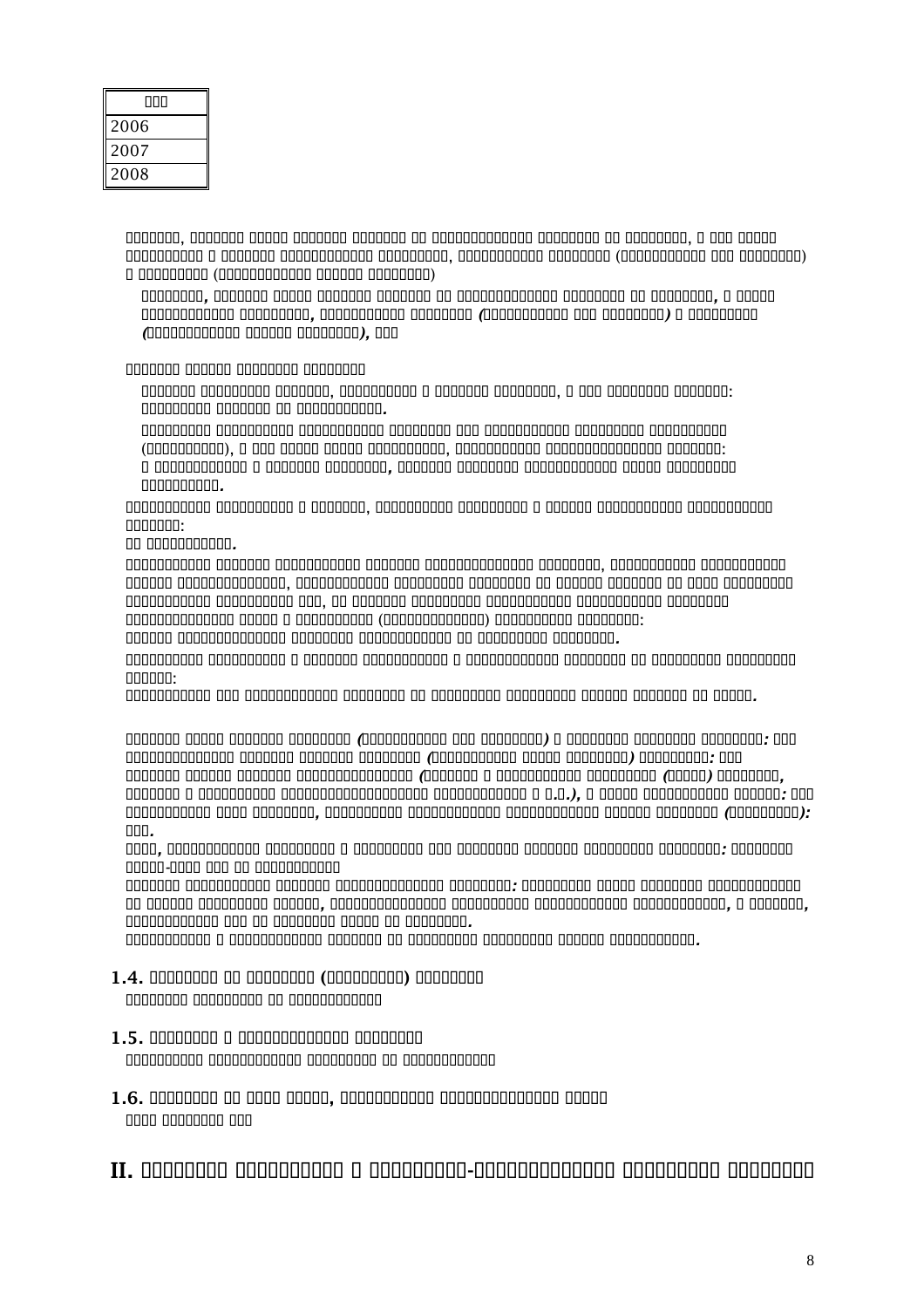#### **2.1. -**

|                                                                         | 2008, 9<br>$\sim$ | 2009, 9   |
|-------------------------------------------------------------------------|-------------------|-----------|
| $\sim 100$<br>$\overline{\phantom{a}}$                                  |                   | 57 102    |
| , %                                                                     |                   |           |
| ,                                                                       |                   | 91.31     |
| $% \mathcal{A}_{\mathrm{H}}\times\mathcal{A}_{\mathrm{H}}^{\mathrm{H}}$ |                   |           |
| , $\%$                                                                  |                   | 24        |
| , $\%$                                                                  |                   |           |
| $\mathbf{r}$                                                            |                   | 1.14      |
| , %                                                                     |                   |           |
|                                                                         |                   | 368 482.6 |
| $\%$                                                                    |                   | 37.01     |

,

## **2.2.**

## **2.3.**

**2.3.1.** 

### 9 . 2009 .

|                                       | $\,1$    | $\,1$       |
|---------------------------------------|----------|-------------|
| $\bullet$<br>$\,$                     | 22 654.7 |             |
| $\pmb{\mathsf{y}}$<br>$\bullet$       |          | $\mathbf X$ |
| $\bullet$<br>$\,$                     | 1966     |             |
| $\pmb{\mathsf{y}}$<br>$\bullet$       |          | $\mathbf X$ |
|                                       | 3 617.8  |             |
| $\,$<br>$\blacksquare$                |          |             |
| $\,$<br>٠                             |          | $\mathbf X$ |
| $\,$<br>$\bullet$                     |          |             |
| $\,$<br>٠                             |          | $\mathbf X$ |
| $\,$<br>$\bullet$                     |          |             |
| $\overline{\phantom{a}}$<br>٠         |          | $\mathbf X$ |
| $\,$<br>$\bullet$                     |          |             |
| $\mathbf{y}$<br>$\bullet$             |          | $\mathbf X$ |
| $\,$<br>$\bullet$                     | 417.5    |             |
| $\overline{\phantom{a}}$<br>$\bullet$ |          | $\mathbf X$ |
| $\,$<br>$\bullet$                     | 28 6 5 6 |             |
| $\overline{\phantom{a}}$<br>$\bullet$ |          | $\mathbf X$ |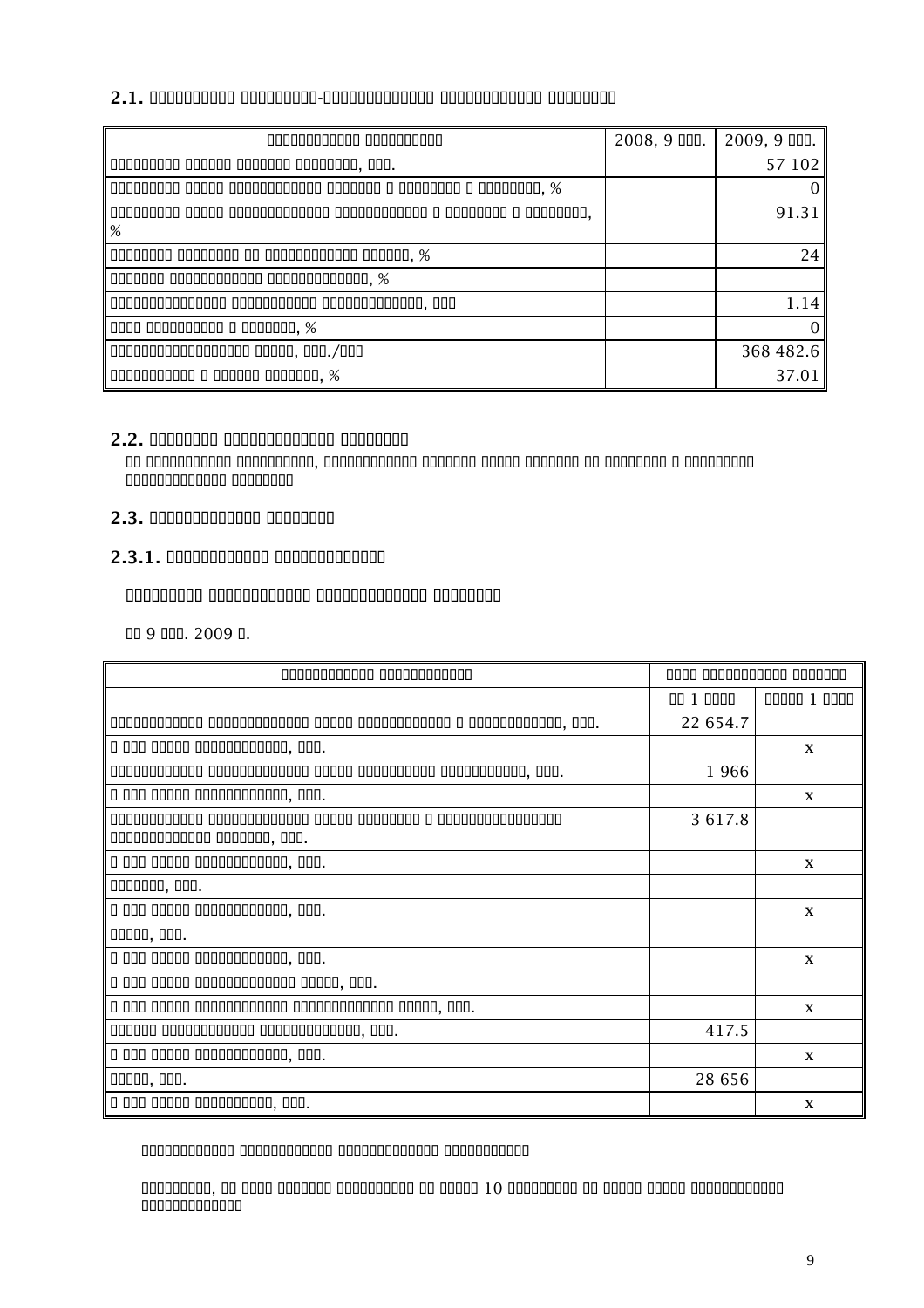: *""* : *""* : 115114, . , 2- , .12 : *7705034876* : *1027700013373*



 $($ ,  $,$ , ): : : *""*

 : *""* : *140411, ., , 9* : *5009033419*

 , .: *617*  $($ ,  $,$ , ):

 : : *""* : *""* : *140408, ., . , .381* : *7736520080*

#### , .: *832.5*

 $($ ,  $,$ , ): :

 : *""* : *""* : *140202, , ., ., .17*

: *5005041232*

 , .: *302.2*  $($ ,  $,$ , ): : : *" "* : *" "*

 : *125299 . .4* : *7713299308*

 , .: *662.1*  $($ ,  $,$ , ):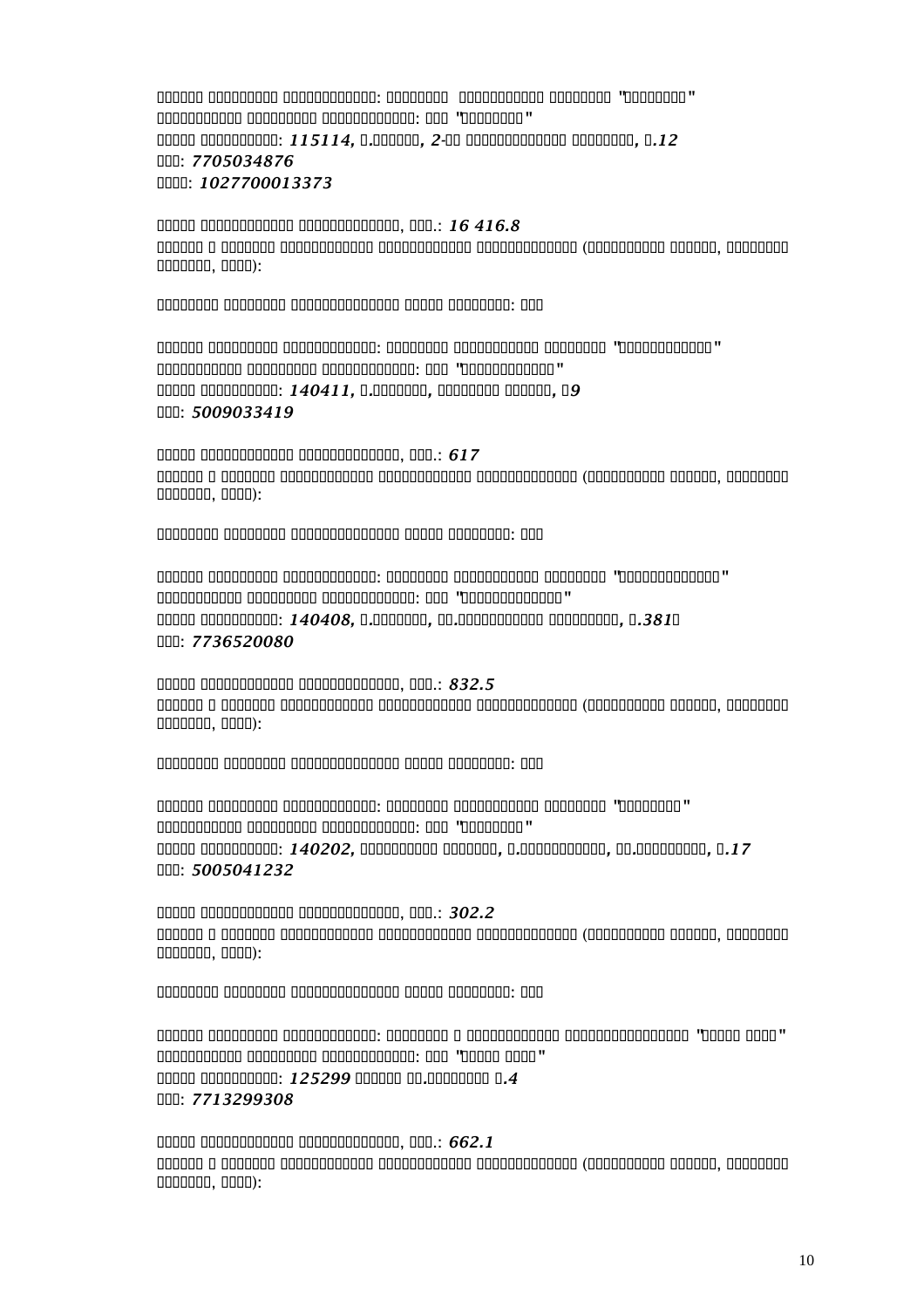$2.3.2.$  $2.3.3.$  $\,$  $2.3.4.$  $\cdot$  $\pmb{\cdot}$  $\pmb{\cdot}$  $2.4.$ 

 $\pm$ 

 $2.5.$  $\overline{(\ }$  $\overline{\phantom{a}}$  $\overline{ }$  $\frac{1}{2}$ 

 $2.5.1.$  $\mathcal{L}_{\mathcal{A}}$ 

,

 $\overline{\phantom{a}}$ 

 $\frac{1}{2}$ 

 $\cdot$ 

,

 $2.5.2.$ 

 $\overline{\phantom{a}}$ 

 $2.5.3.$ 

 $2.5.4.$ 

 $\frac{1}{2}$ 

 $\ddot{\phantom{a}}$ 

 $\overline{a}$ 

 $\pmb{\cdot}$ 

 $\overline{\phantom{a}}$ 

 $\overline{\phantom{a}}$ 

,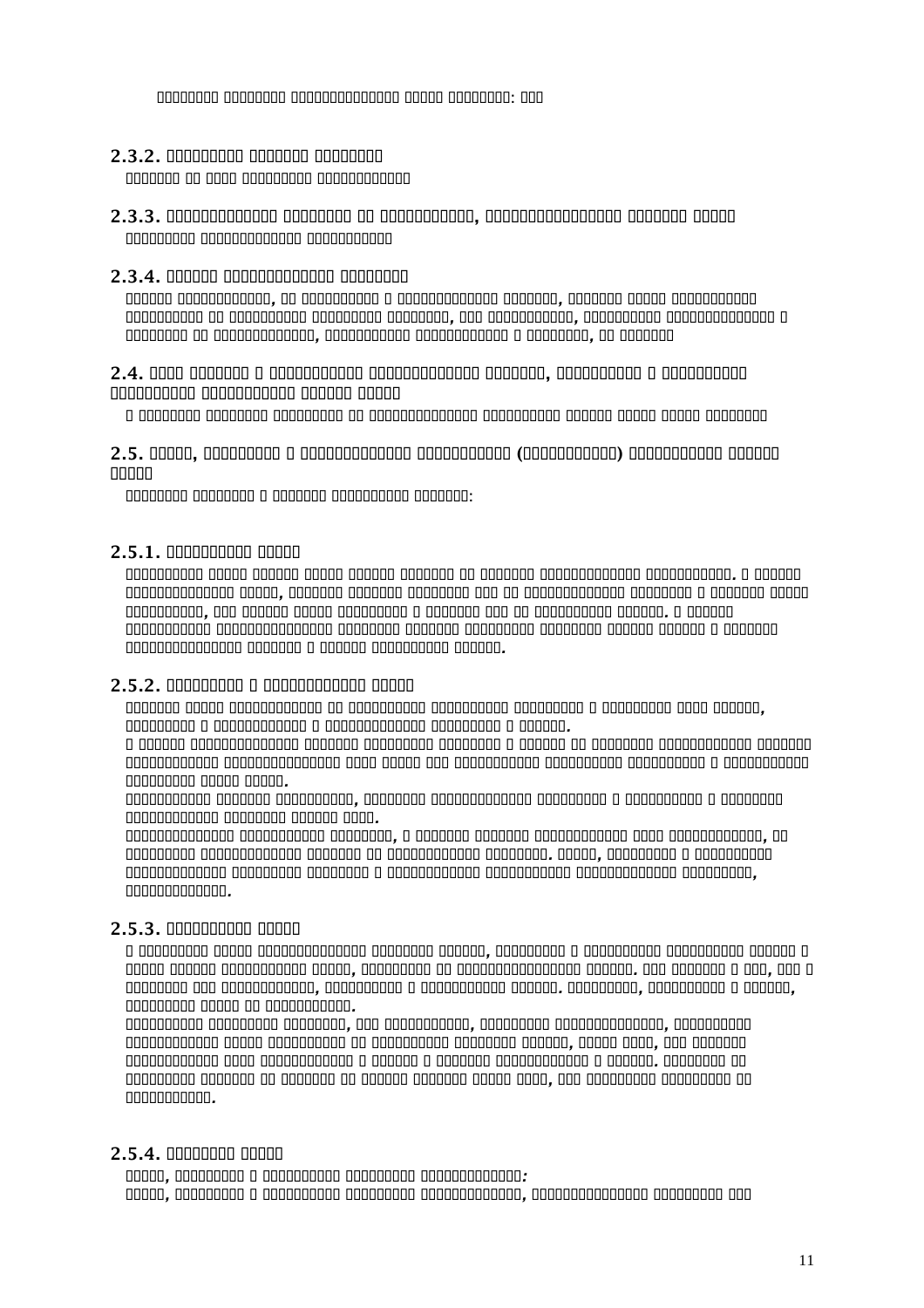



**III.** 

**3.1.** 

**3.1.1.** ( ) : *" "* : *"" ( )*  : *( ) 37332 17.09.2008. 10.07.2018.* : *" " "* **Service State State State State**  : *18.09.1992* :  *811- 18.09.1992. 1099* : *"*

 *"*  $\mathbb{R}^2$  : *07.10.1992* :

*878- 07.10.1992. 1137*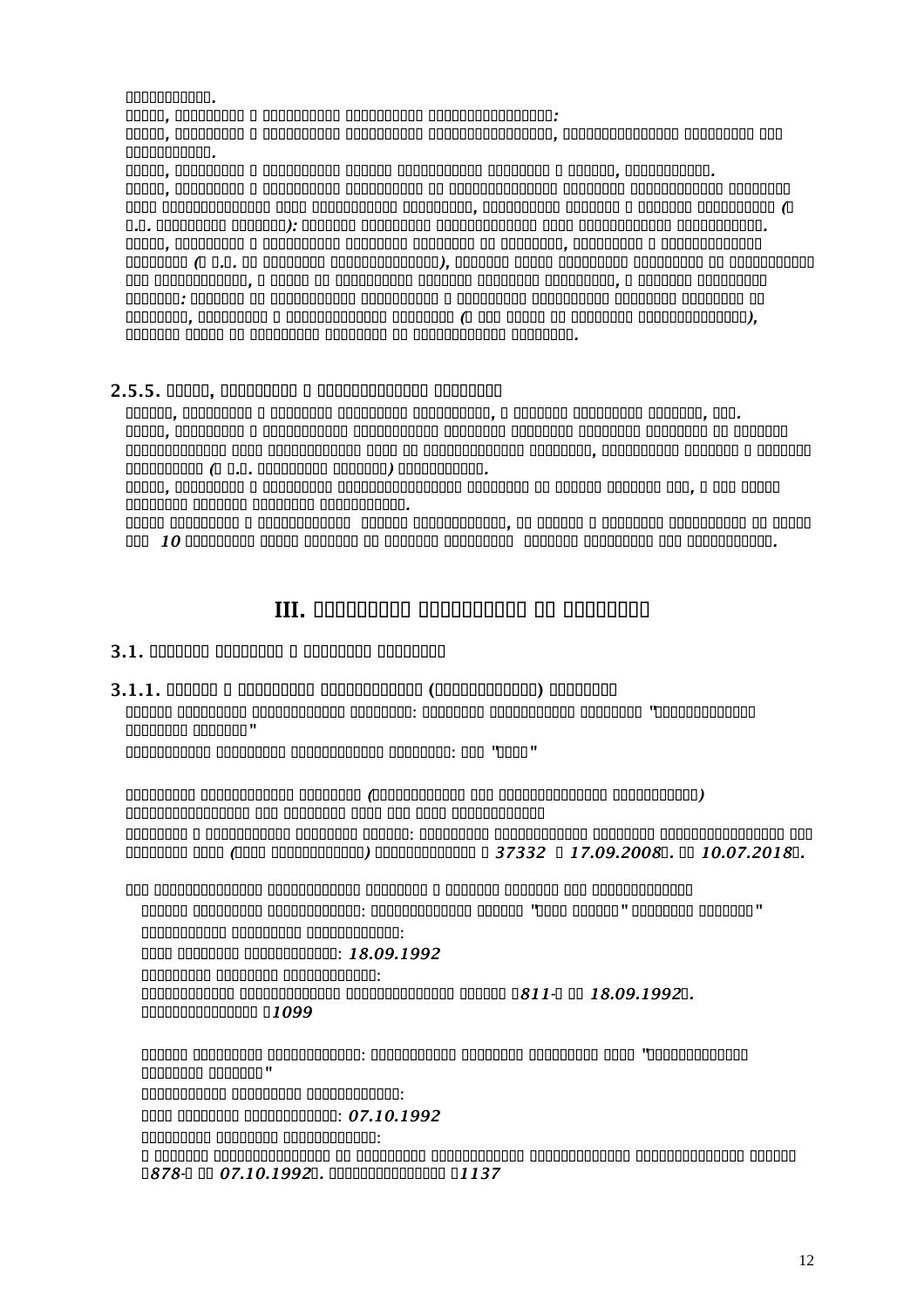: *" "* : *""* : *02.08.2002* **Service Control of the Control of the Control of the Control of the Control of the Control of the Control of the Control of the Control of the Control of the Control of the Control of the Control of the Control of the Con**  *"*  $\blacksquare$  "

#### **3.1.2.**

### : *1099* : *18.09.1992*

 , : the contract of the contract of the contract of : *1025000922077* : *02.08.2002*

: *.* 

### **3.1.3.**





#### **3.1.4.**

: *140200 , , ., 1*

*140200 , , , 1*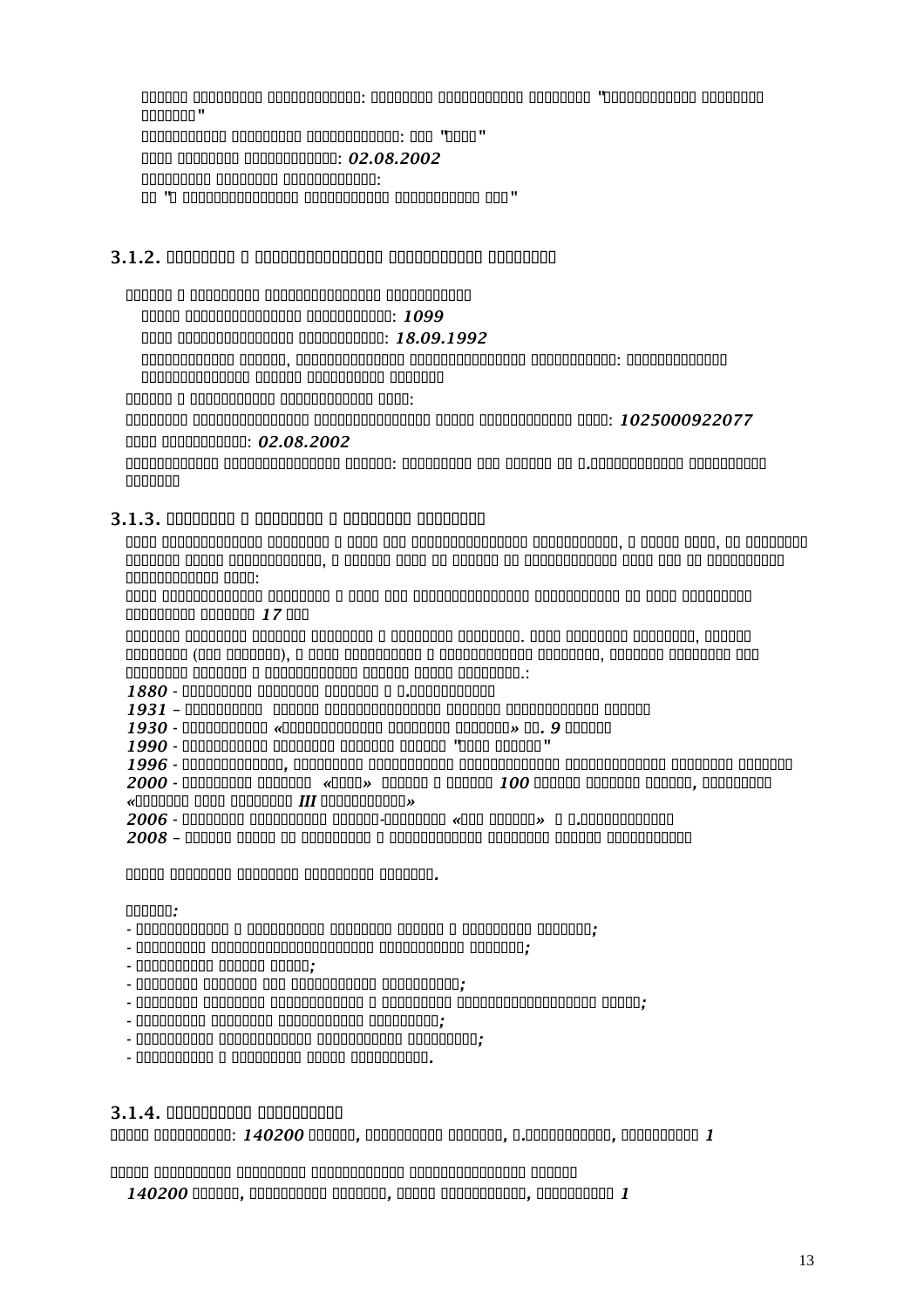| <i>140200</i>     |                   |                     |  |                    |  |
|-------------------|-------------------|---------------------|--|--------------------|--|
|                   | $(496)$ 442-02-01 |                     |  |                    |  |
| $(496)$ 442-02-01 |                   |                     |  |                    |  |
|                   |                   | $:$ office@fetr.org |  |                    |  |
|                   |                   |                     |  |                    |  |
|                   |                   |                     |  | : www.gorizont.org |  |
|                   |                   |                     |  |                    |  |

# **3.1.5.**

*5005001180*

- **3.1.6.**
- **3.2.**

## **3.2.1.**

| 17.54.2  |
|----------|
| 18.24.4  |
| 40.10.2  |
| 40.30.14 |
| 40.30.2  |
| 51.42.5  |
| 52.42.7  |

 *.*

### **3.2.2.**



 $($ ,  $)$ :

|  |  |  |     | 2008, 9 | 2009, 9    |
|--|--|--|-----|---------|------------|
|  |  |  |     |         |            |
|  |  |  |     | 41 910  | 28 439 964 |
|  |  |  |     | 474.08  |            |
|  |  |  |     | 33.59   | 28.89      |
|  |  |  | , % |         |            |

 $($  and  $)$  and  $($  10

 $($ ,  $)$ :

| 2008, 9 | 2009, 9 |
|---------|---------|
|         |         |
| 36 139  | 22 229  |
| 795.09  | 051.88  |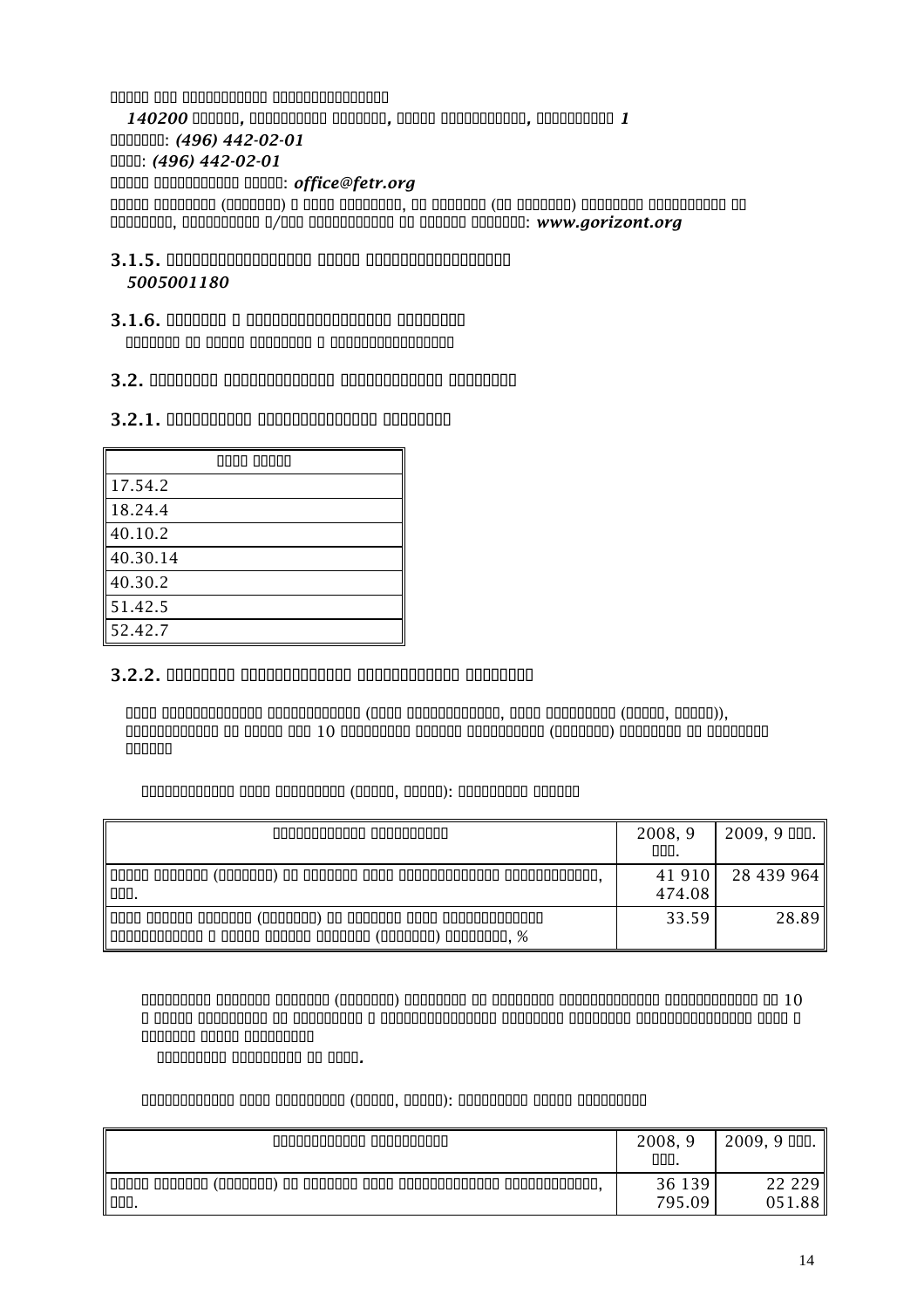|  |  |                        | 28.96 | $\Gamma$ O<br>$\Omega$<br>22.JO |
|--|--|------------------------|-------|---------------------------------|
|  |  | $\Omega$<br>$\sqrt{0}$ |       |                                 |
|  |  |                        |       |                                 |

$$
\begin{pmatrix} 1 & 0 & 0 \\ 0 & 0 & 0 \\ 0 & 0 & 0 \\ 0 & 0 & 0 \\ 0 & 0 & 0 \\ 0 & 0 & 0 \\ 0 & 0 & 0 \\ 0 & 0 & 0 \\ 0 & 0 & 0 & 0 \\ 0 & 0 & 0 & 0 \\ 0 & 0 & 0 & 0 \\ 0 & 0 & 0 & 0 & 0 \\ 0 & 0 & 0 & 0 & 0 \\ 0 & 0 & 0 & 0 & 0 \\ 0 & 0 & 0 & 0 & 0 & 0 \\ 0 & 0 & 0 & 0 & 0 & 0 \\ 0 & 0 & 0 & 0 & 0 & 0 \\ 0 & 0 & 0 & 0 & 0 & 0 \\ 0 & 0 & 0 & 0 & 0 & 0 & 0 \\ 0 & 0 & 0 & 0 & 0 & 0 & 0 \\ 0 & 0 & 0 & 0 & 0 & 0 & 0 \\ 0 & 0 & 0 & 0 & 0 & 0 & 0 \\ 0 & 0 & 0 & 0 & 0 & 0 & 0 & 0 \\ 0 & 0 & 0 & 0 & 0 & 0 & 0 & 0 \\ 0 & 0 & 0 & 0 & 0 & 0 & 0 & 0 \\ 0 & 0 & 0 & 0 & 0 & 0 & 0 & 0 \\ 0 & 0 & 0 & 0 & 0 & 0 & 0 & 0 \\ 0 & 0 & 0 & 0 & 0 & 0 & 0 & 0 \\ 0 & 0 & 0 & 0 & 0 & 0 & 0 & 0 \\ 0 & 0 & 0 & 0 & 0 & 0 & 0 & 0 \\ 0 & 0 & 0 & 0 & 0 & 0 & 0 & 0 \\ 0 & 0 & 0 & 0 & 0 & 0 & 0 & 0 \\ 0 & 0 & 0 & 0 & 0 & 0 & 0 & 0 \\ 0 & 0 & 0 & 0 & 0 & 0 & 0 & 0 \\ 0 & 0 & 0 & 0 & 0 & 0 & 0 & 0 \\ 0 & 0 & 0 & 0 & 0 & 0 & 0 & 0 \\ 0 & 0 & 0 & 0 & 0 & 0 & 0 & 0 \\ 0 & 0 & 0 & 0 & 0 & 0 & 0 & 0 \\ 0 & 0 & 0 & 0 & 0 & 0 & 0 & 0 \\ 0 & 0 & 0 & 0 & 0 & 0 & 0 & 0 \\ 0 & 0 & 0 & 0 &
$$

(, ):

 *.*

|  |  |  |     | 2008, 9 | 2009, 9 |
|--|--|--|-----|---------|---------|
|  |  |  |     |         |         |
|  |  |  |     | 15 0 79 | 9796    |
|  |  |  |     | 319.76  | 357.31  |
|  |  |  |     | 12.09   | 9.95    |
|  |  |  | , % |         |         |

$$
\begin{array}{cc} & 10 \end{array}
$$

 *.* (, ):

|  |  |  |     | 2008, 9 | 2009, 9<br>$\bullet$ . |
|--|--|--|-----|---------|------------------------|
|  |  |  |     |         |                        |
|  |  |  |     | 10 683  | 13 174                 |
|  |  |  |     | 759.74  | 539.84                 |
|  |  |  |     | 8.56    | 13.38                  |
|  |  |  | , % |         |                        |

 $($  and  $)$  and  $($  and  $)$  and  $($  and  $)$  and  $($  and  $)$  and  $($  and  $)$  and  $($  and  $)$  and  $($  and  $)$  and  $($  and  $)$  and  $($  and  $)$  and  $($  and  $)$  and  $($  and  $)$  and  $($  and  $)$  and  $($  and  $)$  and  $($  and  $)$  a



**3.2.3.** , ( )

 *.*

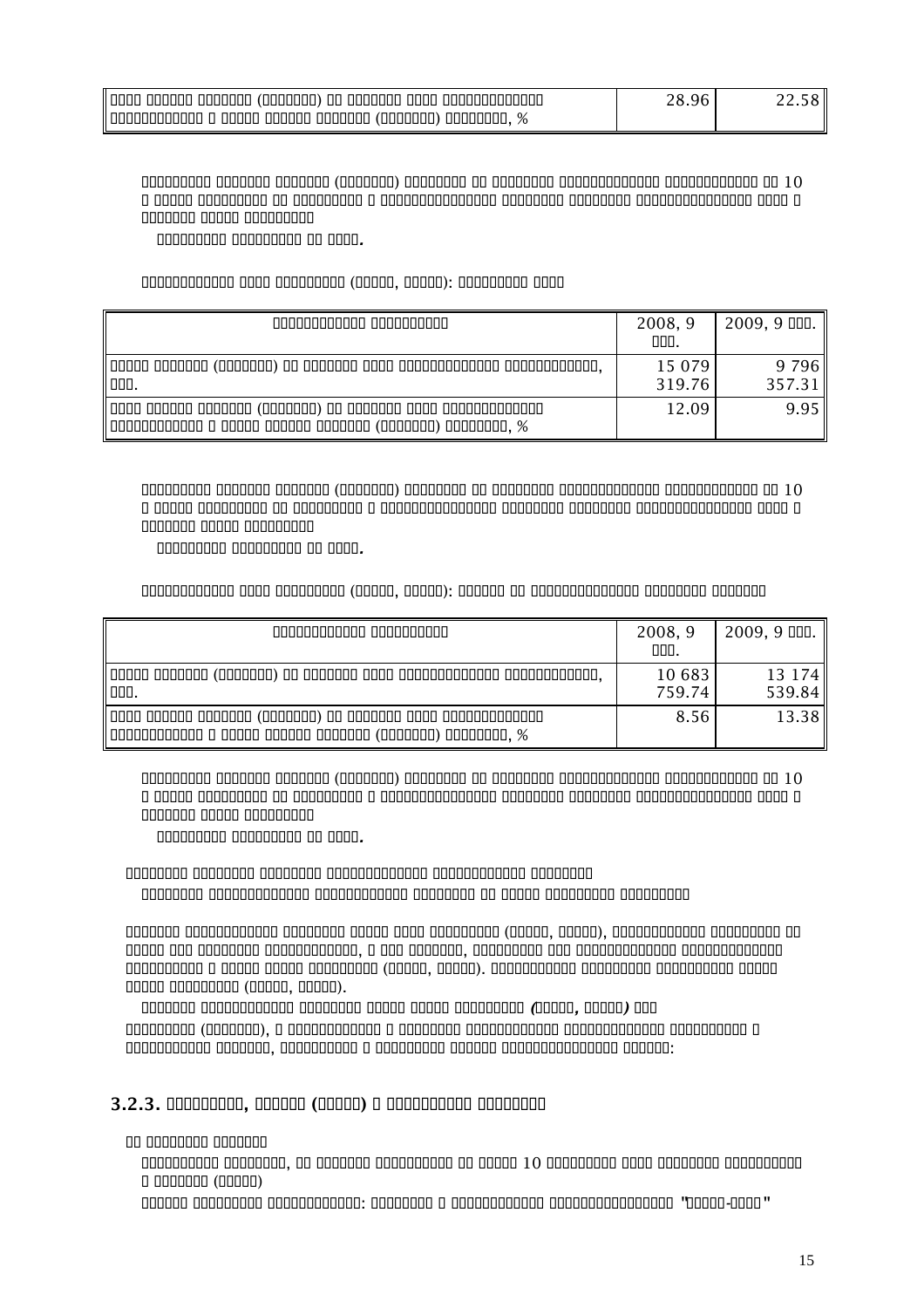### : *125299, , , 4* : *7713299308*

, %: *14.3*



**3.2.4.** (, ) , the contract of the contract of the contract of the contract of the contract of the contract of the contract of the contract of the contract of the contract of the contract of the contract of the contract of the contrac



 $($   $)$   $:$ 

 *<i>, , , , , .* 

*- ,* 

 *, , ,* 

## **3.2.5.**

 , : : *09234*

> : *14.03.2002* : *01.01.2012*

## **3.2.6.**

**3.3.** 

**3.4. , , ,** 

*.*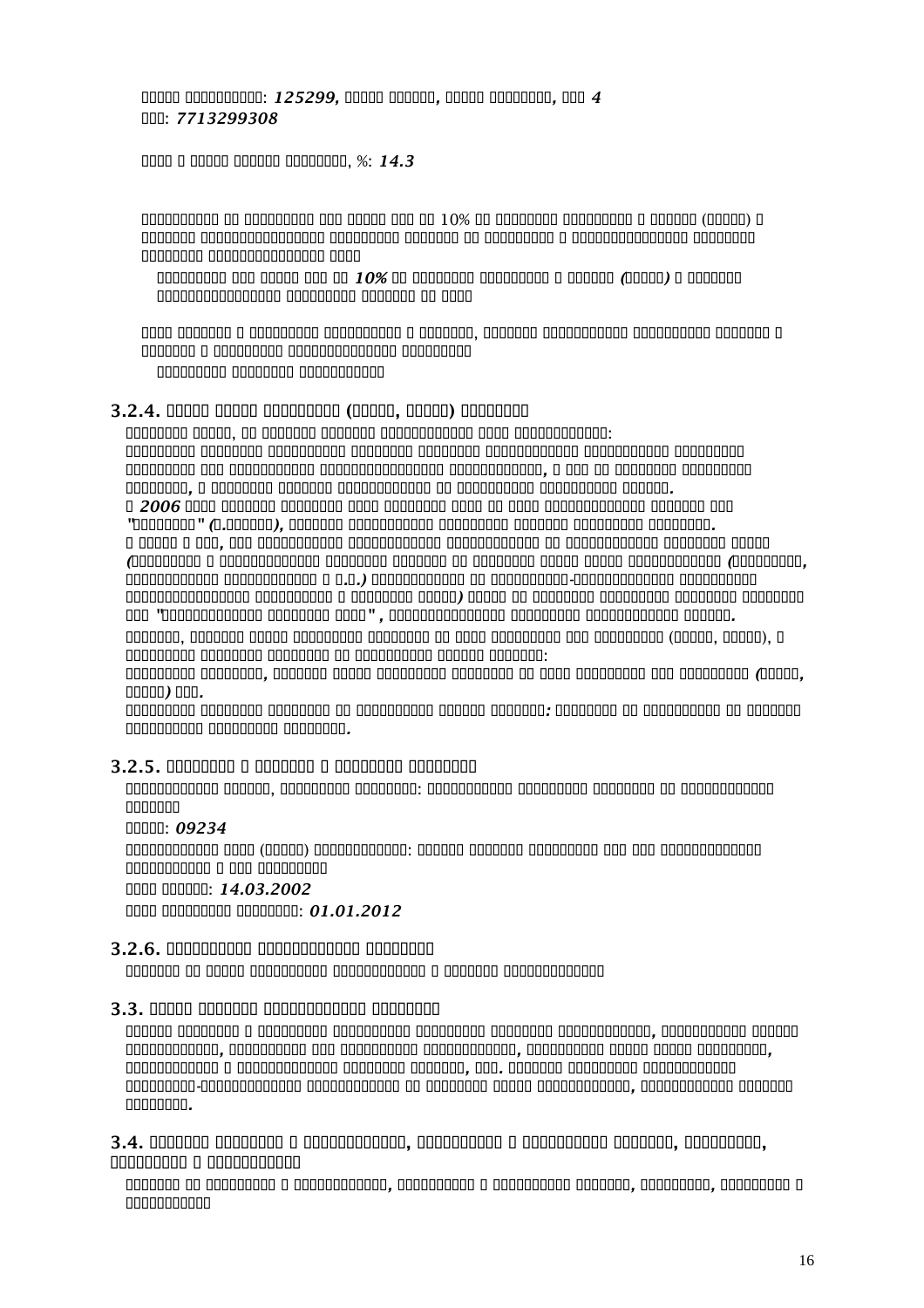**3.5.** 

 */* 

**3.6. , ,** 



| $\overline{\phantom{a}}$ |               |
|--------------------------|---------------|
| 24 285 975,62            | 212 017 026,7 |
| 24 102 240,38            | 16 326 397,89 |
| 7 088 888,97             | 4 115 628,11  |
| 2 322 456,57             | 1 316 489,54  |
| 234 648,54               | 121 169,91    |
| 748 581,20               | 655 357,04    |
| 2 247 848,32             | 1885982,46    |

 $\mathbf{y} = \mathbf{y}$ ,  $\mathbf{y} = \mathbf{y}$ ,  $\mathbf{y} = \mathbf{y}$ ,  $\mathbf{y} = \mathbf{y}$ ,  $\mathbf{y} = \mathbf{y}$ ,  $\mathbf{y} = \mathbf{y}$ ,  $\mathbf{y} = \mathbf{y}$ ,  $\mathbf{y} = \mathbf{y}$ ,  $\mathbf{y} = \mathbf{y}$ ,  $\mathbf{y} = \mathbf{y}$ ,  $\mathbf{y} = \mathbf{y}$ ,  $\mathbf{y} = \mathbf{y}$ ,  $\mathbf{y} = \mathbf{y}$ ,

: *30.09.2009*



### **IV.**  $\qquad \qquad$

**4.1.**  $\qquad \qquad$ 

**4.1.1.** 

|                |   | 2009, 9  |
|----------------|---|----------|
| $\blacksquare$ |   | 98 451   |
| $\blacksquare$ |   | 23 016   |
|                |   | $-5$ 145 |
|                | % | $-17.24$ |
| %              |   | $-15$    |
|                | % | $-5.23$  |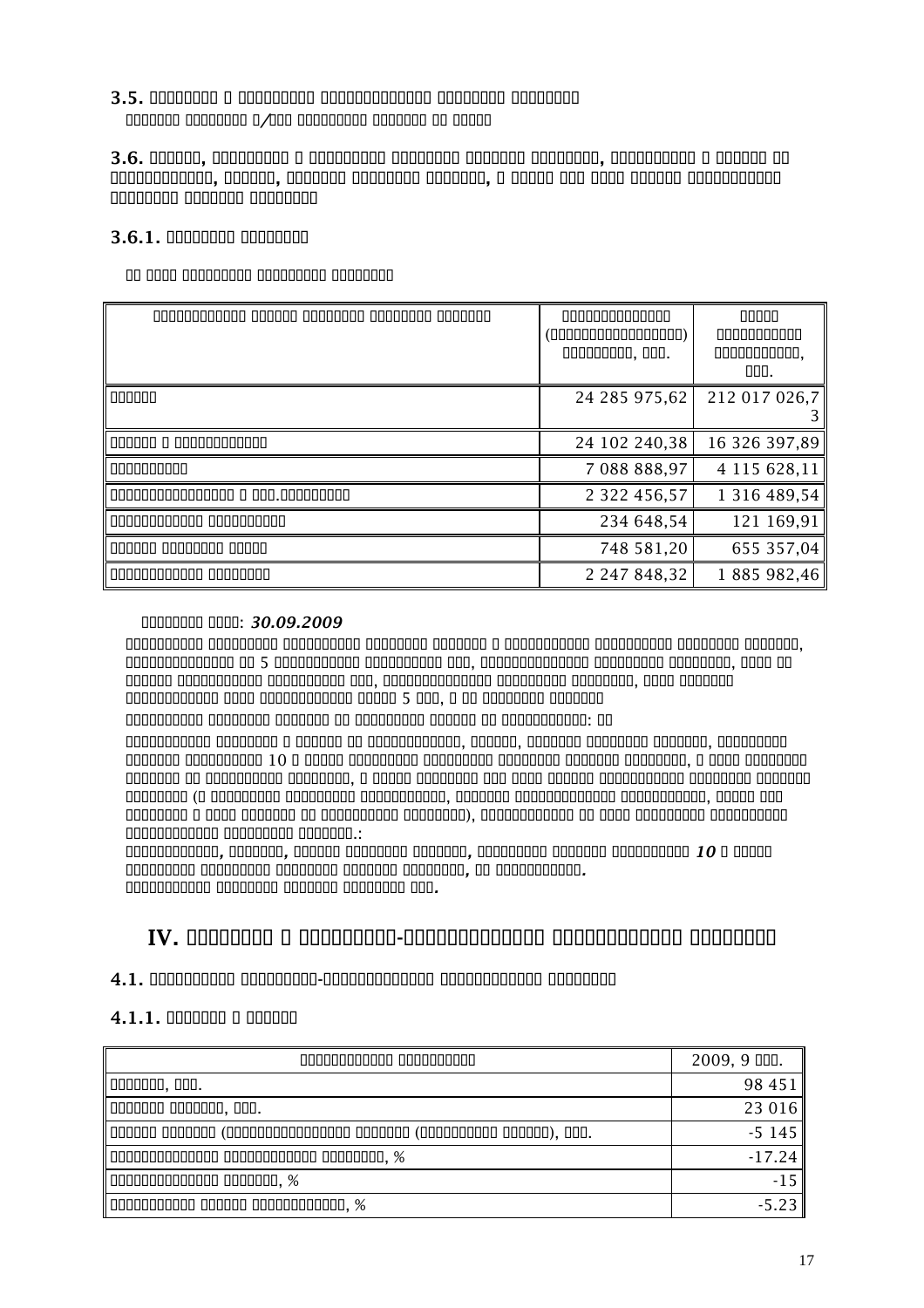| ), % | 11.6     |
|------|----------|
|      | 3.3      |
|      | $-5$ 154 |
|      |          |



#### **4.2. ,**

|                | 2009, 9 |
|----------------|---------|
| $\blacksquare$ | $-4450$ |
|                | 1.15    |
|                | 0.84    |
|                | 0.31    |
|                | 0.52    |

.:

#### **4.3.**

## **4.3.1.**

| 2009, 9 |     |
|---------|-----|
|         | 420 |
|         |     |
|         |     |
|         | ⌒   |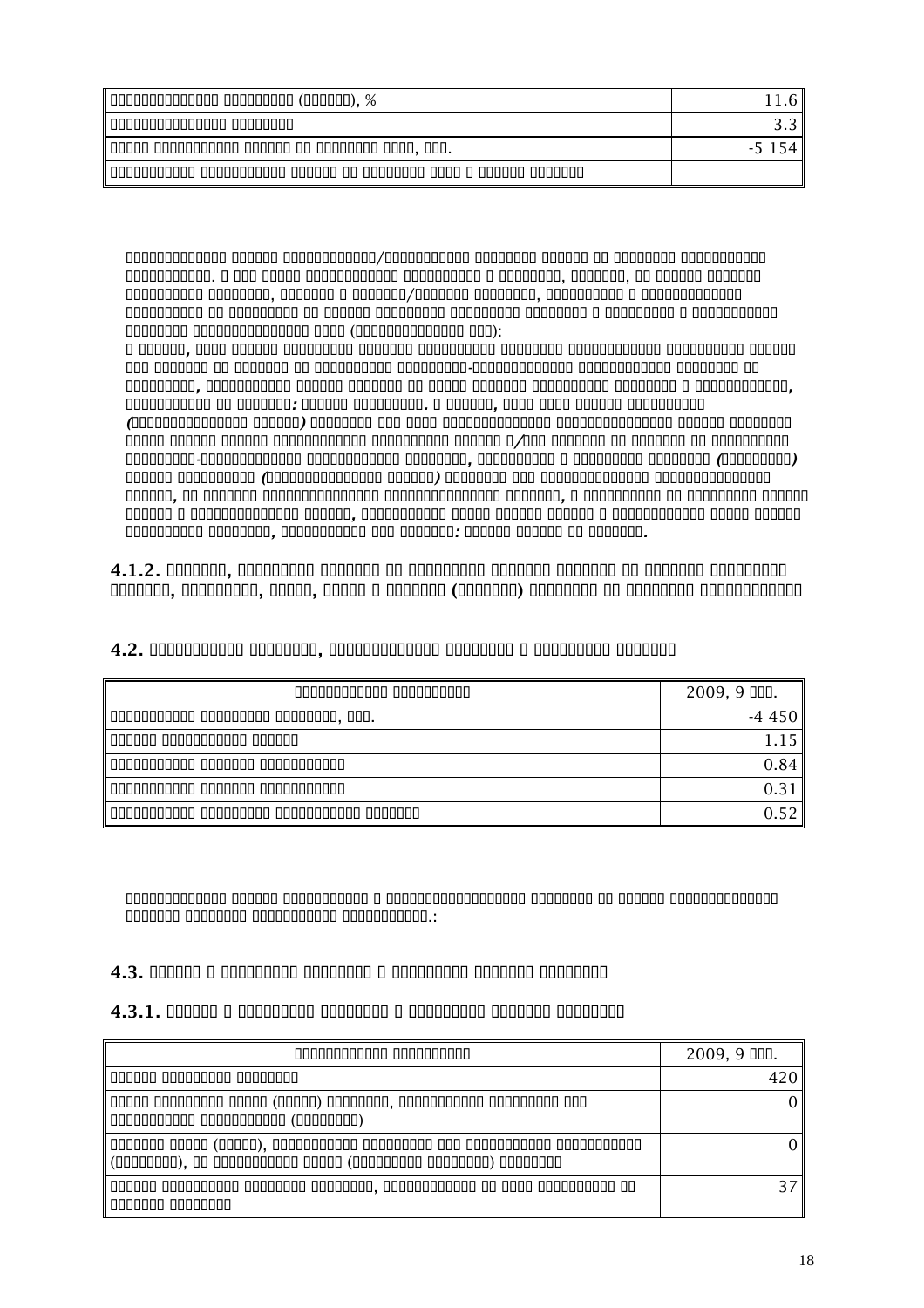|  |  | 22 706 |
|--|--|--------|
|  |  | 6685   |
|  |  | 29 848 |

|                      | 2009, 9  |
|----------------------|----------|
|                      | 22 804   |
| $\,$                 | 14 289   |
| $\pmb{\mathfrak{z}}$ | 7625     |
|                      |          |
|                      | $1\;175$ |
|                      | 5 3 2 1  |
|                      | 31       |
|                      | 137      |
|                      |          |
|                      | 166      |
| 12                   |          |
|                      |          |
| $12\,$               | 7454     |
|                      | 3 0 2 8  |
|                      |          |
|                      | 895      |
|                      |          |

, the same state  $\mathbf{r}$  , the same state  $\mathbf{r}$ 

 $($ , , , ):  *<i><b>* 

 , , , the contract of the contract of the contract of the contract of the contract of the contract of the contract of the contract of the contract of the contract of the contract of the contract of the contract of the contrac  *. , , ( ) (* 

*).*

 *.*

**4.3.2.** 

**4.3.3.**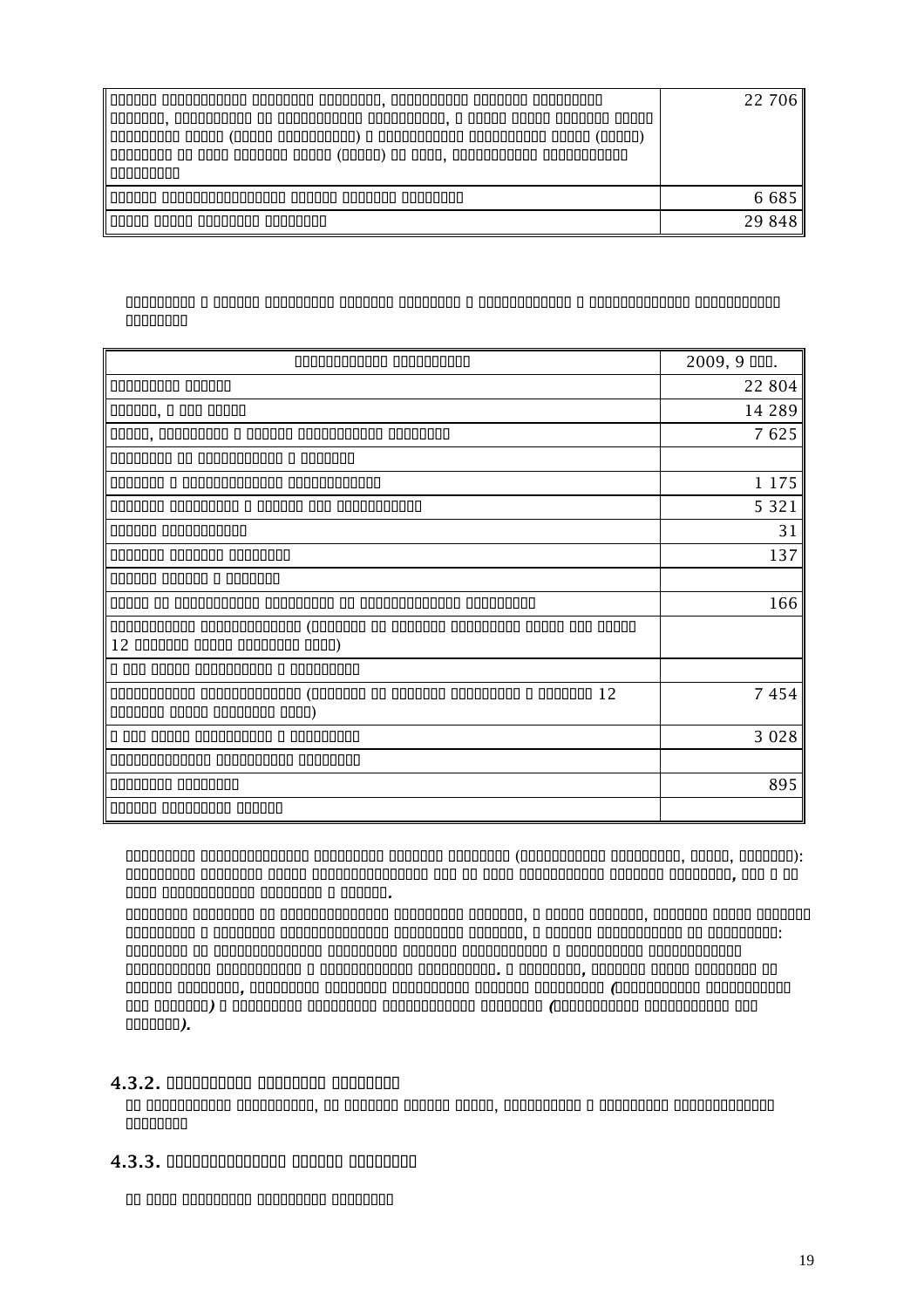| $\blacksquare$ |         |
|----------------|---------|
| 4 128,00       | 1001,80 |

 $\overline{\phantom{a}}$ 

 $V_{\cdot}$ 

 $\overline{\phantom{a}}$  $\overline{(\ }$  $\lambda$  $5.1.$  $\overline{(\ }$  $\mathcal{L}$  $\sim$  :  $10$  $\mathcal{I}$ 10.4.  $\mathbf{r}$  $\frac{1}{2}$  $\cdot$  $\ddot{.}$  $\lambda$  $\overline{(\}$  $\overline{a}$  $10.5.$  $\overline{\phantom{a}}$  $\overline{(\ }$  $\frac{\partial}{\partial t}$  $\begin{array}{cc} \left( \end{array} \right)$  12  $12.1.$  $\frac{1}{12.2}$  $\mathbf{r}$  $12.2.1.$  $\cdot$  $\pmb{\cdot}$ 12.2.2.  $\cdot$  $12.2.3.$  $\frac{1}{2}$ 12.2.4.  $12.2.5.$  $\cdot$  $12.2.6.$  $\overline{\phantom{a}}$  $\overline{(\ }$  $\cdot$ 12.2.7.  $\cdot$  $12.2.8.$  $25$  $\cdot$ 12.2.9.  $\cdot$  $\overline{\phantom{a}}$  $12.2.10.$  $\mathcal{L}(\mathcal{A})$ 

 $\cdot$ 

 $\cdot$ 

12.2.11.

 $\cdot$ 

 $\overline{ }$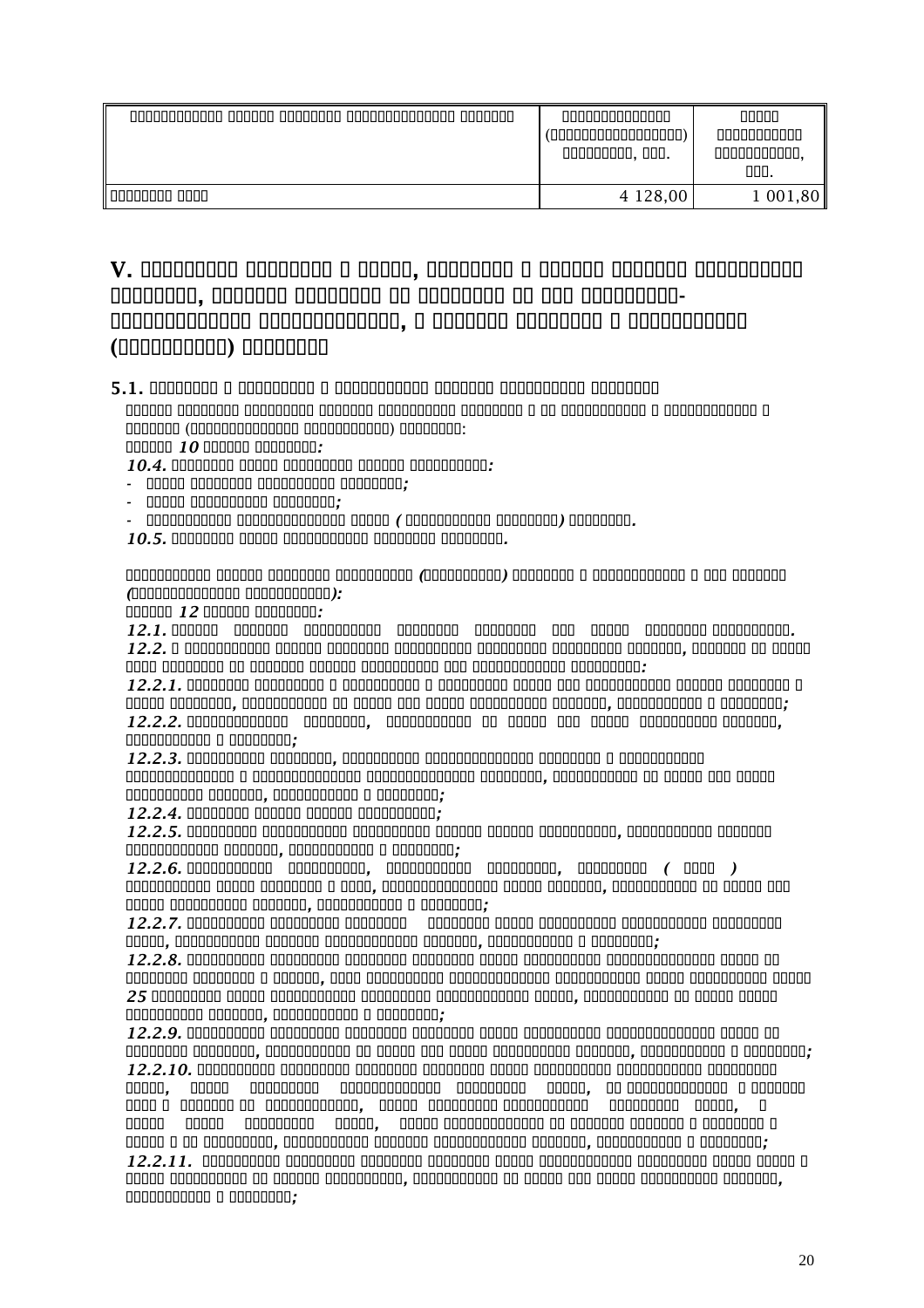| 12.2.12.                 |                          |                                                   |           |                                                   |                      |
|--------------------------|--------------------------|---------------------------------------------------|-----------|---------------------------------------------------|----------------------|
| ,<br>12.2.13.            |                          |                                                   | $\pmb{J}$ |                                                   | $\boldsymbol{\cdot}$ |
| $\pmb{J}$<br>12.2.14.    |                          | $\pmb{\jmath}$                                    |           |                                                   |                      |
| 12.2.15.                 | $\cdot$                  | $\frac{1}{2}$                                     |           |                                                   | ,                    |
|                          | $\overline{\mathcal{L}}$ | (                                                 | $\lambda$ | $\lambda$<br>$\pmb{\mathcal{I}}$<br>$\pmb{\cdot}$ |                      |
|                          | ,                        |                                                   |           | ,                                                 |                      |
| 12.2.16.                 |                          |                                                   |           |                                                   | $\pmb{\jmath}$       |
| 12.2.17.                 |                          | ,                                                 |           |                                                   | ,                    |
| 12.2.18.                 |                          | $\pmb{\jmath}$                                    |           |                                                   |                      |
| $\mathbf{r}$<br>12.2.19. | $\pmb{\cdot}$            |                                                   | ,         | ,                                                 |                      |
| 12.2.20.                 |                          | ;                                                 |           |                                                   | ,                    |
| 12.2.21.                 |                          |                                                   | ,         | $\cdot$<br>,                                      |                      |
| 12.2.22.                 | ,                        | $\pmb{\cdot}$                                     |           | ;                                                 |                      |
| 12.2.23.                 |                          | ,<br>J                                            |           | ;                                                 |                      |
| $\pmb{\jmath}$           |                          | $\pmb{\jmath}$<br>,                               |           |                                                   |                      |
| ${\bf 25}$               |                          |                                                   |           | ,<br>,                                            |                      |
| 12.2.24.                 | ,                        | ;                                                 |           |                                                   |                      |
| $\mathbf{r}$             | $\pmb{\jmath}$           | $\pmb{\jmath}$                                    |           | ,                                                 |                      |
| ,<br>12.2.25.<br>π       |                          | ,                                                 |           |                                                   | $\pmb{\mathsf{H}}$   |
| 12.3.                    |                          | 12.2.2., 12.2.7., 12.2.8., 12.2.9., 12.2.16.,     |           |                                                   |                      |
|                          |                          | 12.2.17.,.12.2.18., 12.2.19., 12.2.20.,. 12.2.21. |           |                                                   |                      |
|                          |                          |                                                   | ,         |                                                   |                      |
| 12.4.                    |                          | ,                                                 |           |                                                   | $\prime_n$           |
| 12.5.                    | Ч.                       |                                                   |           | $\pmb{J}$                                         |                      |
| ,<br>12.6.               |                          | $\blacksquare$                                    |           |                                                   |                      |

 *, - , , - ,* 

 *( )* 

*- .* 

*( ):*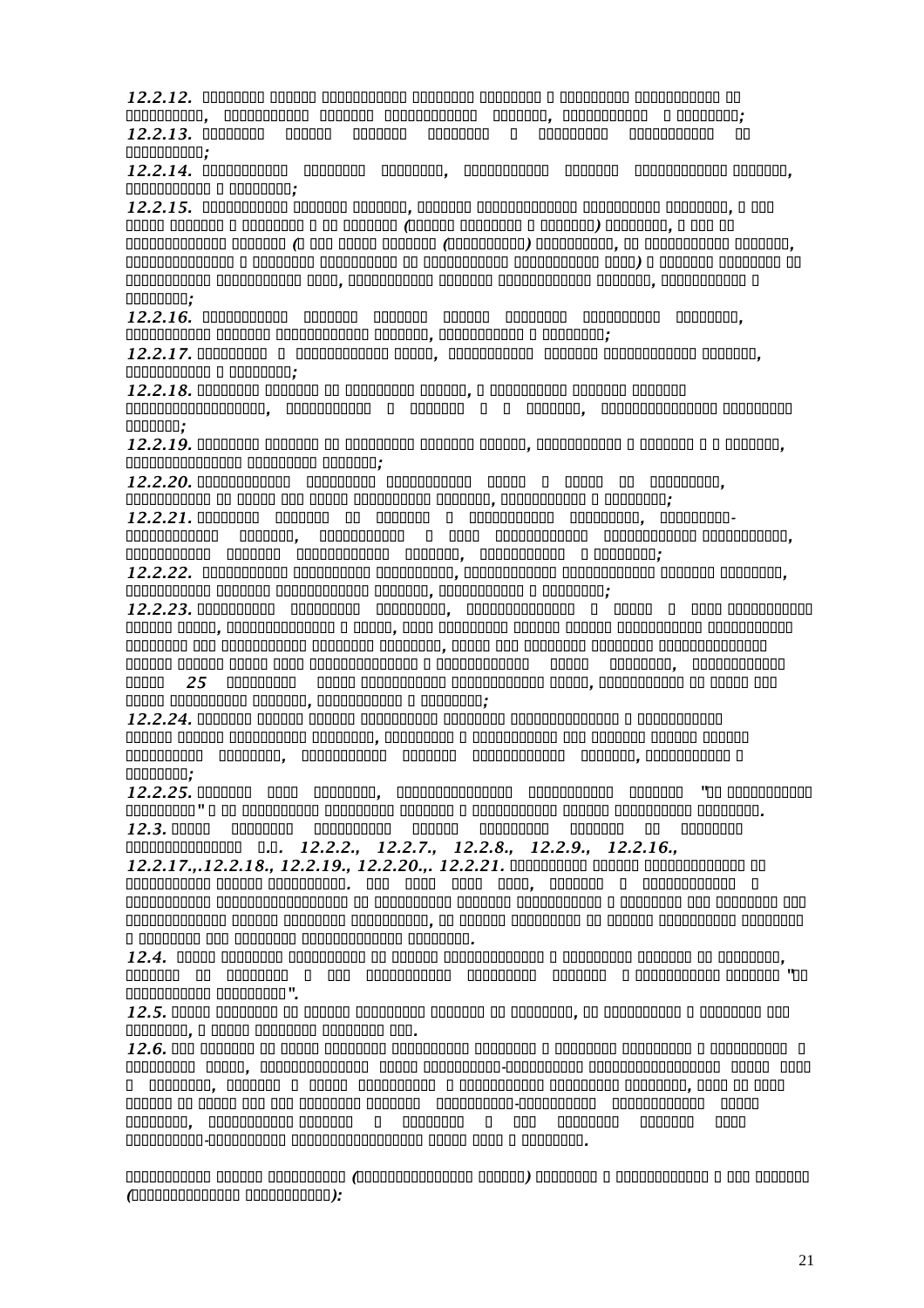| 17<br>17.1.                                 |                                                                                                         | $\overline{\phantom{a}}$<br>$\pmb{\cdot}$ |                           | $\pmb{\jmath}$                                                                                                           |                      |                    |
|---------------------------------------------|---------------------------------------------------------------------------------------------------------|-------------------------------------------|---------------------------|--------------------------------------------------------------------------------------------------------------------------|----------------------|--------------------|
| 17.1.1.<br>17.1.2.                          |                                                                                                         | $\pmb{8}$                                 | 55                        | ,                                                                                                                        | $\pmb{\mathsf{H}}$   | $\pmb{\cdot}$      |
| ";<br>17.1.3.<br>17.1.4.<br>$\pmb{\jmath}$  |                                                                                                         | $\pmb{\cdot}$                             | $\pmb{\mathcal{I}}$       | $\cdot$                                                                                                                  |                      |                    |
|                                             |                                                                                                         | VII                                       |                           | $\pmb{\mathsf{u}}$<br>$\rlap{.}^{\textbf{.}\textbf{\textit{.}}\textbf{\textit{.}}\textbf{\textit{.}}\textbf{\textit{.}}$ |                      | $\pmb{\mathsf{H}}$ |
| 17.1.5.                                     |                                                                                                         |                                           |                           |                                                                                                                          |                      |                    |
| 17.1.6.                                     |                                                                                                         |                                           |                           |                                                                                                                          |                      | ,                  |
|                                             |                                                                                                         |                                           | $\rlap{.}^{\text{.}}$     | 25                                                                                                                       |                      |                    |
| 17.1.7.                                     |                                                                                                         |                                           |                           |                                                                                                                          | $\pmb{\jmath}$       |                    |
| 1.7.1.8.<br>,                               |                                                                                                         | $\cdot$<br>$\pmb{\jmath}$                 | $\pmb{\jmath}$            | $\overline{(\ }$                                                                                                         |                      |                    |
|                                             |                                                                                                         | $\lambda$                                 |                           | $\pmb{\cdot}$                                                                                                            | 25                   |                    |
| 17.1.9.<br>17.1.10.                         |                                                                                                         | $\overline{\mathcal{L}}$                  | $\cdot$<br>;<br>$\lambda$ | $\pmb{\jmath}$<br>$\mathbf{u}$                                                                                           |                      |                    |
| 17.1.11.                                    | ,                                                                                                       |                                           |                           |                                                                                                                          |                      | ",                 |
| $\cdot$<br>17.1.12.<br>17.1.13.<br>17.1.14. |                                                                                                         |                                           |                           | ,<br>$\rlap{.}^{\texttt{.}\texttt{}}$<br>$\pmb{\cdot}$                                                                   | $\pmb{\jmath}$       | $\cdot$            |
| 17.1.15.<br>17.1.16.                        |                                                                                                         | $\pmb{J}$<br>$\mathbf{u}$                 | $\pmb{\jmath}$            | $\pmb{\mathsf{u}}$                                                                                                       | $\boldsymbol{\cdot}$ | ;<br>$\pmb{J}$     |
| 17.1.17.                                    |                                                                                                         |                                           |                           |                                                                                                                          | $\pmb{\jmath}$       | $\cdot$            |
| 17.1.18.<br>17.1.19.<br>17.1.20.            | $\rlap{.}^{\textbf{.}\textbf{\textit{.}}\textbf{\textit{.}}\textbf{\textit{.}}\textbf{\textit{.}}$<br>( | $\mathcal{L}$                             |                           |                                                                                                                          | ;<br>$\mathbf{z}$    |                    |
| 17.1.21.                                    | ,                                                                                                       | $\cdot$                                   |                           | $\mathbf{u}$                                                                                                             | $\pmb{\mathsf{r}}$   | $\pmb{\mathsf{u}}$ |
| 17.2.                                       | $\pmb{\jmath}$                                                                                          |                                           |                           | $\pmb{\cdot}$                                                                                                            |                      |                    |
| 17.3.                                       | ,                                                                                                       |                                           | . .                       | 17.1.5., 17.1.6.,                                                                                                        | 17.1.15.             |                    |
| 17.4.                                       | $\overline{\mathcal{L}}$                                                                                | $\big)$                                   |                           |                                                                                                                          |                      |                    |
| 17.5.<br>$\pmb{\cdot}$                      |                                                                                                         |                                           | .17.3.,17.4.              | $\mathbf{u}$                                                                                                             | $\pmb{\jmath}$<br>,  | $\mathbf{u}$       |

 $\cdot$ 

 $\overline{\phantom{a}}$ 

 $\bar{\pmb{J}}$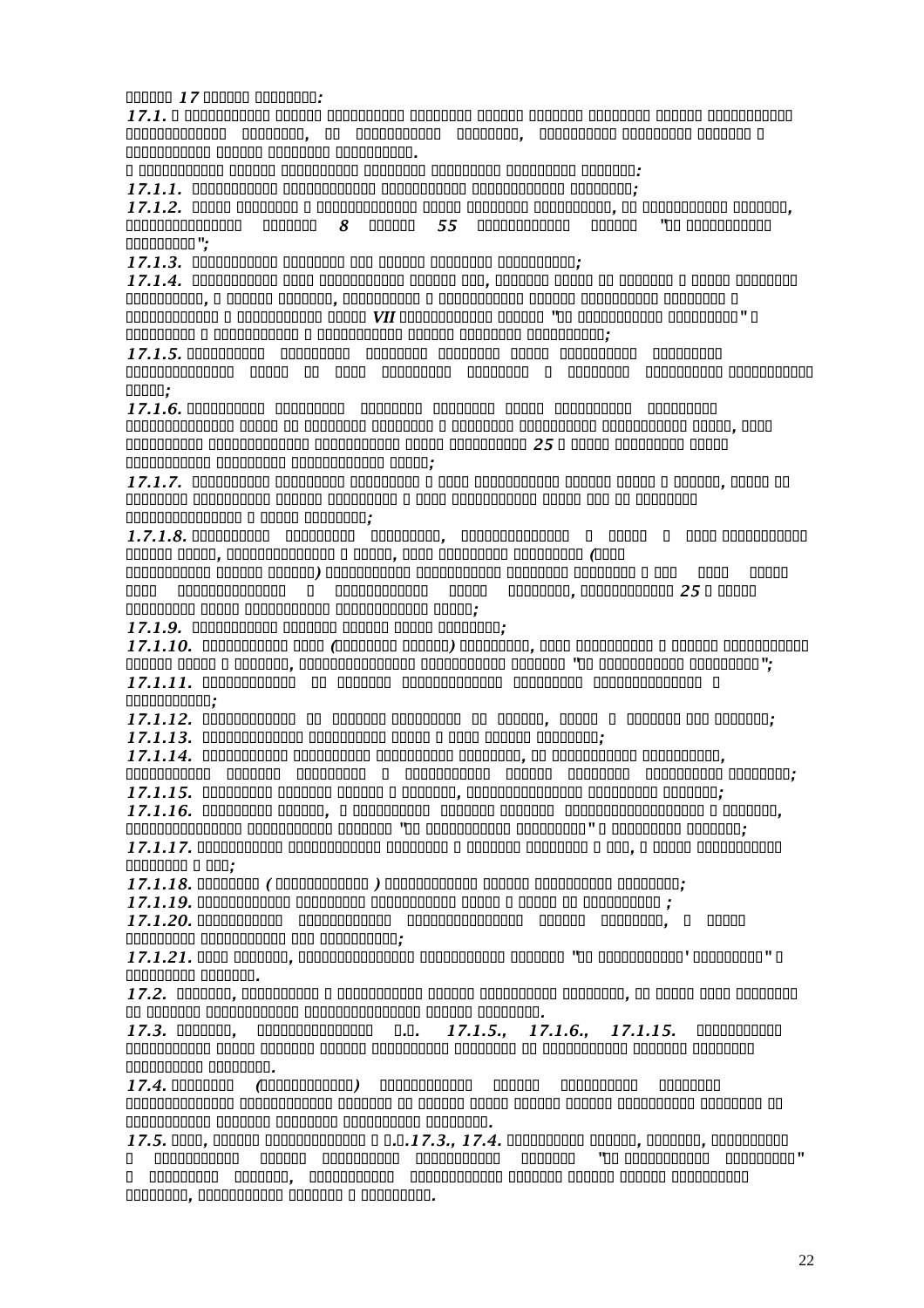*.* 



, where  $\mathcal{L}$ 

 *" "* 





**5.2.1.** 



| .              |  |
|----------------|--|
|                |  |
|                |  |
|                |  |
| $\blacksquare$ |  |
|                |  |
|                |  |
|                |  |
|                |  |
|                |  |
|                |  |

| 2004 | 2008 | $\mathbf{H}$<br>$\mathbf{u}$ |  |
|------|------|------------------------------|--|
| 2008 | . .  |                              |  |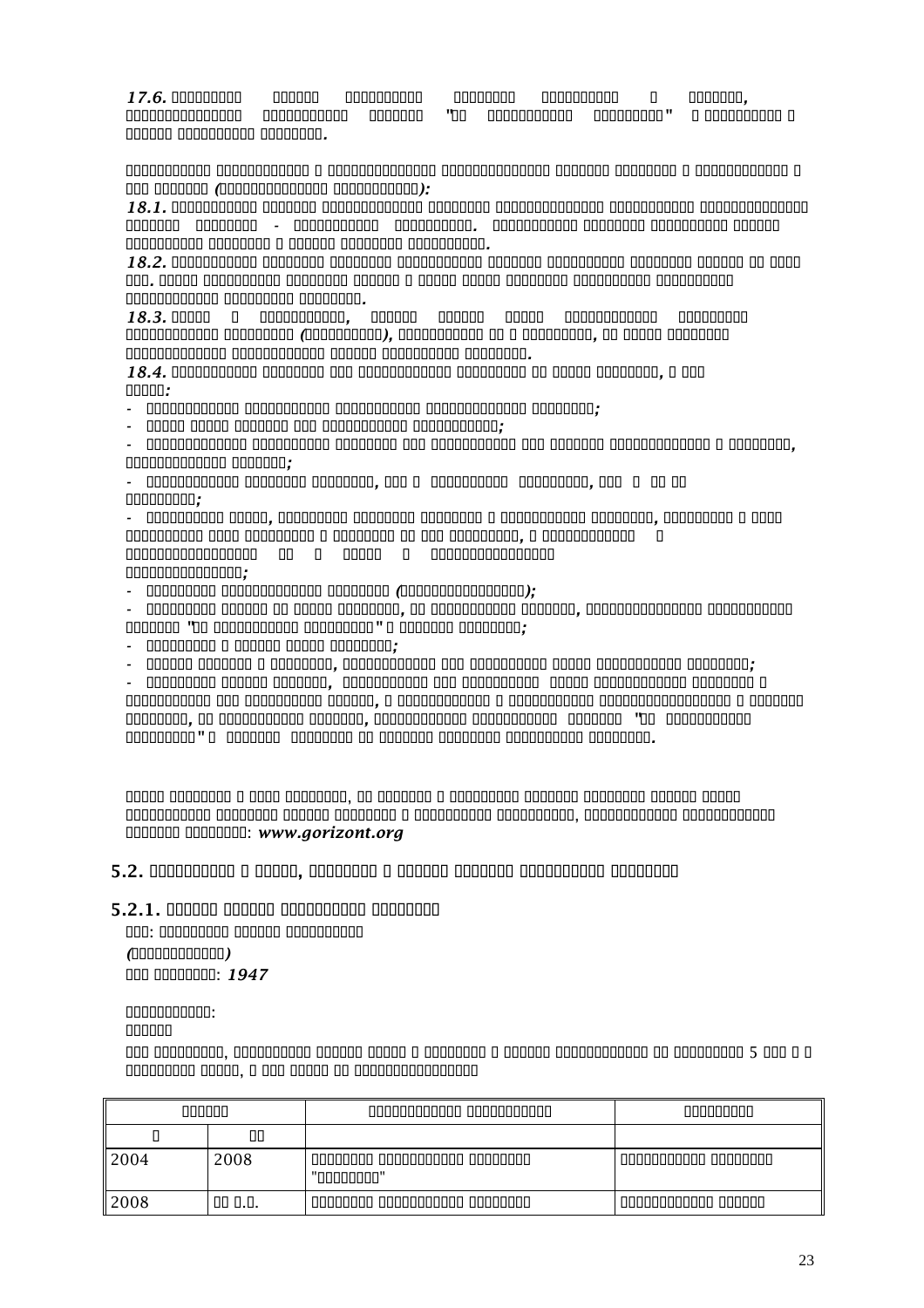



$$
(\hspace{7mm})\hspace{7mm}(\hspace{7mm})\hspace{7mm}
$$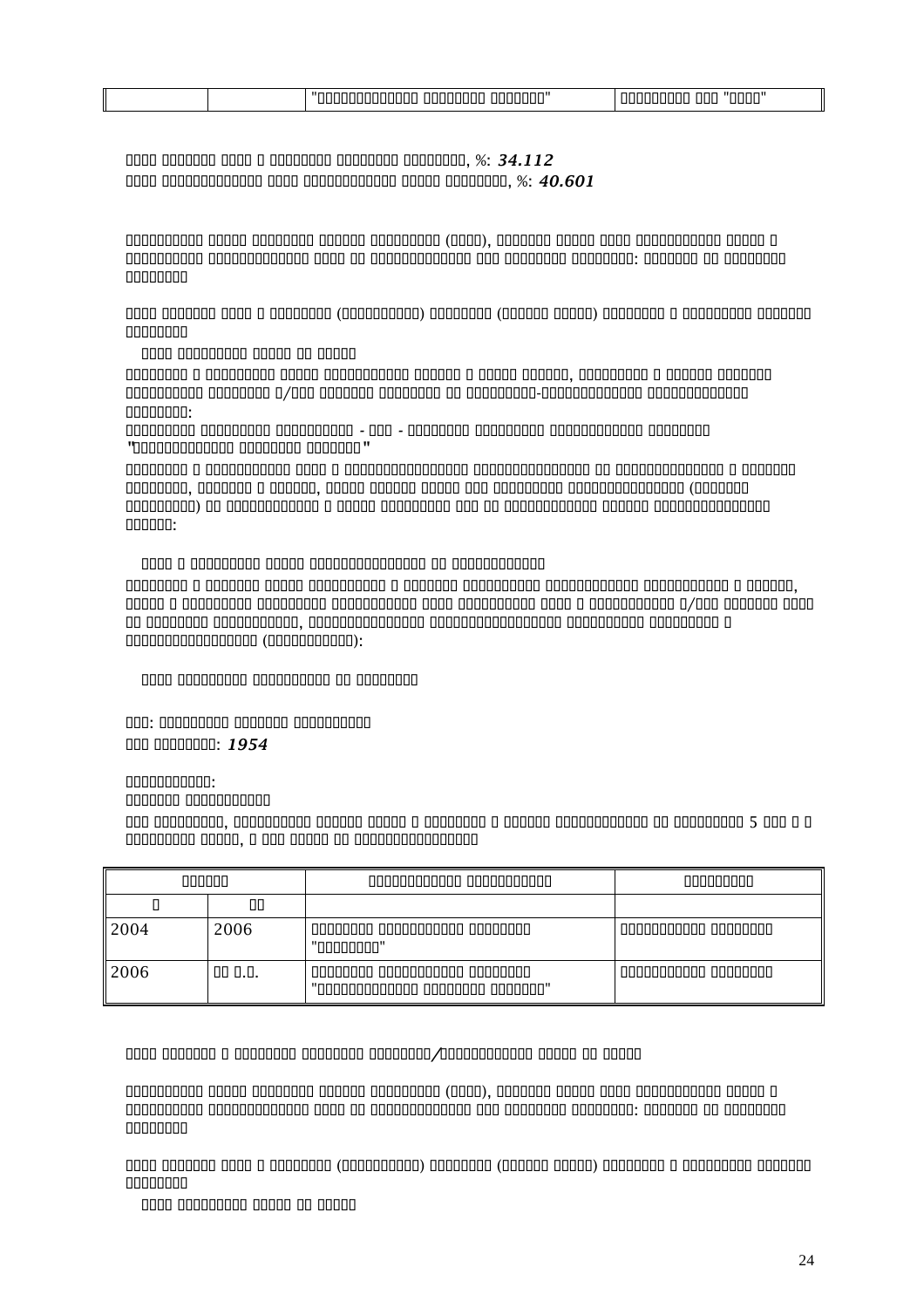



| 2004 | $\sim$ $\sim$ | $\mathbf{u}$<br>$\mathbf{u}$ |  |
|------|---------------|------------------------------|--|



 $\overline{a}$  ,  $\overline{a}$  $):$ 

 $25$ 

 $\overline{\phantom{0}}$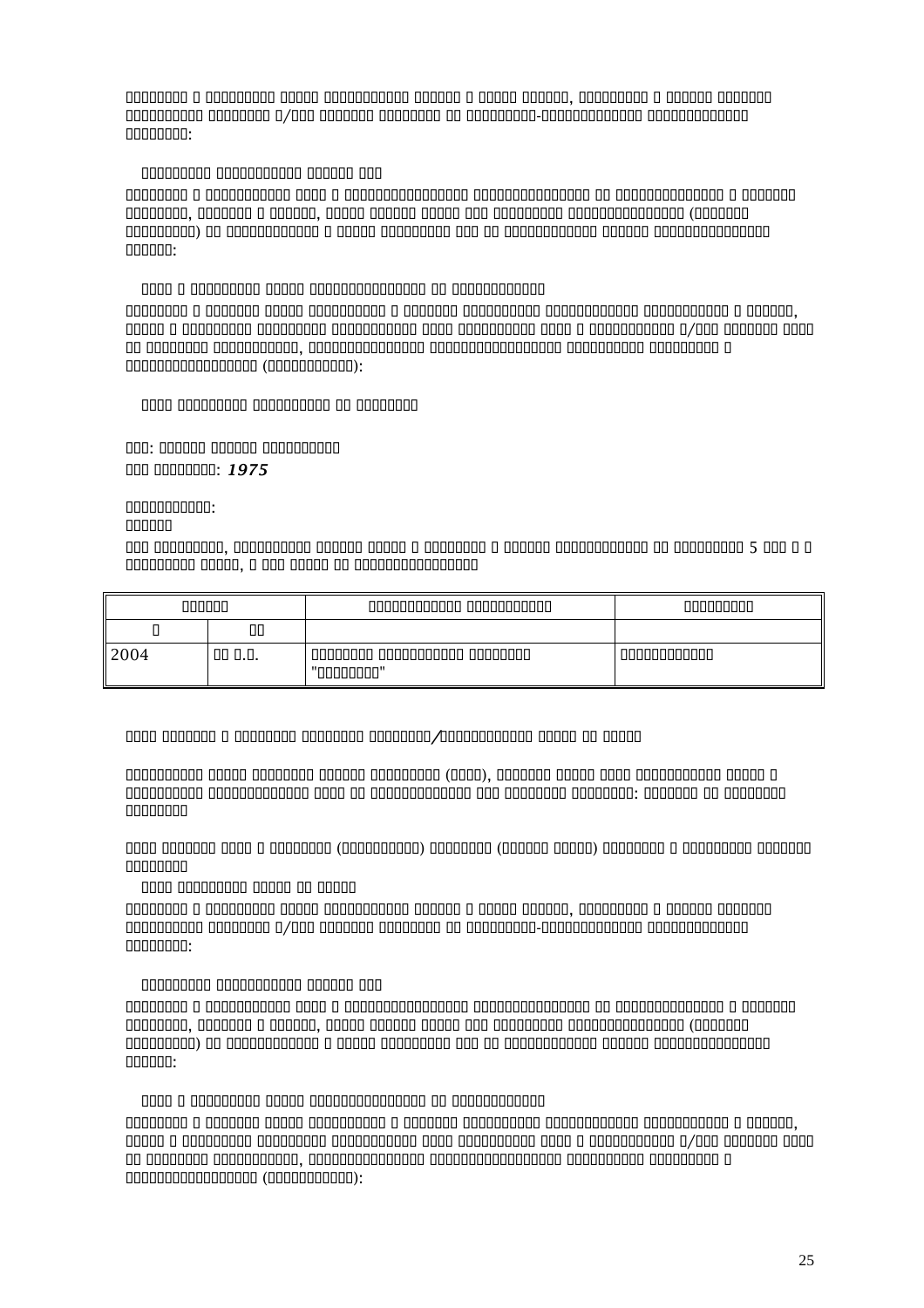: *1964*

:

: , the set of  $\sim$  5  $\sim$ ,

| 2004 | 2006          | $\mathbf{u}$ | $\mathbf{H}$ |  |
|------|---------------|--------------|--------------|--|
| 2006 | 2006          | $\mathbf{u}$ | $\mathbf{H}$ |  |
| 2006 | $\sim$ $\sim$ | $\mathbf{H}$ | $\mathbf{H}$ |  |











,

:

, the set of  $\sim$  5  $\sim$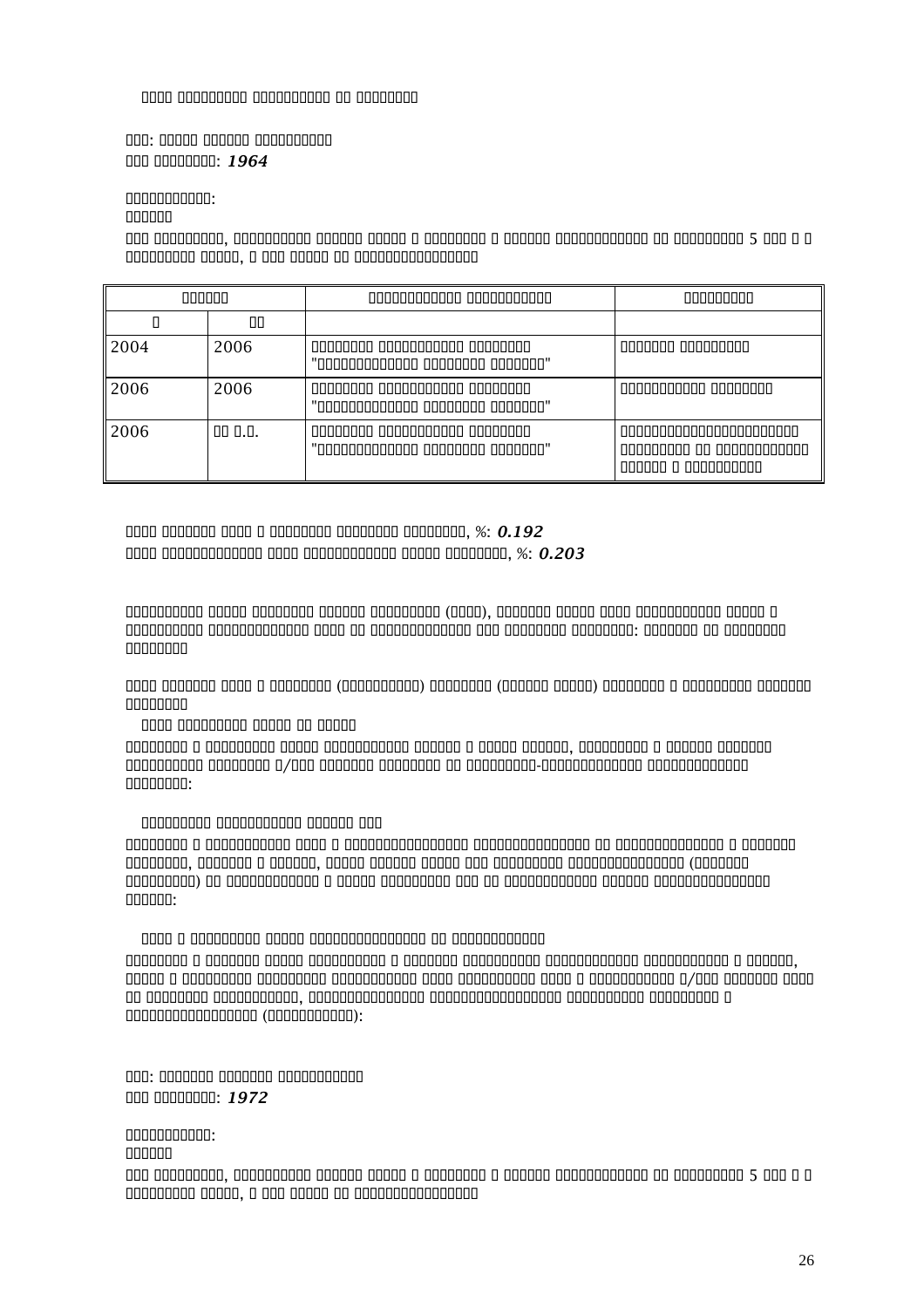| 2004 | 2004          | $\mathbf{H}$<br>$\mathbf{H}$ |
|------|---------------|------------------------------|
| 2004 | 2004          | $\mathbf{H}$<br>$\mathbf{H}$ |
| 2004 | 2007          | $\mathbf{H}$<br>$\mathbf{H}$ |
| 2007 | $\sim$ $\sim$ | $\mathbf{H}$<br>$\mathbf{H}$ |













| : 1954 |  |
|--------|--|
|        |  |
|        |  |

| the contract of the contract of the contract of the contract of the contract of the contract of the contract of |                                                                                                                       |  |
|-----------------------------------------------------------------------------------------------------------------|-----------------------------------------------------------------------------------------------------------------------|--|
|                                                                                                                 |                                                                                                                       |  |
|                                                                                                                 |                                                                                                                       |  |
|                                                                                                                 |                                                                                                                       |  |
|                                                                                                                 | <u>a sa salah sahiji désa di kacamatan Sababaratan Sababaratan Sababaratan Sababaratan Sababaratan Sababaratan Sa</u> |  |
|                                                                                                                 |                                                                                                                       |  |
|                                                                                                                 |                                                                                                                       |  |
|                                                                                                                 |                                                                                                                       |  |
|                                                                                                                 |                                                                                                                       |  |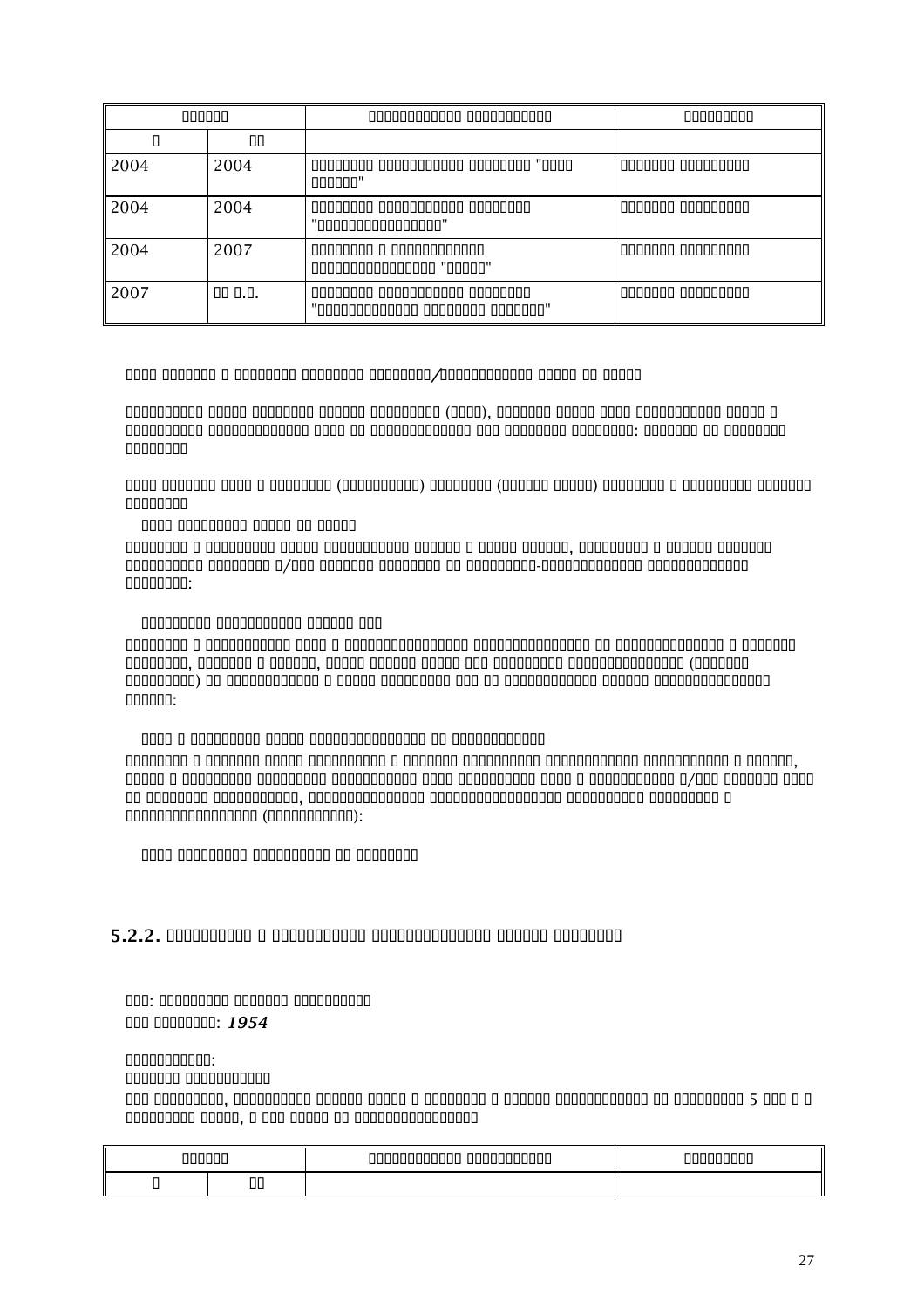| 2004 | 2006       | $\mathbf{H}$<br>- 11 |  |
|------|------------|----------------------|--|
| 2006 | $\sim 100$ | $\mathbf{u}$<br>- 11 |  |









## $5.2.3.$

 $5.3.$  $\frac{1}{2}$ ,  $\frac{1}{2}$  $\overline{(\ }$ 

|  |  |  | $\mathcal{L}(\mathcal{L})$ , and the contract of $\mathcal{L}(\mathcal{L})$ , and the contract of $\mathcal{L}(\mathcal{L})$ |  |  |  |                                   |  |  |
|--|--|--|------------------------------------------------------------------------------------------------------------------------------|--|--|--|-----------------------------------|--|--|
|  |  |  |                                                                                                                              |  |  |  | and the state of the state of the |  |  |
|  |  |  |                                                                                                                              |  |  |  |                                   |  |  |

| $\mathbf{r}$<br>л.                           |  |
|----------------------------------------------|--|
| $\mathbf{r}$                                 |  |
|                                              |  |
| $\overline{\phantom{a}}$<br>$\mathbf{r}$     |  |
| $\blacksquare$                               |  |
|                                              |  |
| $\sim$ 100 $\pm$<br>$\overline{\phantom{a}}$ |  |
| $\bullet$                                    |  |
|                                              |  |

 $\mathbf{r}$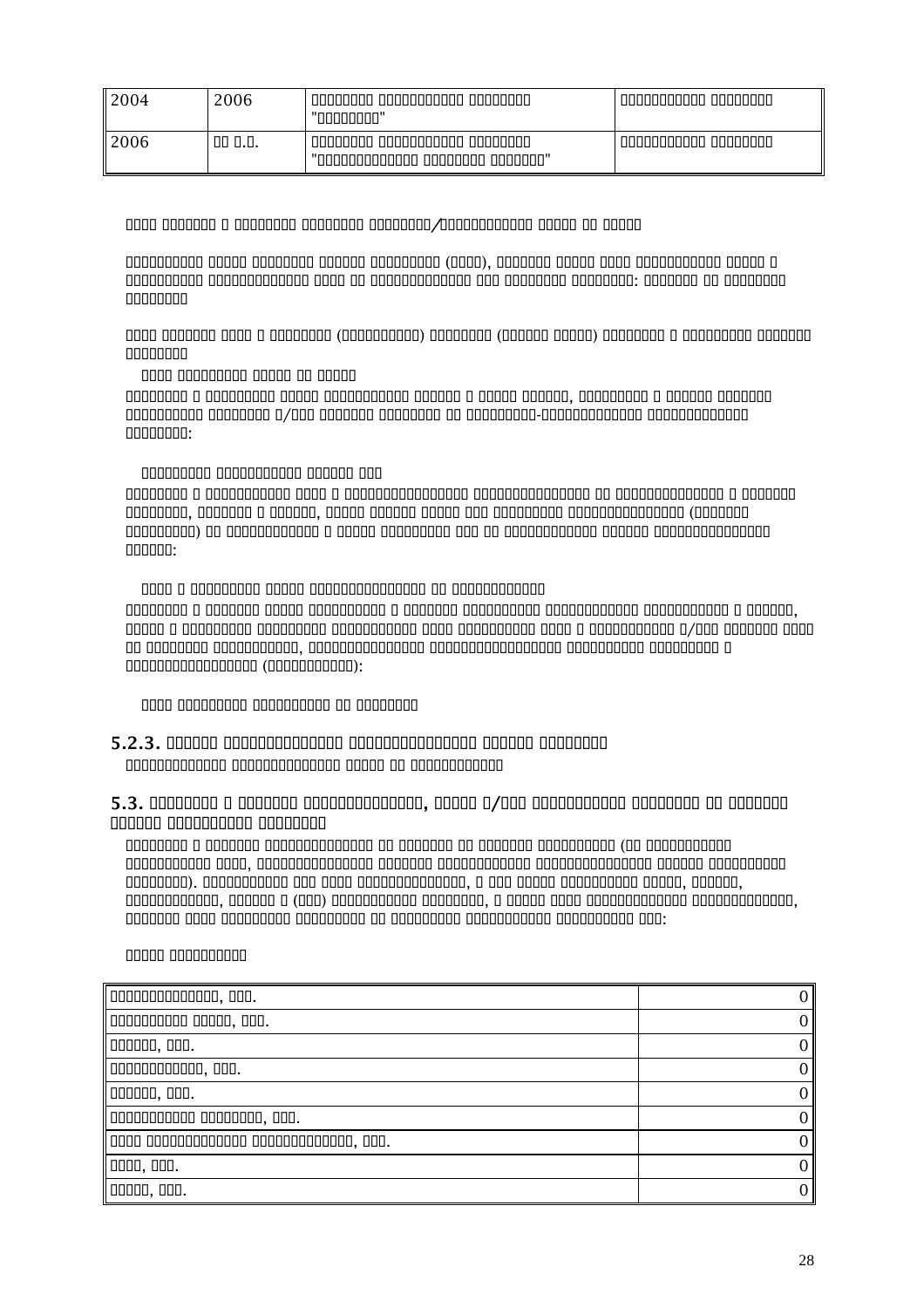$\mathsf{C}$  $\pm$  $( )$  $\cdot$ 

 $($ 

## $5.4.$

 $\overline{\phantom{a}}$  $\overline{(\ }$  $\frac{1}{19}$ 

19.1.  $\alpha$  $\boldsymbol{\mathcal{Y}}$  $19.2.$ 

19.3.  $\cdot$ 

 $\overline{\phantom{a}}$ 

 $\mathbb{R}^2$ 

## 19.4.

 $\ddot{\cdot}$  $\cdot$  $\ddot{\phantom{0}}$  $\overline{\phantom{a}}$  $\frac{1}{10}$  $\overline{(\ }$  $19.5.$  $\cdot$ 

## $5.5.$

 $\ddot{\cdot}$  $\sim$  $\overline{C}$ )<br>: 1963  $\frac{1}{2}$  $\overline{5}$  $\bar{\mathcal{E}}$  $\ddot{\phantom{0}}$ 

 $\frac{1}{2}$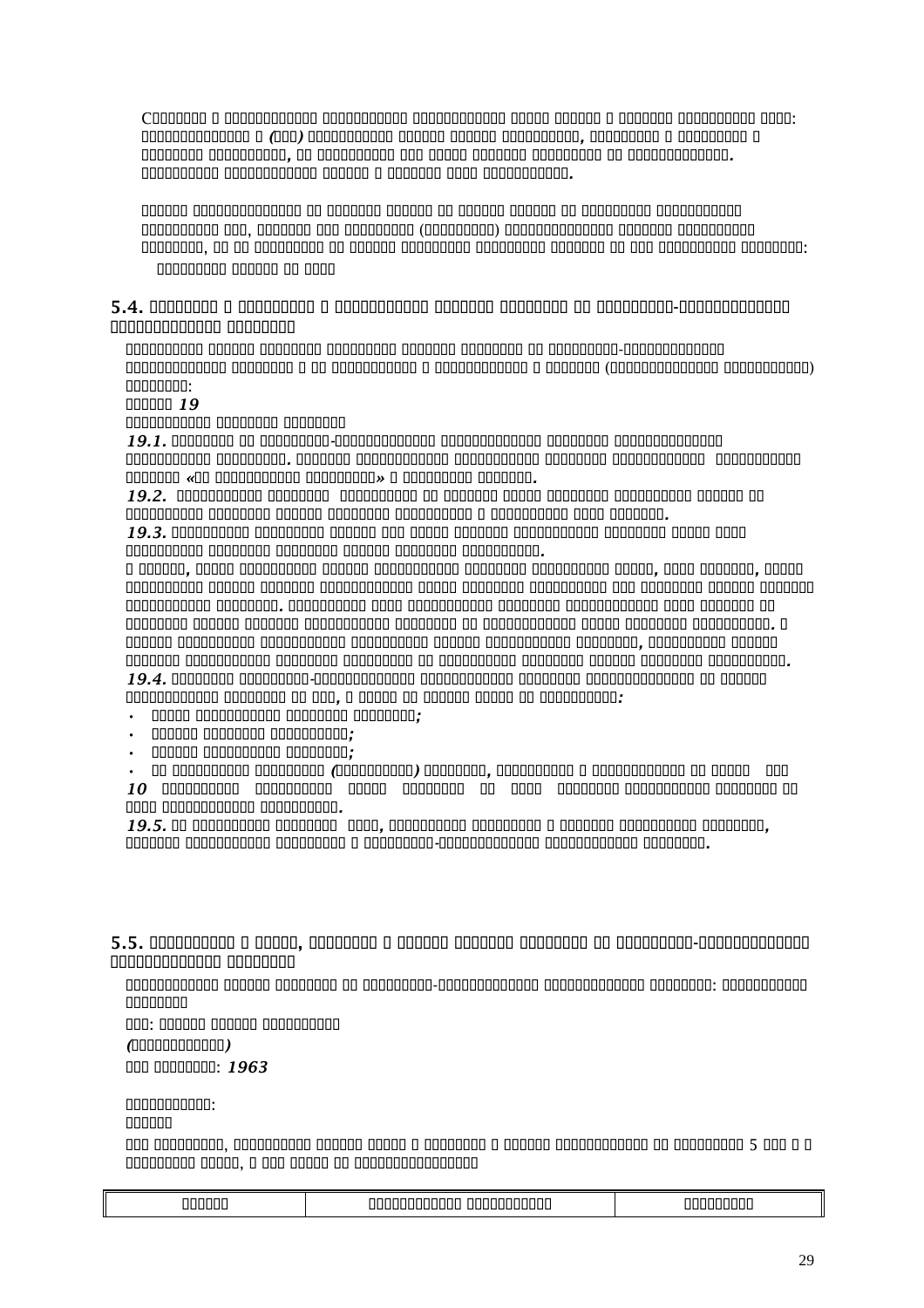| 2004 | $\sim$ |  |  |
|------|--------|--|--|



| 2004 | $\sim 100$ | $\mathbf{u}$ | $^{\prime\prime}$ |  |
|------|------------|--------------|-------------------|--|





$$
(\hspace{7mm})\hspace{7mm}(\hspace{7mm})\hspace{7mm}
$$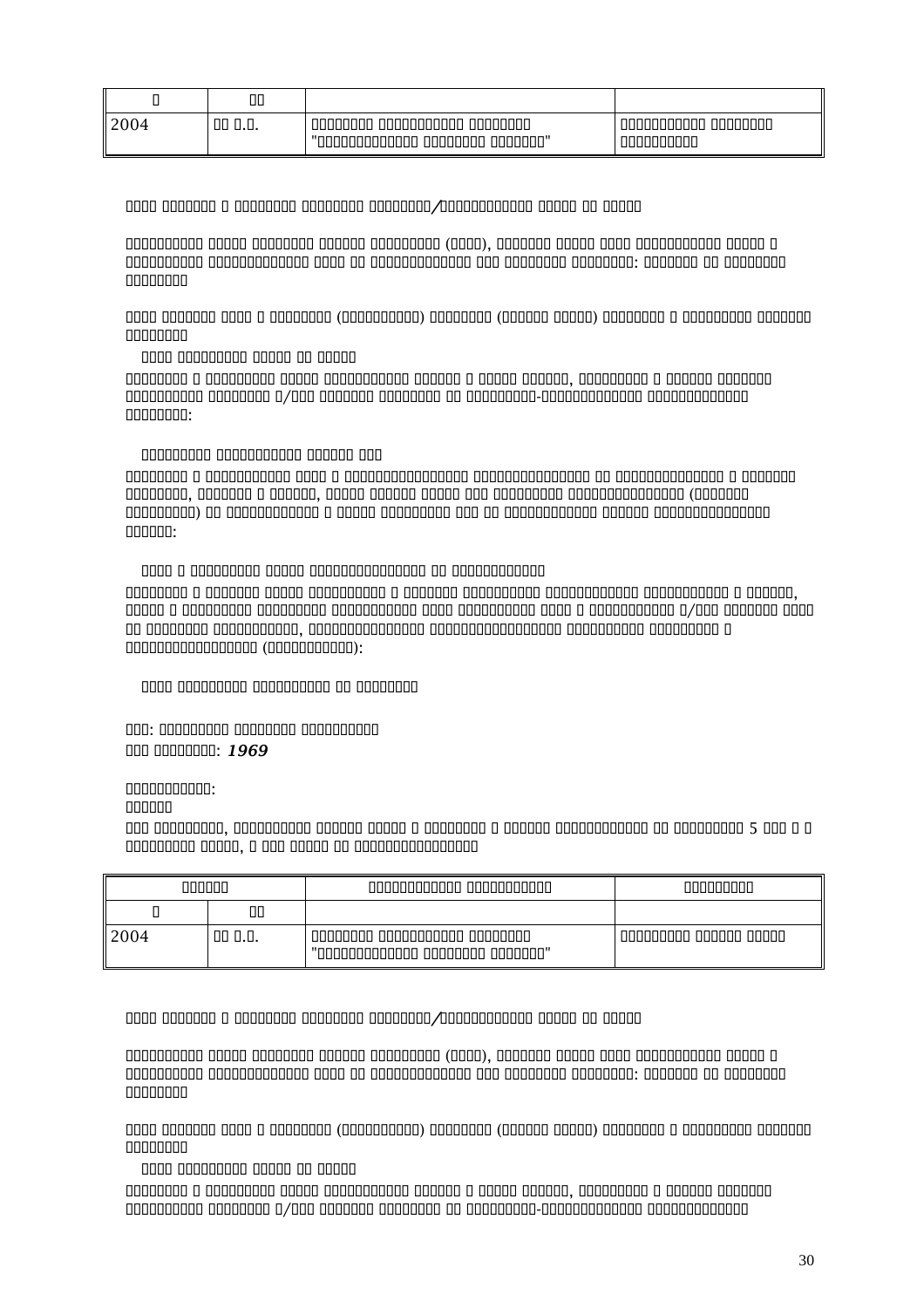



 $\cdot$  $\overline{\phantom{a}}$ 

 $\frac{1}{2}$ 



,

 $\overline{a}$ 

 $\overline{\mathcal{L}}$ 

| 2004 | 2006          | $\mathbf{u}$<br>$\mathbf{H}$ |  |
|------|---------------|------------------------------|--|
| 2006 | $\sim$ $\sim$ | п<br>$\mathbf{u}$            |  |







 $\overline{(\ }$  $^\prime)$  $\overline{\phantom{a}}$ 

 $\overline{a}$  ,  $\overline{a}$  $\overline{)$ :

 $31$ 

 $\overline{\phantom{a}}$ 

 $\overline{\phantom{a}}$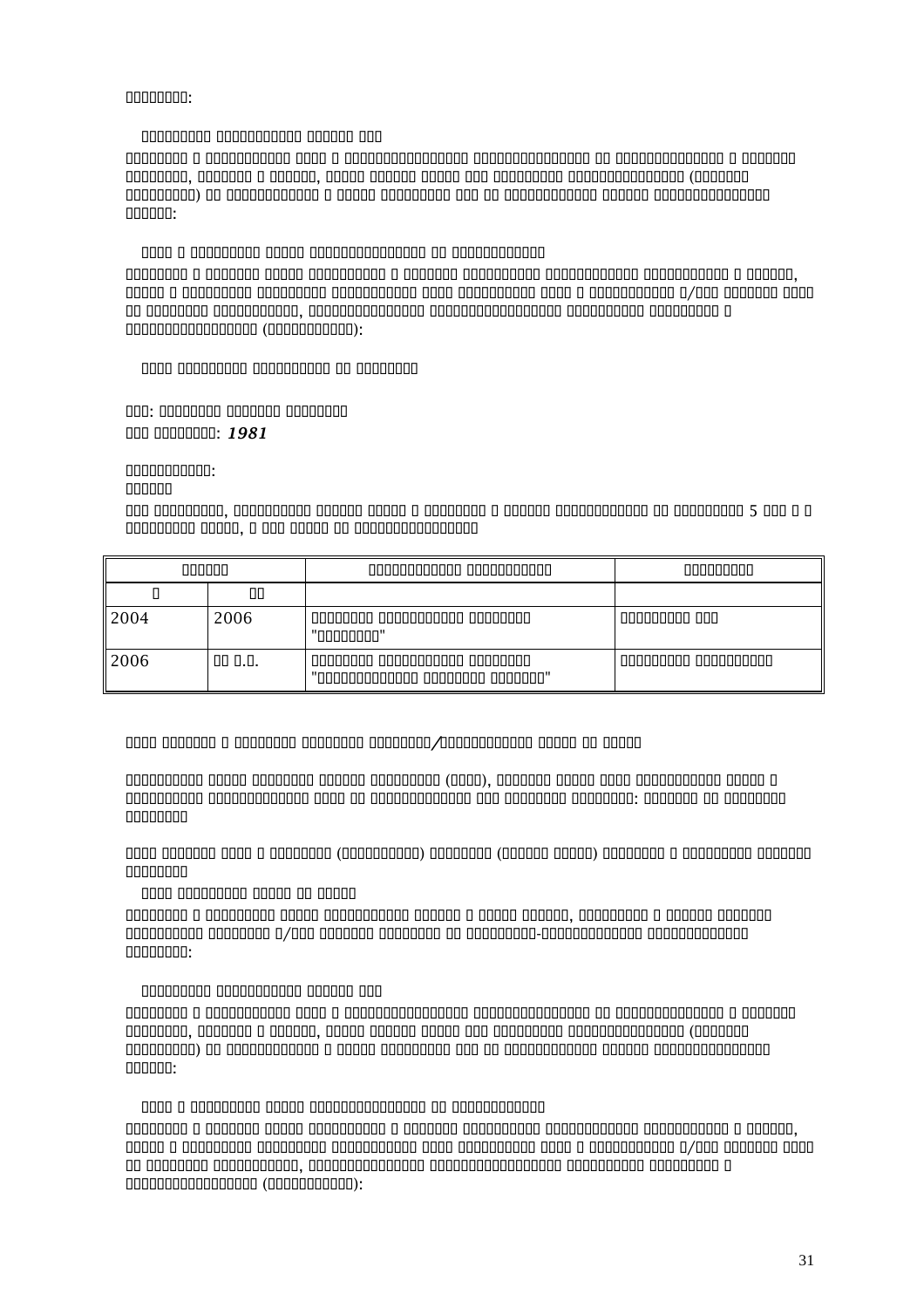$\mathbf{r} = \mathbf{r} \cdot \mathbf{r}$  , where  $\mathbf{r} = \mathbf{r} \cdot \mathbf{r}$  , where  $\mathbf{r} = \mathbf{r} \cdot \mathbf{r}$  , where  $\mathbf{r} = \mathbf{r} \cdot \mathbf{r}$ the contract of the contract of the contract of the contract of the contract of the contract of the contract o . The contract of the contract of the contract of the contract of the contract of the contract of the contract of the contract of the contract of the contract of the contract of the contract of the contract of the contrac , () , , the contract of the contract of the contract of the contract of the contract of the contract of the contract o

- :

| ٠                                  |          |
|------------------------------------|----------|
| $\overline{\phantom{a}}$<br>$\sim$ | $\Omega$ |
| ,<br>٠                             |          |
| л.                                 |          |
| ٠                                  |          |
| $\sim$                             |          |
| ٠                                  |          |
| $\blacksquare$                     |          |
|                                    |          |

 $\mathsf C$  is a set of  $\mathsf C$  is a set of  $\mathsf C$  is a set of  $\mathsf C$  is a set of  $\mathsf C$  is a set of  $\mathsf C$  is a set of  $\mathsf C$  is a set of  $\mathsf C$  is a set of  $\mathsf C$  is a set of  $\mathsf C$  is a set of  $\mathsf C$  is a set of  $\mathsf C$  is a  *() .* , the set of  $($   $)$  , the set of  $($   $)$ and the contract of the contract of the contract of the contract of the contract of the contract of the contract of

### **5.7. () , ()**

|                | .2009               |
|----------------|---------------------|
|                | 258                 |
| %              | 15.5                |
|                | 30 896 940.08       |
| $\blacksquare$ | 8 3 3 2 1 9 5 . 8 5 |
|                | 114 878<br>342.29   |

 $5.8.$  ( ),  $($  and  $($   $)$   $($   $)$  *(), ()* 

**VI. () ,**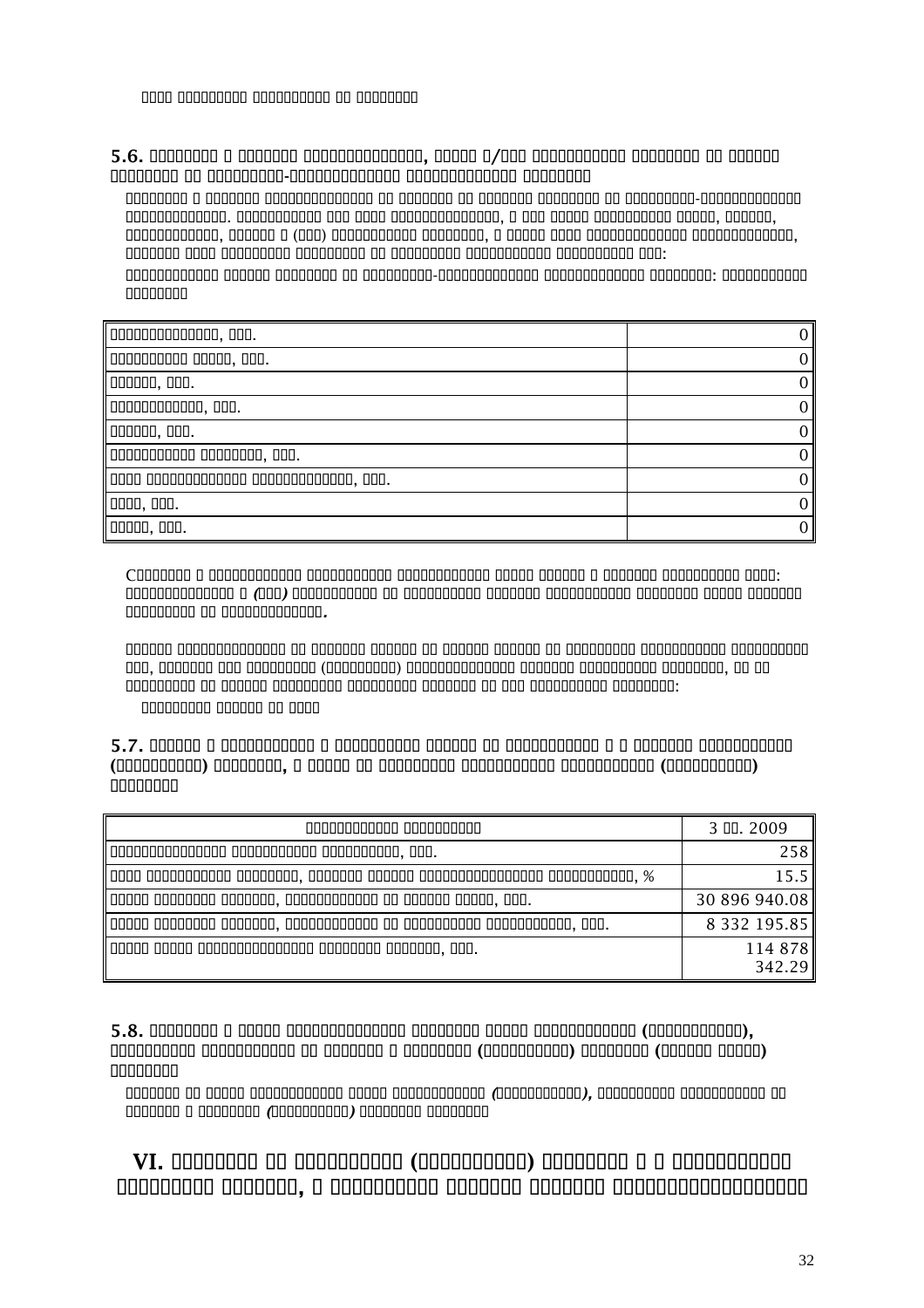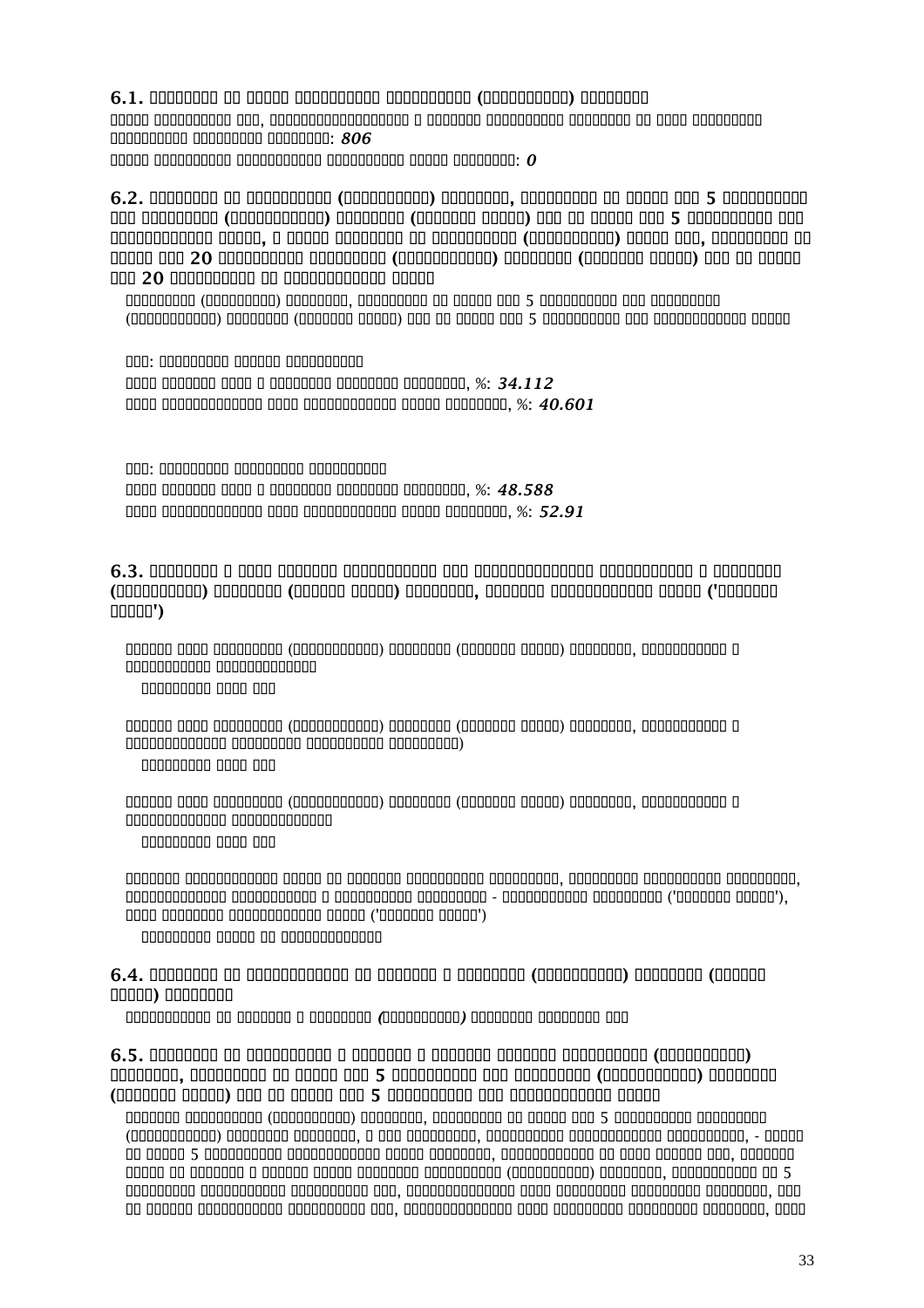5 ,

, the contract of  $\mathcal{L}$  and  $\mathcal{L}$  and  $\mathcal{L}$  and  $\mathcal{L}$  and  $\mathcal{L}$  and  $\mathcal{L}$  and  $\mathcal{L}$  and  $\mathcal{L}$  and  $\mathcal{L}$  and  $\mathcal{L}$  and  $\mathcal{L}$  and  $\mathcal{L}$  and  $\mathcal{L}$  and  $\mathcal{L}$  and  $\mathcal{L}$  and  $\mathcal{L}$ : *20.05.2009*

, where  $\mathbf{r}$  , we are the contract of  $\mathbf{r}$  , and  $\mathbf{r}$ 

 $($ :

:

: *02.06.2008*

 $($ :

:

: *21.05.2007*

 $($ :

:

: *22.05.2006*

 $($ :

:

 , %: *34.112* , %: *40.601*

 , %: *48.588* , %: *52.91*

, the contract of  $($ 

 , %: *34.112* , %: *40.601*

 , %: *48.588* , %: *52.91*

, the contract of  $\mathcal{L}$  and  $\mathcal{L}$  and  $\mathcal{L}$  and  $\mathcal{L}$  and  $\mathcal{L}$  and  $\mathcal{L}$  and  $\mathcal{L}$  and  $\mathcal{L}$  and  $\mathcal{L}$  and  $\mathcal{L}$  and  $\mathcal{L}$  and  $\mathcal{L}$  and  $\mathcal{L}$  and  $\mathcal{L}$  and  $\mathcal{L}$  and  $\mathcal{L}$ 

 , %: *34.076* , %: *40.561*

 , %: *48.54* , %: *52.882*

, the set of  $\left( \begin{array}{cc} 0 & 0 \end{array} \right)$ 

 , %: *33.371* , %: *40.188*

 , %: *43.445* , %: *46.746*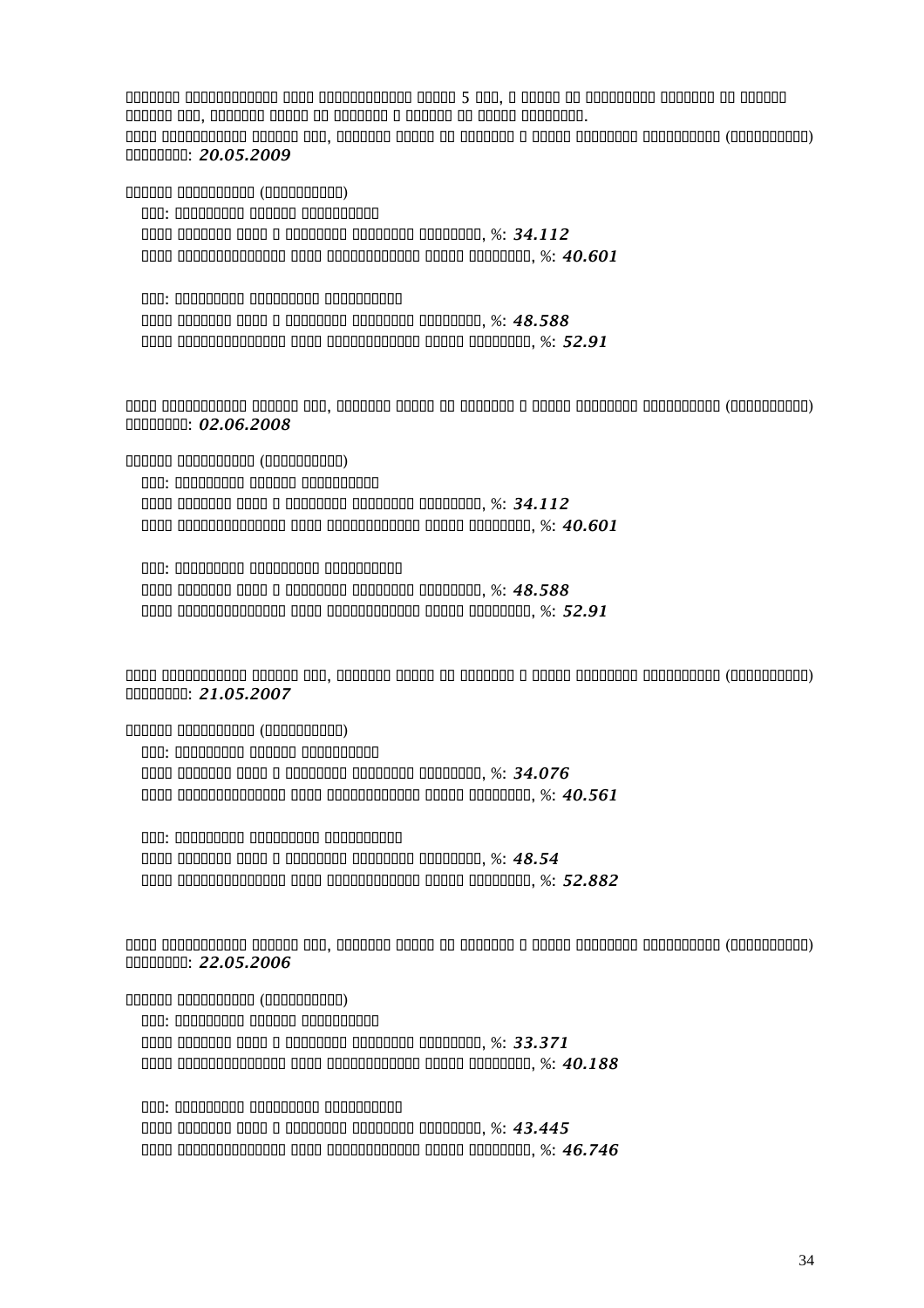

 , %: *16.429* , %: *16.429*

#### , the contract of  $\mathcal{L}$  and  $\mathcal{L}$  and  $\mathcal{L}$  and  $\mathcal{L}$  and  $\mathcal{L}$  and  $\mathcal{L}$  and  $\mathcal{L}$  and  $\mathcal{L}$  and  $\mathcal{L}$  and  $\mathcal{L}$  and  $\mathcal{L}$  and  $\mathcal{L}$  and  $\mathcal{L}$  and  $\mathcal{L}$  and  $\mathcal{L}$  and  $\mathcal{L}$ : *01.04.2004*

 $($   $)$ 

**Service State State State State** 

: *"TAVOY ENTERPRISES LIMITED"*

 , %: *16.429* , %: *16.429*

 : *""* : *""* , %: *16.505* , %: *16.505*

 : :

> , %: *5.095* , %: *5.095*

 , %: *16.429* , %: *16.429*

,

: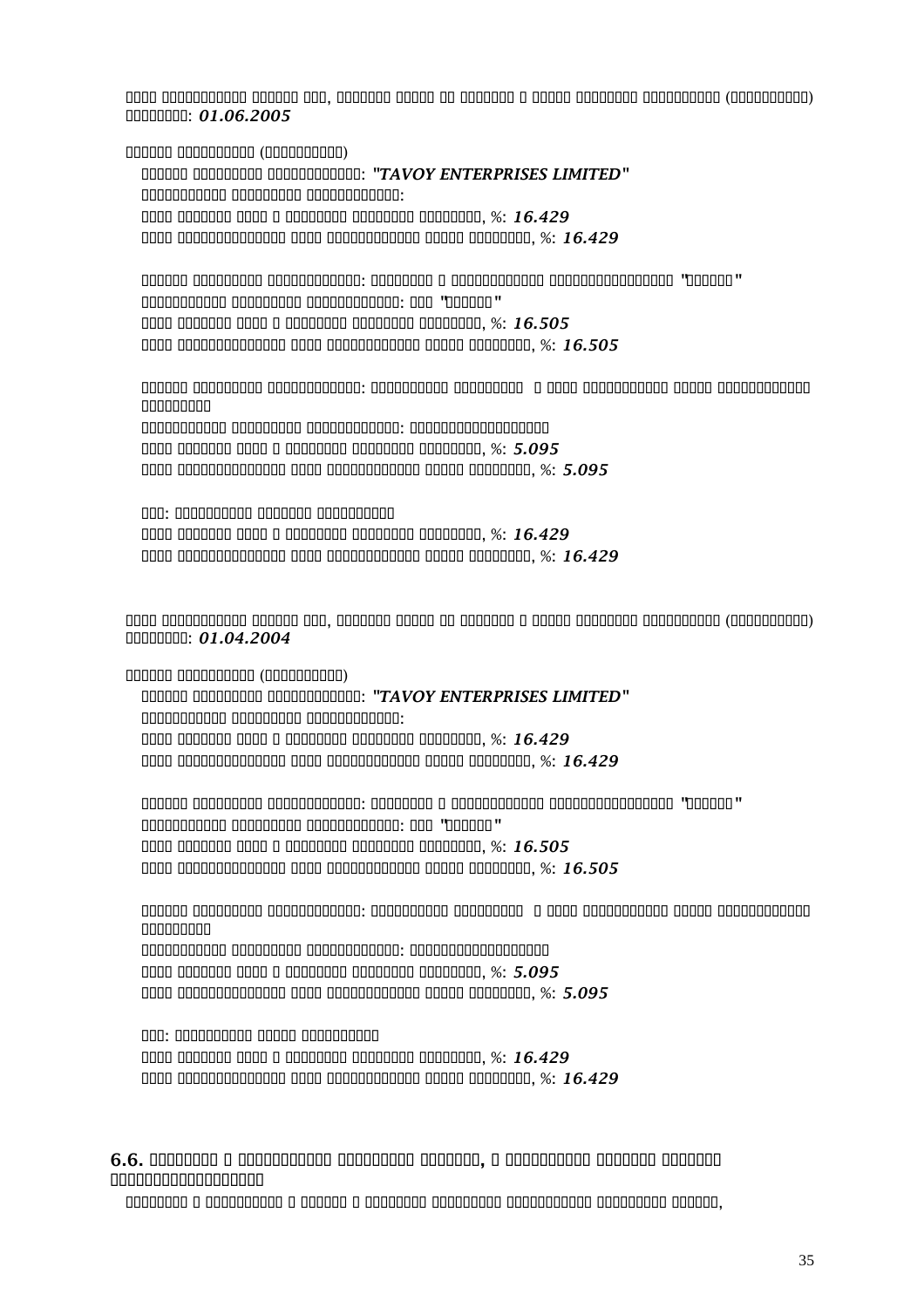$\, ,$ 

|  |  | 635 390 |
|--|--|---------|
|  |  |         |
|  |  |         |
|  |  |         |
|  |  |         |





 $6.7.$ 

|                                        | $\mathbf{1}$ | 1           |
|----------------------------------------|--------------|-------------|
| $\overline{ }$<br>$\blacksquare$       | 3 0 2 8      |             |
| $\mathbf{y}$ and $\mathbf{y}$          |              | $\mathbf X$ |
| $\sim 100$<br>$\bullet$                |              |             |
| $\sim 100$<br>$\overline{\phantom{a}}$ |              | $\mathbf X$ |
|                                        |              |             |
| $\sim$<br>$\overline{ }$               |              |             |
| $\sim 100$<br>$\overline{\phantom{a}}$ |              | $\mathbf X$ |
| $\overline{\phantom{a}}$<br>$\bullet$  | 741.7        |             |
| $\bullet$<br>$\overline{\phantom{a}}$  |              | $\mathbf X$ |
| $\bullet$<br>$\overline{\phantom{a}}$  | 112.3        |             |
| $\sim$<br>$\overline{\phantom{a}}$     |              | $\mathbf X$ |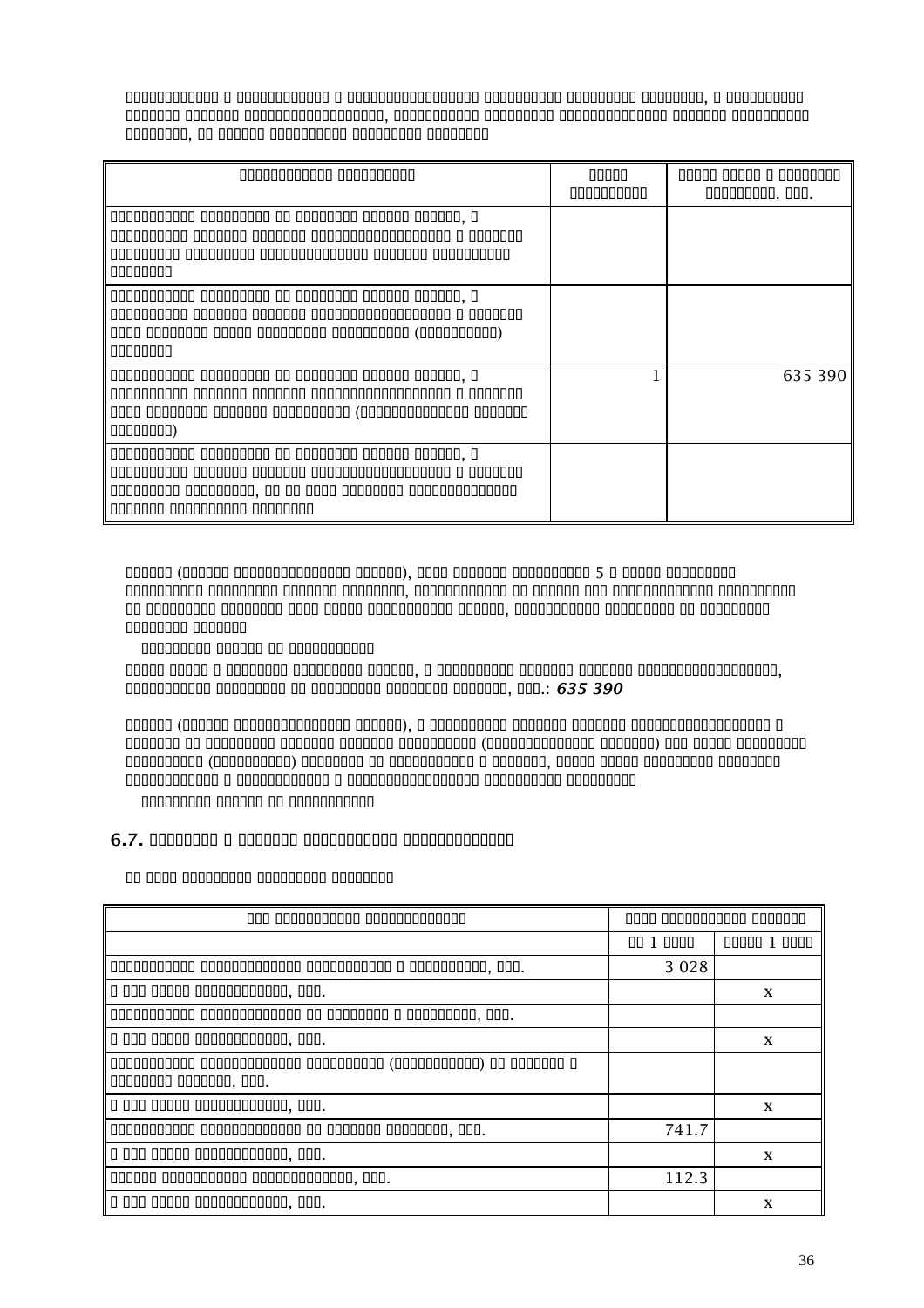| $3.88^\circ$<br>$\cup$ $\cup$ $\sim$ |     |
|--------------------------------------|-----|
|                                      | . . |

, the contract of  $\sim$  10

















 $\bm{0.05\%}$ 

**VII.** 

 *.*

:

*.*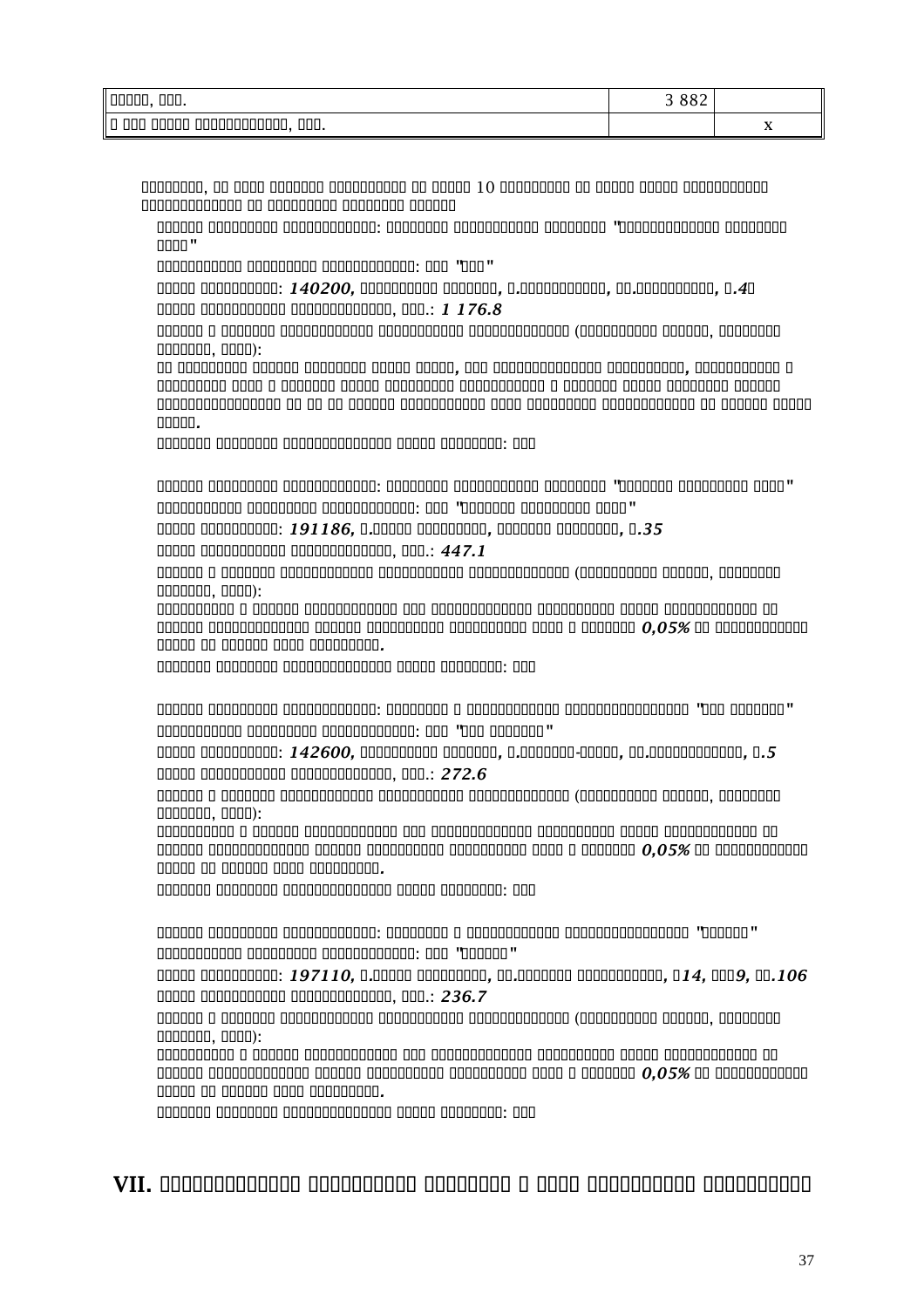$7.1.$ 

 $7.2.$ 

 $2009, 9$ 

 $\sim 10$ 



| $\mathbf{1}$            | $\overline{2}$ | $\overline{3}$ | $\overline{4}$ |
|-------------------------|----------------|----------------|----------------|
| $\overline{\text{I}}$ . |                |                |                |
|                         | 110            | 3              | Ε              |
|                         | 120            | 26 867         | 24 593         |
|                         | 130            |                | 635            |
|                         | 135            |                |                |
|                         | 140            | 535            | 535            |
|                         | 145            | 7 5 5 2        | 8 5 3 2        |
|                         | 148            |                |                |
|                         | 150            |                |                |
| $\bf I$                 | 190            | 34 957         | 34 298         |
| $\rm{II}.$              |                |                |                |
|                         | 210            | 22 3 5 3       | 14 289         |
| $\,$                    | 211            | 10 561         | 7 6 2 6        |
|                         | 212            |                |                |
| $\lambda$               | 213            | 2 3 9 3        | 1 1 7 5        |
|                         | 214            | $9\;170$       | 5 3 2 0        |
|                         | 215            | 68             | 31             |
|                         | 216            | 161            | 137            |
|                         | 217            |                |                |
|                         | 220            |                | 166            |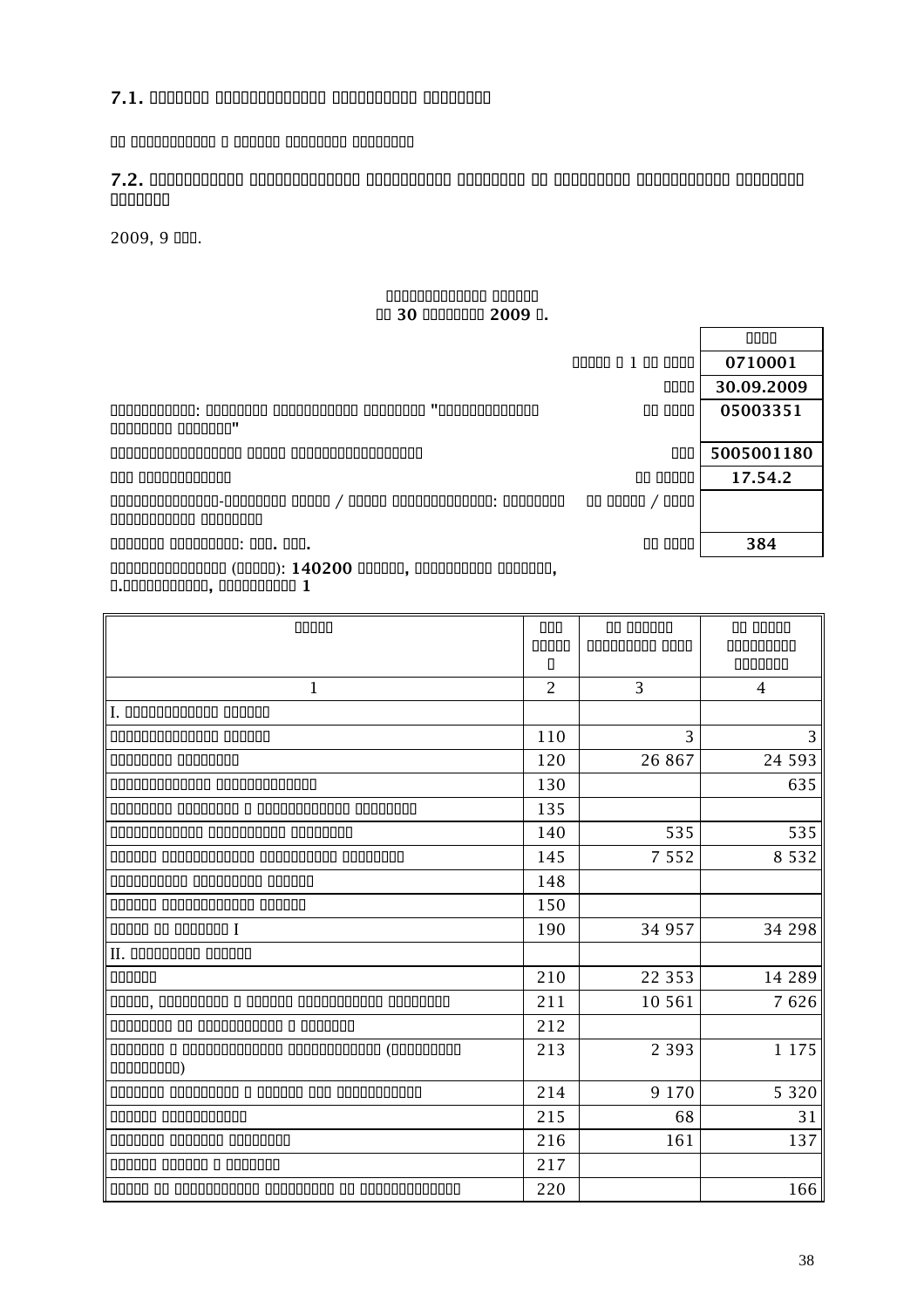|                            | 230 |         |         |
|----------------------------|-----|---------|---------|
| 12                         |     |         |         |
|                            |     |         |         |
| (62, 76, 82)               | 231 |         |         |
|                            | 240 | 7 2 2 0 | 7454    |
| 12                         |     |         |         |
| (62, 76, 82)               | 241 | 2 6 8 2 | 3 0 2 8 |
| (56, 58, 82)               | 250 |         |         |
| 12<br>$\pmb{\mathfrak{z}}$ | 251 |         |         |
|                            |     |         |         |
| $\,$                       | 252 |         |         |
|                            | 253 |         |         |
|                            | 260 | 1579    | 895     |
|                            | 270 |         |         |
| $\mathbf{I}$               | 290 | 31 152  | 22 804  |
| $190 + 290$                | 300 | 66 109  | 57 102  |

| $\mathbf{1}$                    | $\overline{2}$ | $\mathbf{3}$ | $\overline{4}$ |
|---------------------------------|----------------|--------------|----------------|
| $\rm III.$                      |                |              |                |
|                                 | 410            | 420          | 420            |
| $\pmb{\cdot}$                   | 411            |              |                |
|                                 | 420            | 22 706       | 22 706         |
|                                 | 430            | 37           | 37             |
| $\pmb{\cdot}$                   | 431            | 37           | 37             |
|                                 |                |              |                |
| $\,$                            | 432            |              |                |
| $\mathcal{E}$<br>$\overline{(}$ | 470            | 11 909       | 6 6 8 5        |
| $\rm III$                       | 490            | 35 072       | 29 848         |
| ${\rm IV}.$                     |                |              |                |
|                                 | 510            |              |                |
|                                 | 515            |              |                |
|                                 | 520            |              |                |
| ${\rm IV}$                      | 590            |              |                |
| ${\bf V}.$                      |                |              |                |
|                                 | 610            |              |                |
|                                 | 620            | 30 842       | 28 4 6 5       |
|                                 | 621            | 25 901       | 22 655         |
|                                 | 622            | 1962         | 1966           |
|                                 | 623            | 26           | 750            |
|                                 |                |              |                |
|                                 | 623            |              |                |
|                                 | 624            | 2 3 1 2      | 2 8 8 4        |
|                                 | 625            | 641          | 210            |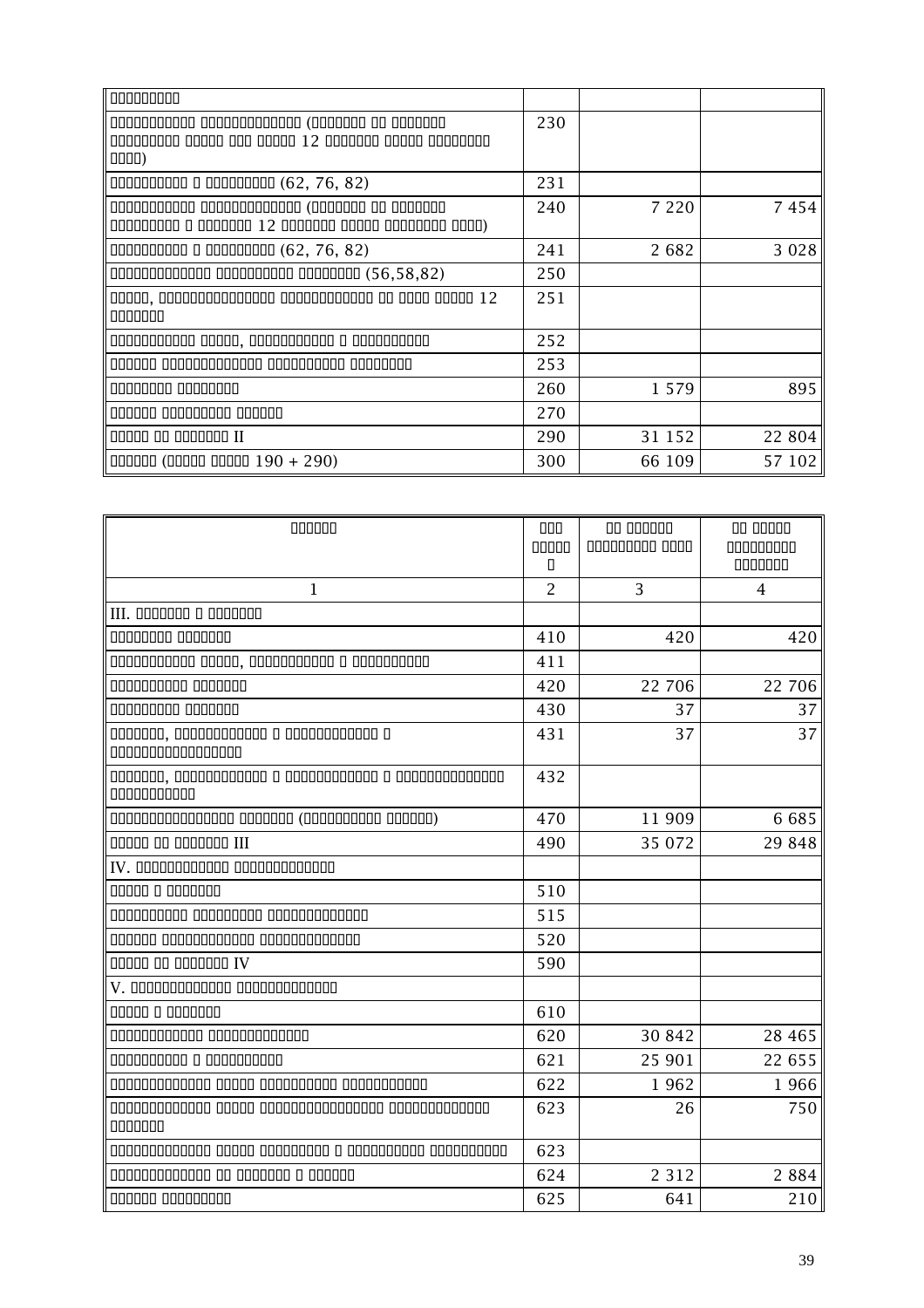|                   | 630 | 195    | 191     |
|-------------------|-----|--------|---------|
|                   |     |        |         |
|                   | 640 |        |         |
|                   | 650 |        | $-1402$ |
|                   | 660 |        |         |
|                   | 690 | 31 037 | 27 254  |
| $490 + 590 + 690$ | 700 | 66 109 | 57 102  |

| $\,$                   |                |                |                |
|------------------------|----------------|----------------|----------------|
|                        |                |                |                |
|                        |                |                |                |
|                        |                |                |                |
| $\mathbf 1$            | $\overline{2}$ | $\overline{3}$ | $\overline{4}$ |
|                        | 910            | 753            | 753            |
|                        | 911            |                |                |
| $\blacksquare$<br>$\,$ | 920            |                |                |
|                        |                |                |                |
| $\,$                   | 930            |                |                |
|                        | 940            |                |                |
|                        |                |                |                |
|                        | 950            |                |                |
|                        | 960            |                |                |
|                        | 970            |                |                |
|                        | 980            |                |                |
|                        |                |                |                |
| $\,$                   | 990            |                |                |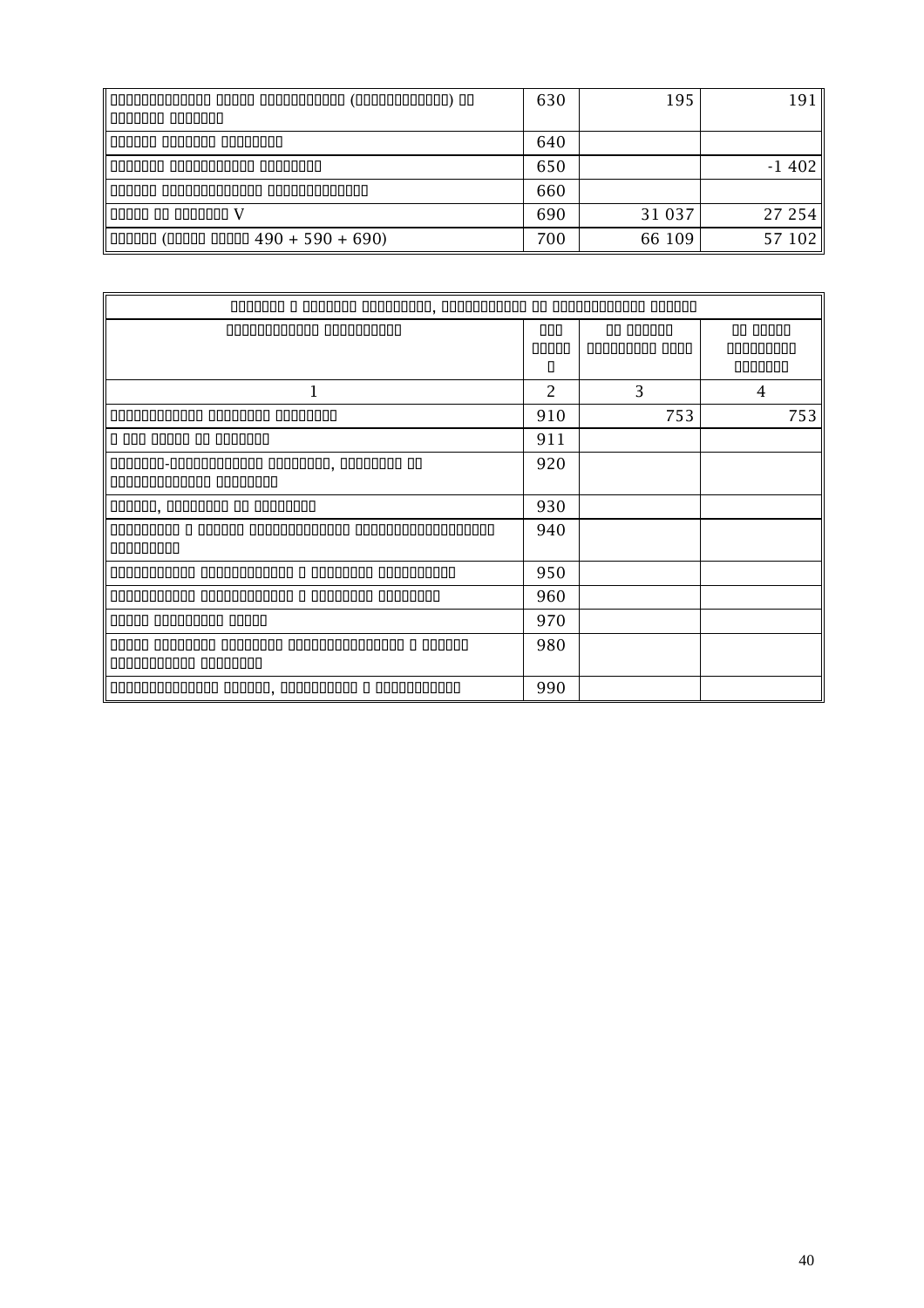

|                                    | $\overline{2}$      | 0710002    |
|------------------------------------|---------------------|------------|
|                                    |                     | 30.09.2009 |
| ٠<br>$\blacksquare$                | $\mathbf{u}$        | 05003351   |
| $\mathbf{u}$                       |                     |            |
|                                    |                     | 5005001180 |
|                                    |                     | 17.54.2    |
| $\blacksquare$                     | ٠<br>$\blacksquare$ |            |
|                                    |                     |            |
| ٠<br>٠<br>$\overline{\phantom{a}}$ |                     | 384        |



| $\mathbf 1$                                             | $\overline{2}$ | 3        | $\overline{4}$ |
|---------------------------------------------------------|----------------|----------|----------------|
|                                                         |                |          |                |
| $\overline{(\ }$<br>$\big)$<br>$\, ,$<br>$\, ,$<br>$\,$ | 010            | 98 451   | 124 775        |
| (<br>$\pmb{\mathfrak{z}}$                               |                |          |                |
|                                                         |                |          |                |
| $\,$<br>$\,$<br>$\pmb{\mathfrak{z}}$                    | 020            | $-75435$ | $-106641$      |
|                                                         | 029            | 23 016   | 18 134         |
|                                                         | 030            | $-2272$  | $-2522$        |
|                                                         | 040            | $-25955$ | $-25667$       |
| $\overline{(\ }$<br>$\mathcal{E}$                       | 050            | $-5211$  | $-10055$       |
|                                                         |                |          |                |
|                                                         | 060            |          |                |
|                                                         | 070            |          |                |
|                                                         | 080            |          |                |
|                                                         | 090            | 140      | 481            |
|                                                         | 100            | $-1134$  | $-1529$        |
|                                                         | 120            |          |                |
|                                                         | 130            |          |                |
| $\overline{(\ }$<br>$\mathcal{E}$                       | 140            | $-6205$  | $-11$ 103      |
|                                                         | 141            | 1 0 6 0  | 2 5 4 4        |
|                                                         | 142            |          |                |
|                                                         | 150            |          |                |
| $\overline{(}$<br>$\mathcal{E}$                         | 190            | $-5$ 145 | $-8559$        |
| $\ddot{\phantom{a}}$                                    |                |          |                |
| $\mathcal{L}$<br>$\overline{(}$                         | 200            | 181      | 121            |
|                                                         | 201            |          |                |
| $\mathcal{L}$<br>$\overline{(}$                         | 202            |          |                |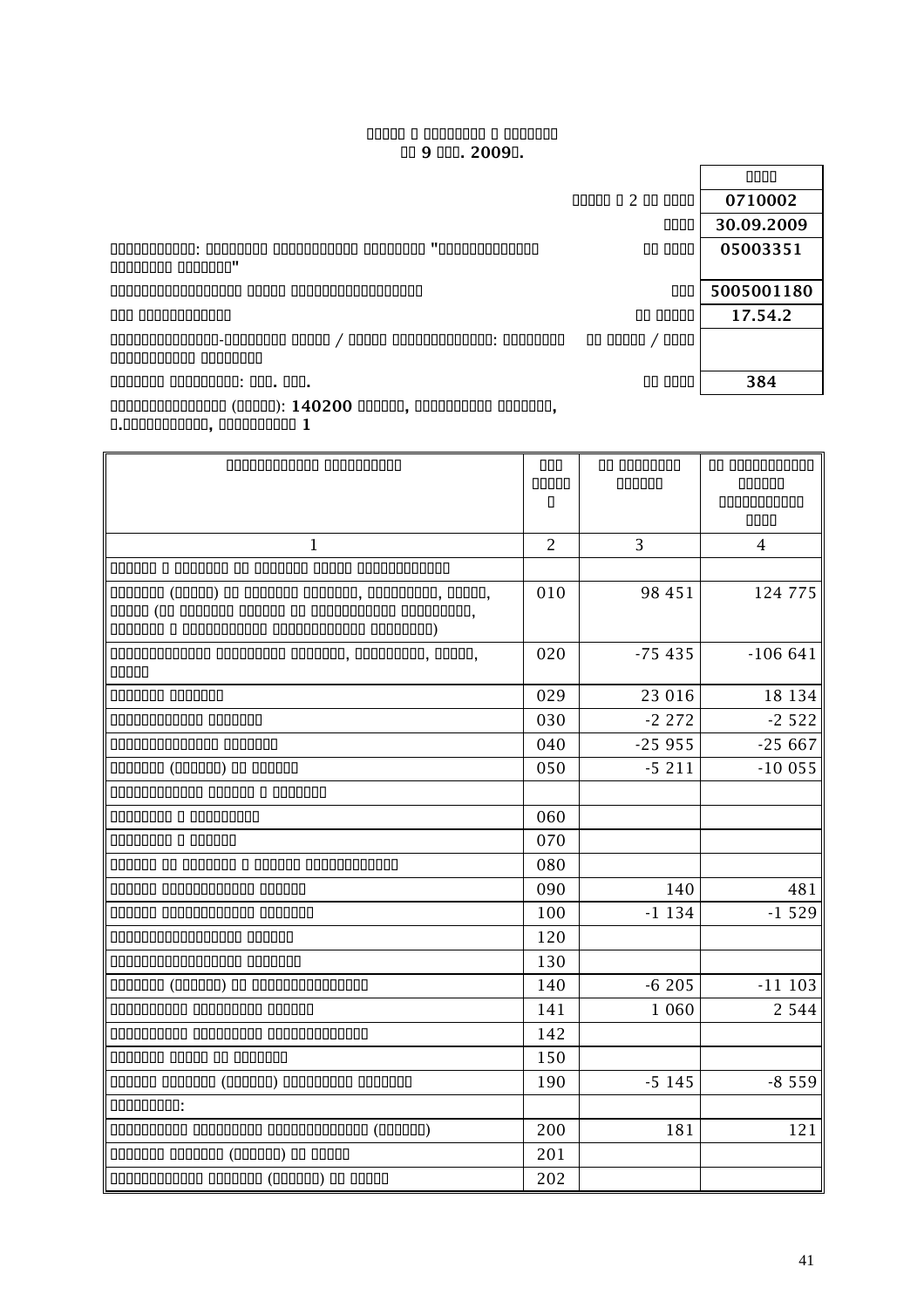| $\mathbf 1$              | $\overline{2}$ | $\mathbf{3}$ | $\overline{4}$ | 5 | $\,6\,$ |
|--------------------------|----------------|--------------|----------------|---|---------|
| $\,$                     | 230            |              |                |   |         |
| $\overline{\phantom{a}}$ |                |              |                |   |         |
|                          | 240            |              |                |   |         |
| $\,$                     | 250            |              |                |   |         |
|                          | 260            | 21           | 23             | 5 | 9       |
|                          | 270            |              |                |   |         |
| $\,$                     | 280            |              |                |   |         |

#### **7.3.**

### **7.4.**

#### *63 26.12.2008 . , , III 2009*

#### **7.5. , ,**

|                |  |   | 2009, 9   |
|----------------|--|---|-----------|
| $\blacksquare$ |  |   | 1 845 412 |
|                |  | % | 1.JJ      |

#### **7.6. ,**

| 639.6 | $\cdot$                  | $\therefore$ 61 030        |
|-------|--------------------------|----------------------------|
|       | $\overline{\phantom{a}}$ | $\therefore$ 36 438 051.68 |
| 12    | $\overline{\phantom{a}}$ |                            |
|       | 12                       |                            |
|       |                          |                            |

, the contract of the contract of the contract of the contract of the contract of the contract of the contract of the contract of the contract of the contract of the contract of the contract of the contract of the contrac

, the contract of  $\mathcal{L}$  , the contract of  $\mathcal{L}$  , the contract of  $\mathcal{L}$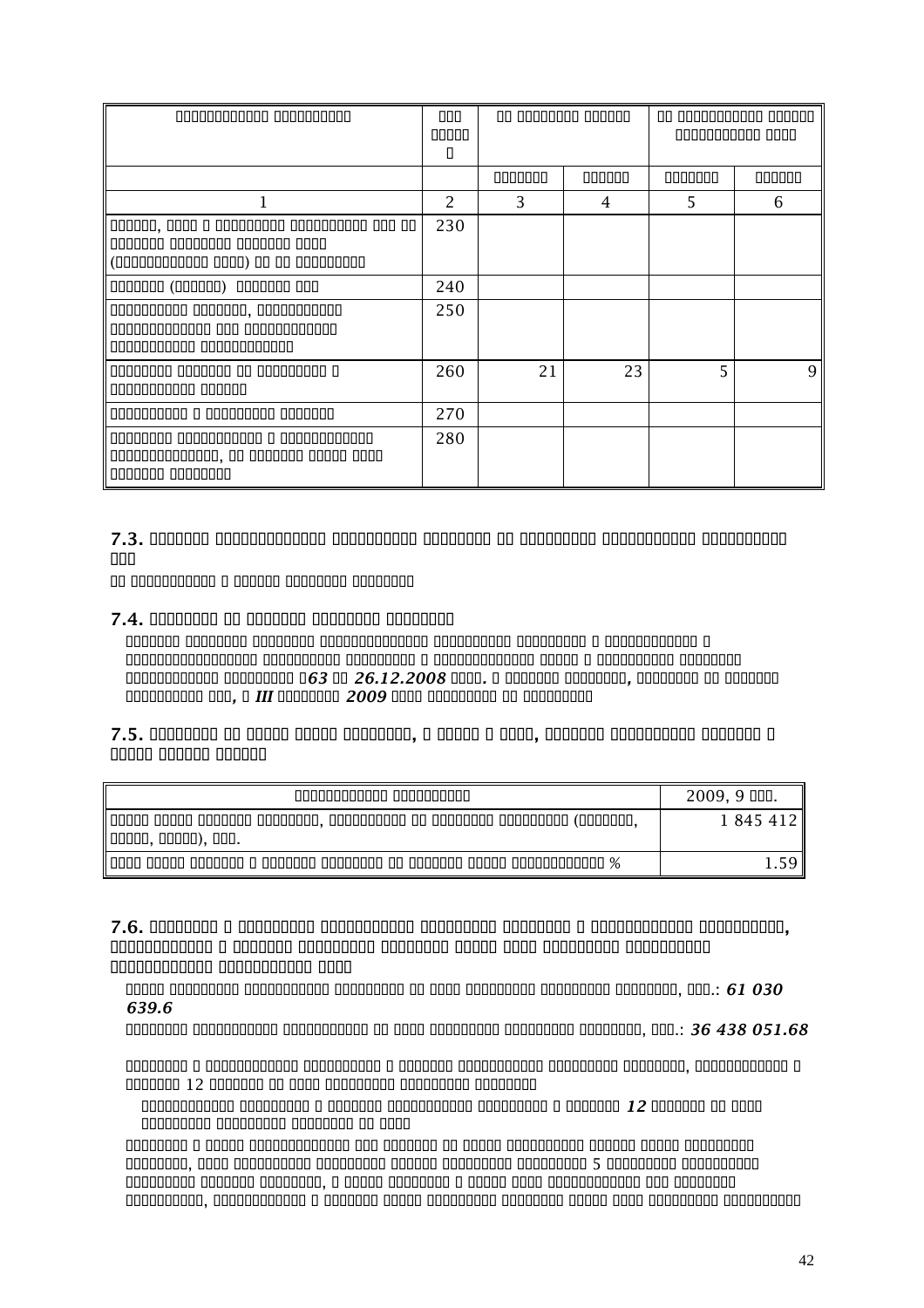## $7.7.$

 $\overline{a}$  $\frac{1}{2}$  $\overline{\phantom{a}}$  $\overline{ }$ 

 $\pm$ 

 $\overline{\phantom{a}}$ 

# VIII.

 $8.1.$ 

 $8.1.1.$  $\overline{a}$  $\overline{\phantom{a}}$  $\overline{(\ }$  $\overline{\phantom{a}}$  $\overline{\phantom{a}}$  $\begin{smallmatrix}&&&\&1&420&000\end{smallmatrix}$  $\overline{a}$  (  $\hspace{0.1cm}$  )  $\overline{(\ }$  $\ddot{\phantom{a}}$ 

> $: 348760$ , %: 83.038095

 $: 71240$ , %: 16.961905

 $\sim$  :

 $\overline{\phantom{a}}$ 

 $\overline{\phantom{a}}$ 

 $8.1.2.$  $\overline{(}$  $\overline{)}$  $\overline{C}$  $\lambda$ 

8.1.3.



 $\overline{(\ }$ 

 $\lambda$ 

j,

8.1.4.

 $\pm$ 

 $\, ,$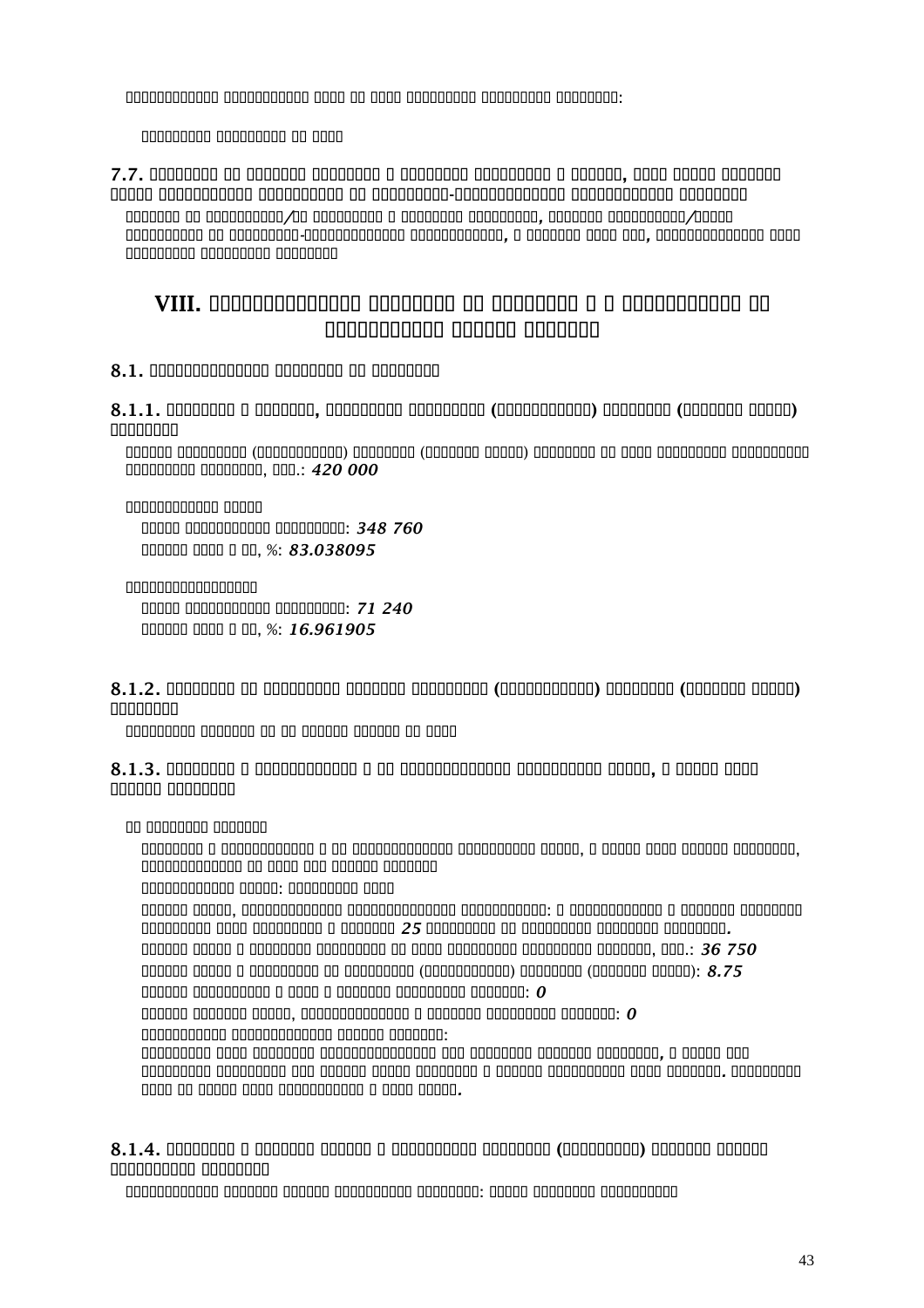

 $\overline{\phantom{a}}$ 

 $8.1.6.$ 

## $8.1.7.$

 $8.2.$  $\overline{(\ }$  $\overline{\phantom{a}}$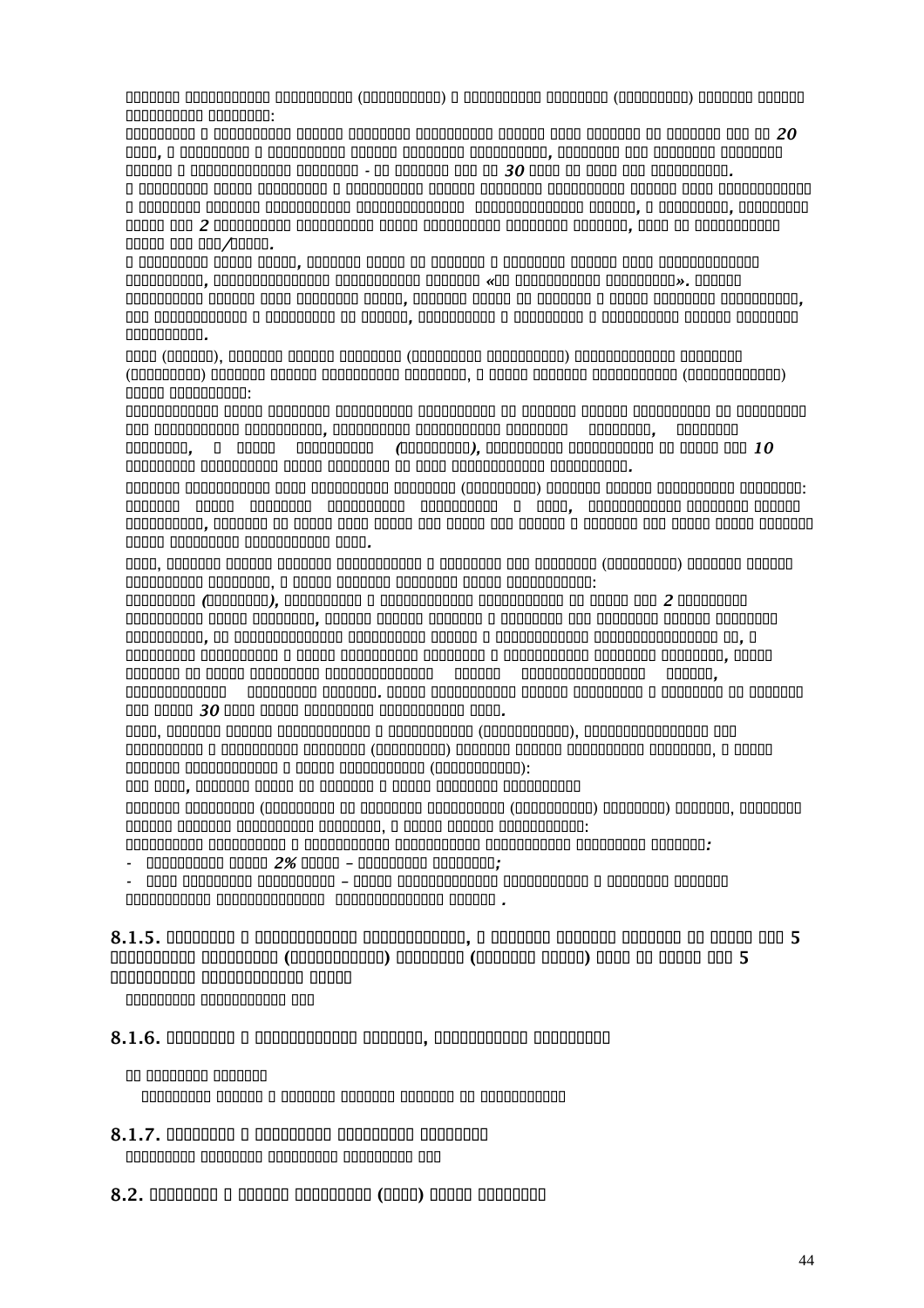

 $($   $)$ :

| 02.04.2004                        | $1 - 03 - 01722 -$                               |                      |
|-----------------------------------|--------------------------------------------------|----------------------|
|                                   |                                                  |                      |
| $\pmb{\cdot}$<br>$\boldsymbol{6}$ | $\ddot{\phantom{a}}$<br>$\overline{\phantom{a}}$ |                      |
| 6.1.                              |                                                  | $\pmb{\cdot}$        |
|                                   | $\pmb{\mathcal{I}}$                              | ,                    |
|                                   |                                                  | İ,                   |
| $6.2.$<br>$6.2.1.$                |                                                  | $\pmb{\cdot}$        |
| 6.2.2.                            | ;                                                |                      |
|                                   | $\pmb{\jmath}$<br>$\pmb{\jmath}$                 | $\rlap{.}^{\:\:}\,$  |
| 6.2.3.                            |                                                  | $\pmb{\cdot}$        |
| 6.2.4.                            | $\rlap{.}^{\text{.}}$                            |                      |
|                                   | $\cdot$                                          |                      |
| $6.2.5.$<br>$6.2.6.$              |                                                  | $\cdot$<br>$\dot{.}$ |
| 6.2.7.                            | ,                                                | $\pmb{\jmath}$       |
|                                   | $\cdot$                                          |                      |
| 6.2.8.                            | $\ddot{\phantom{0}}$                             | $\pmb{\cdot}$        |
| 6.2.9.                            | $\pmb{\mathcal{I}}$                              | $\pmb{\cdot}$<br>,   |
|                                   | ;<br>$\overline{c}$                              |                      |
| 6.3.<br>$\pmb{\cdot}$             |                                                  |                      |
|                                   |                                                  |                      |
| 6.4.<br>$\overline{(\ }$          | ),                                               | ${\bf 10}$           |
|                                   |                                                  | $\pmb{\cdot}$        |
|                                   |                                                  |                      |
| 6.5.                              | $\overline{\mathcal{L}}$<br>),                   | 25                   |
|                                   |                                                  |                      |
| 6.6.                              |                                                  | $\pmb{J}$            |

 *, ,* 

*, .*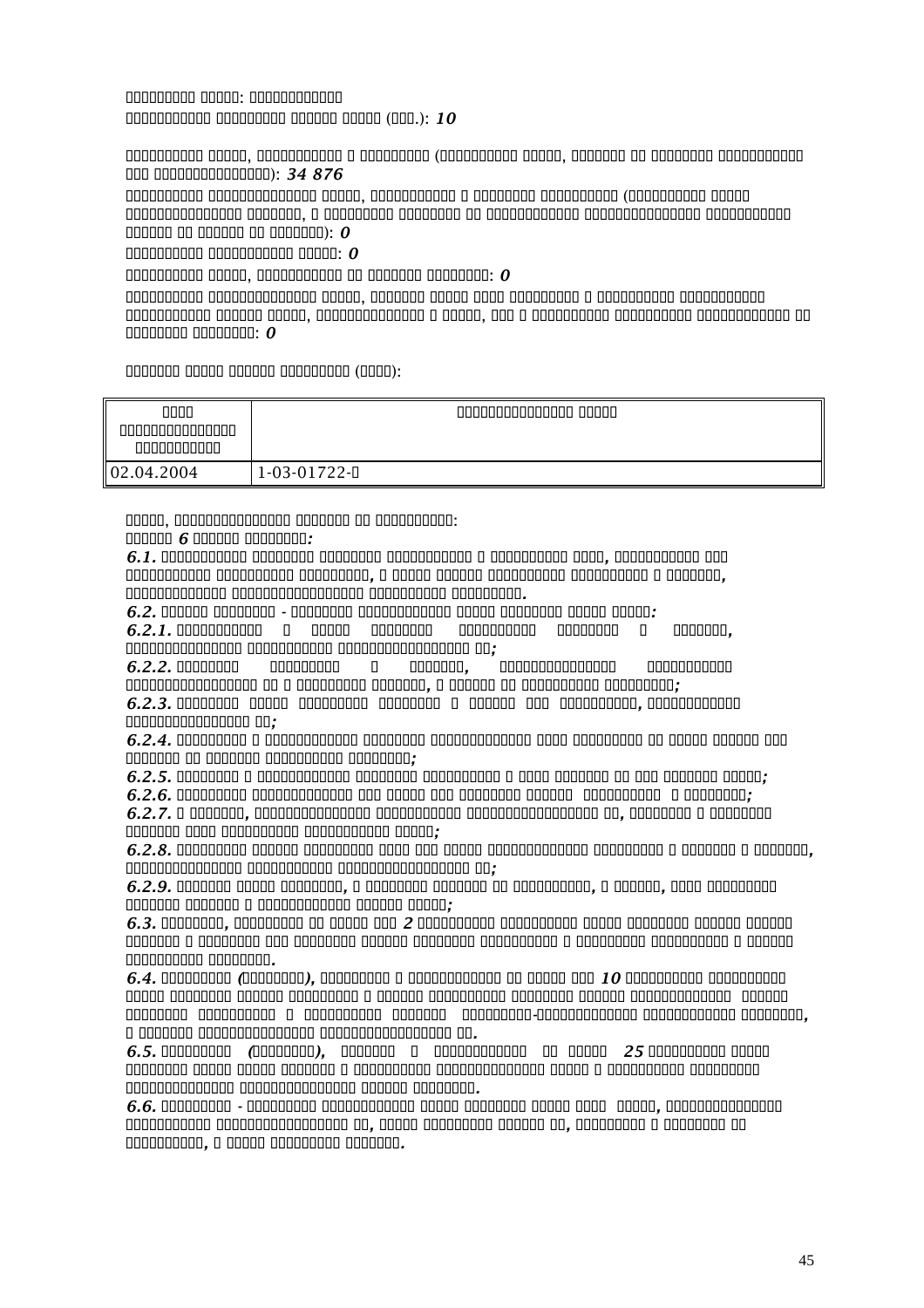

:

 $($   $)$ :

| 02.04.2004 | 2-03-01722- |
|------------|-------------|

| ,                  |                          |    | $\blacksquare$<br>$\blacksquare$ |                          |  |
|--------------------|--------------------------|----|----------------------------------|--------------------------|--|
| 6                  | $\overline{\phantom{a}}$ |    |                                  |                          |  |
|                    | $\,$                     |    |                                  |                          |  |
| $6.7.$<br>$6.7.1.$ |                          |    |                                  | $\overline{\phantom{a}}$ |  |
|                    | $\bullet$                |    |                                  |                          |  |
| 6.7.2.             |                          |    |                                  |                          |  |
|                    |                          | 50 |                                  |                          |  |
|                    | $\overline{\phantom{a}}$ |    |                                  |                          |  |
|                    |                          |    |                                  |                          |  |
| 6.7.3.             |                          |    |                                  |                          |  |

*, , ,* 

| 8.3. | <b>Santa Carlos Contractor</b> |  |
|------|--------------------------------|--|
|      |                                |  |

 *.*

| 8.3.1. |  |  |
|--------|--|--|
|        |  |  |

| 8.3.2. |  |  |
|--------|--|--|
|        |  |  |

**8.3.3. ,**  8.3.3.  $($   $)$ 

| 8.4. (a), (b), (b) |  |  |
|--------------------|--|--|
|                    |  |  |

**8.5.**   *, ( )* 

*,*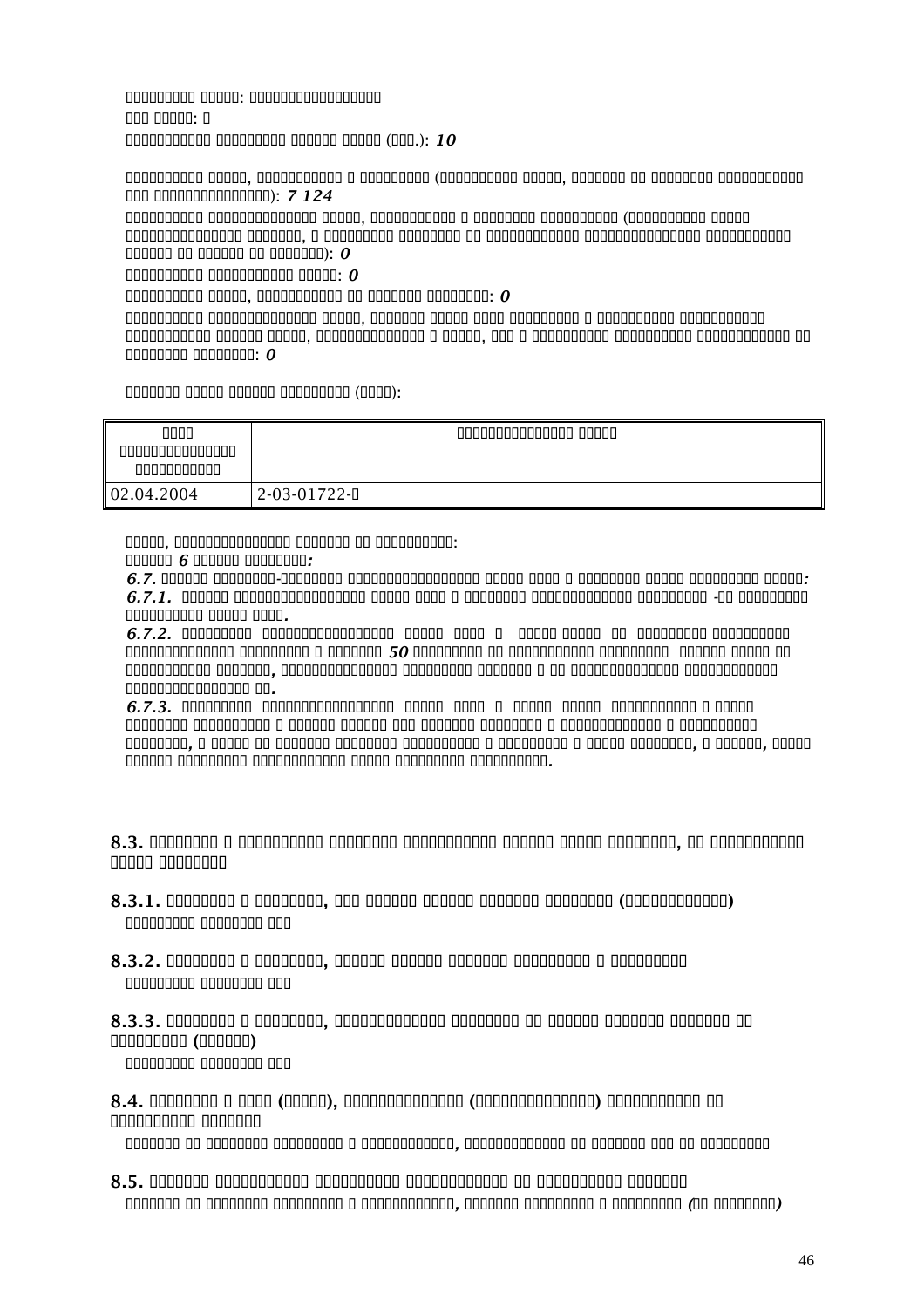**8.5.1.** 

**8.6. , , , , , , , , , , , , , , , , , , , , , , , , , , , , , , ,** 

, : : *" "* : *" "* : *115114, ., , .4, .6* : *7723103642*

*,* 

 *()*

: *1027700534806*

: *10-000-1-00294* : *16.01.2004*

 : , : *()*  , the contract of the contract of the contract of the contract of the contract of the contract of the contract of the contract of the contract of the contract of the contract of the contract of the contract of the contrac

**, ,** 

 *. . <i>, ,* 

*,* 

*24.10.2006*

 *.*

 *.*

:

**8.7. , , , , , , , , , , , , , , , , , , , , , , , , , , , , , , ,** 

**8.8.** 



 *.* 

 $\bf 1$  .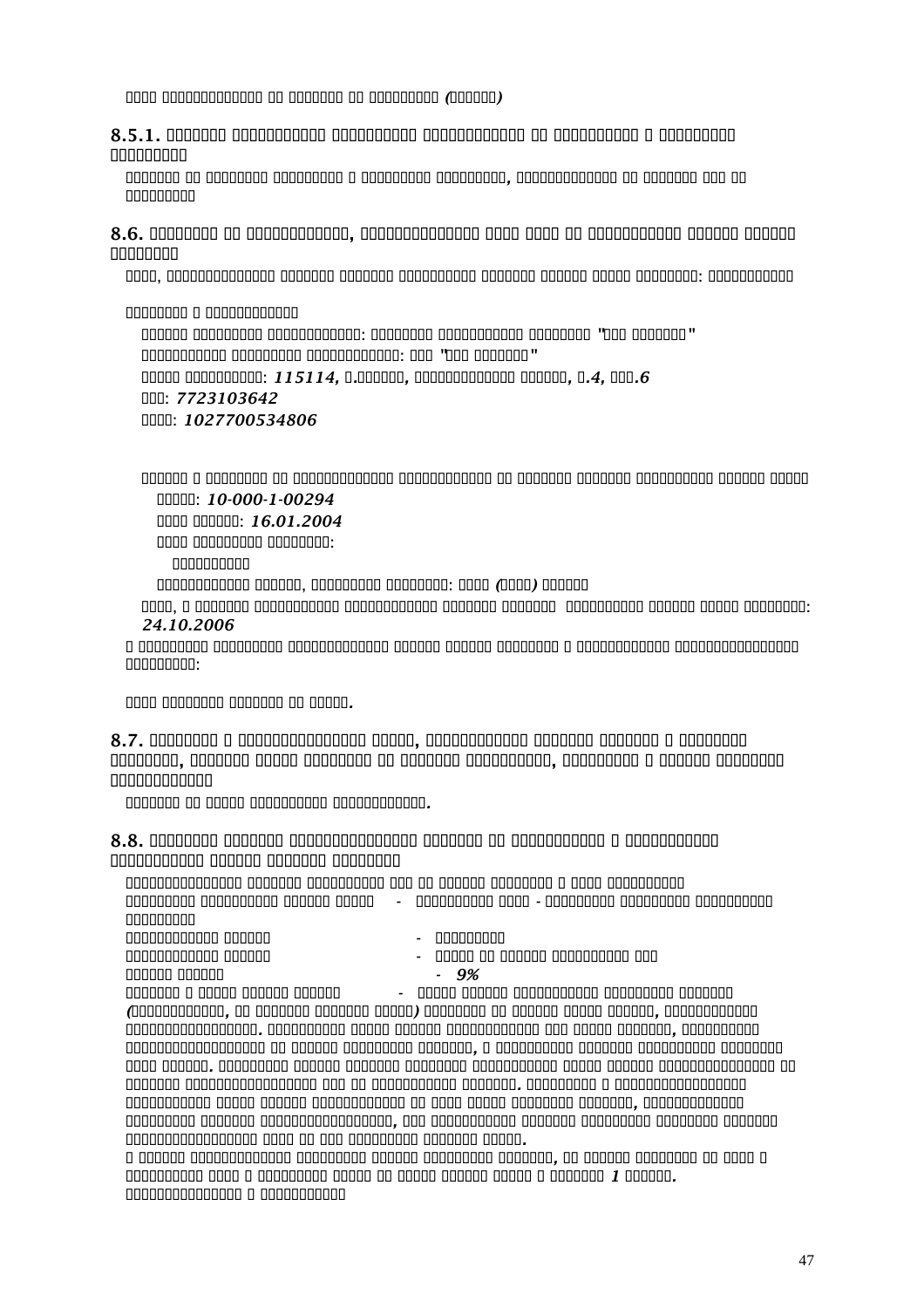*,*   $\frac{1}{2}$  ,  $\frac{23}{2}$ *" ".* **8.9. (** ) **, 8.9. (** )  **5 1** , the set of  $\overline{\phantom{a}}$  ,  $\overline{\phantom{a}}$  ,  $\overline{\phantom{a}}$  ,  $\overline{\phantom{a}}$  ,  $\overline{\phantom{a}}$  ,  $\overline{\phantom{a}}$  ,  $\overline{\phantom{a}}$  ,  $\overline{\phantom{a}}$  ,  $\overline{\phantom{a}}$  ,  $\overline{\phantom{a}}$  ,  $\overline{\phantom{a}}$  ,  $\overline{\phantom{a}}$  ,  $\overline{\phantom{a}}$  ,  $\overline{\phantom{a}}$  ,  $\overline{\phantom{$ : *2004* : , the contract of  $($  : *()*  $($   $)$  ,  $($  () : *24.06.2005* , the contract of the contract of the contract of the contract of the contract of the contract of the contract of the contract of the contract of the contract of the contract of the contract of the contract of the contrac : *24.05.2005*

 : *24.06.2005* : *1* () :  $($  and  $)$  and  $($  and  $)$  and  $($  and  $)$  and  $($  and  $)$  and  $($  and  $)$  and  $($  and  $)$  and  $($  and  $)$  and  $($  and  $)$  and  $($  and  $)$  and  $($  and  $)$  and  $($  and  $)$  and  $($  and  $)$  and  $($  and  $)$  and  $($  and  $)$  a , .: *0*  $(+) \hspace{7cm} (-)$ .: *0* , (), .: *0*  $($   $)$   $:$  $($  and  $)$  and  $($  and  $)$  and  $($  and  $)$  and  $($  and  $)$  and  $($  and  $)$  and  $($  and  $)$  and  $($  and  $)$  and  $($  and  $)$  and  $($  and  $)$  and  $($  and  $)$  and  $($  and  $)$  and  $($  and  $)$  and  $($  and  $)$  and  $($  and  $)$  a , .: *0*

 $($  and  $)$  and  $($  and  $)$ ,  $($  and  $)$ ,  $($  and  $)$ ,  $($  and  $)$ ,  $($  and  $)$ ,  $($  and  $)$ ,  $($  and  $)$ ,  $($  and  $)$ ,  $($  and  $)$ ,  $($  and  $)$ ,  $($  and  $)$ ,  $($  and  $)$ ,  $($  and  $)$ ,  $($  and  $)$ ,  $($  and  $)$ ,  $($  and  $)$ .: *0* , we have the set of  $($   $),$   $\ldots$  0

: *2005* : , the contract of  $($ ://www.com/second-com/second-com/second-com/second-com/second-com/second-com/second-com/second-com/second-com/  $($   $)$  ,  $($  () : *15.06.2006* , , : *25.05.2006* : *15.06.2006* : *1*  $($   $)$   $:$  $($  and  $)$  and  $($  and  $)$  and  $($  and  $)$  and  $($  and  $)$  and  $($  and  $)$  and  $($  and  $)$  and  $($  and  $)$  and  $($  and  $)$  and  $($  and  $)$  and  $($  and  $)$  and  $($  and  $)$  and  $($  and  $)$  and  $($  and  $)$  and  $($  and  $)$  a , .: *0*  $($  ) ( ), .: *0* , where  $($   $)$ ,  $\therefore$  0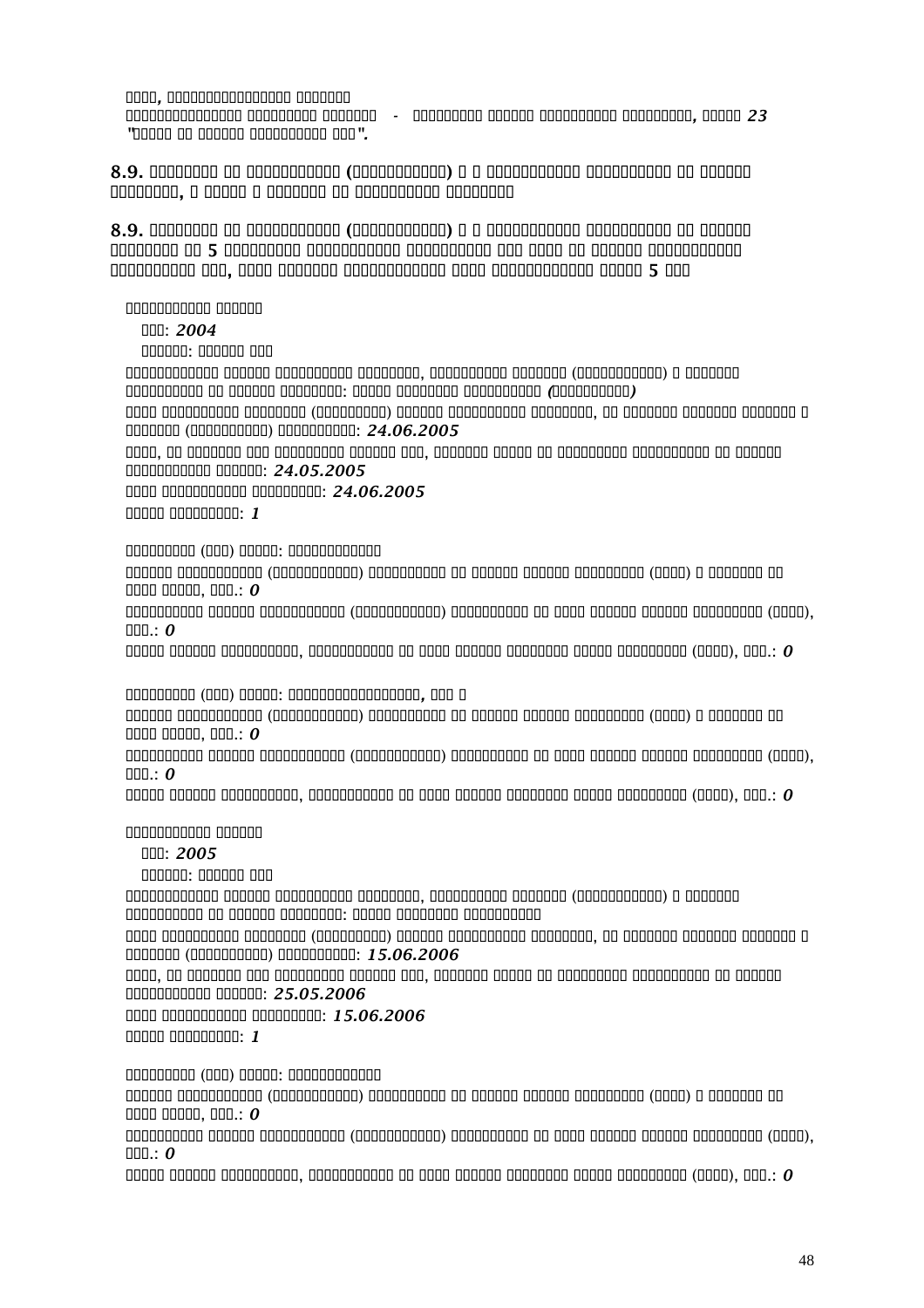() : *,*   $($  and  $)$  and  $($  and  $)$  and  $($  and  $)$  and  $($  and  $)$  and  $($  and  $)$  and  $($  and  $)$  and  $($  and  $)$  and  $($  and  $)$  and  $($  and  $)$  and  $($  and  $)$  and  $($  and  $)$  and  $($  and  $)$  and  $($  and  $)$  and  $($  and  $)$  a , .: *55.92*  $($  and  $)$  and  $($  and  $)$ ,  $($  and  $)$ ,  $($  and  $)$ ,  $($  and  $)$ ,  $($  and  $)$ ,  $($  and  $)$ ,  $($  and  $)$ ,  $($  and  $)$ ,  $($  and  $)$ ,  $($  and  $)$ ,  $($  and  $)$ ,  $($  and  $)$ ,  $($  and  $)$ ,  $($  and  $)$ ,  $($  and  $)$ ,  $($  and  $)$ .: *398 400*

#### ,  $\hspace{1.6cm}$ , .: 208 *035.78*

, the contract of the contract of  $\mathcal{L}$  , the contract of the contract of  $\mathcal{L}$  $^{'}$  31 2006. and the state of the state of the state of the state of the state of the state of the state of the state of th

the control of the control of the control of the *, , , .*

### : *2006*

: ,  $($   $)$ ://www.com/second-com/second-com/second-com/second-com/second-com/second-com/second-com/second-com/second-com/  $($   $)$  ,  $($   $)$   $: 14.06.2007$ , ,

#### : *14.05.2007* : *21.06.2007* : *1*

 () :  $($  and  $)$  and  $($  and  $)$  and  $($  and  $)$  and  $($  and  $)$  and  $($  and  $)$  and  $($  and  $)$  and  $($  and  $)$  and  $($  and  $)$  and  $($  and  $)$  and  $($  and  $)$  and  $($  and  $)$  and  $($  and  $)$  and  $($  and  $)$  and  $($  and  $)$  a , .: *0*  $($  and  $)$  and  $($  and  $)$ ,  $($  and  $)$ ,  $($  and  $)$ ,  $($  and  $)$ ,  $($  and  $)$ ,  $($  and  $)$ ,  $($  and  $)$ ,  $($  and  $)$ ,  $($  and  $)$ ,  $($  and  $)$ ,  $($  and  $)$ ,  $($  and  $)$ ,  $($  and  $)$ ,  $($  and  $)$ ,  $($  and  $)$ ,  $($  and  $)$ .: *0* ,  $\, \, . \, \, . \, \, . \, \, . \, \, 0$ 

 $($   $)$   $\vdots$  $($  and  $)$  and  $($  and  $)$  and  $($  and  $)$  and  $($  and  $)$  and  $($  and  $)$  and  $($  and  $)$  and  $($  and  $)$  and  $($  and  $)$  and  $($  and  $)$  and  $($  and  $)$  and  $($  and  $)$  and  $($  and  $)$  and  $($  and  $)$  and  $($  and  $)$  a , .: *0*  $($  and  $)$  and  $($  and  $)$ ,  $($  and  $)$ ,  $($  and  $)$ ,  $($  and  $)$ ,  $($  and  $)$ ,  $($  and  $)$ ,  $($  and  $)$ ,  $($  and  $)$ ,  $($  and  $)$ ,  $($  and  $)$ ,  $($  and  $)$ ,  $($  and  $)$ ,  $($  and  $)$ ,  $($  and  $)$ ,  $($  and  $)$ ,  $($  and  $)$ .: *0*

, we have the set of  $($   $),$   $\ldots$  0

# : *2007* :

, where  $\alpha$  , and  $\beta$  , and  $\beta$  , and  $\beta$  , and  $\beta$  , and  $\beta$ ://www.com/second-com/second-com/second-com/second-com/second-com/second-com/second-com/second-com/second-com/  $($   $)$  ,  $($   $)$   $: 17.06.2008$ , , : *17.05.2008*

: *20.06.2008*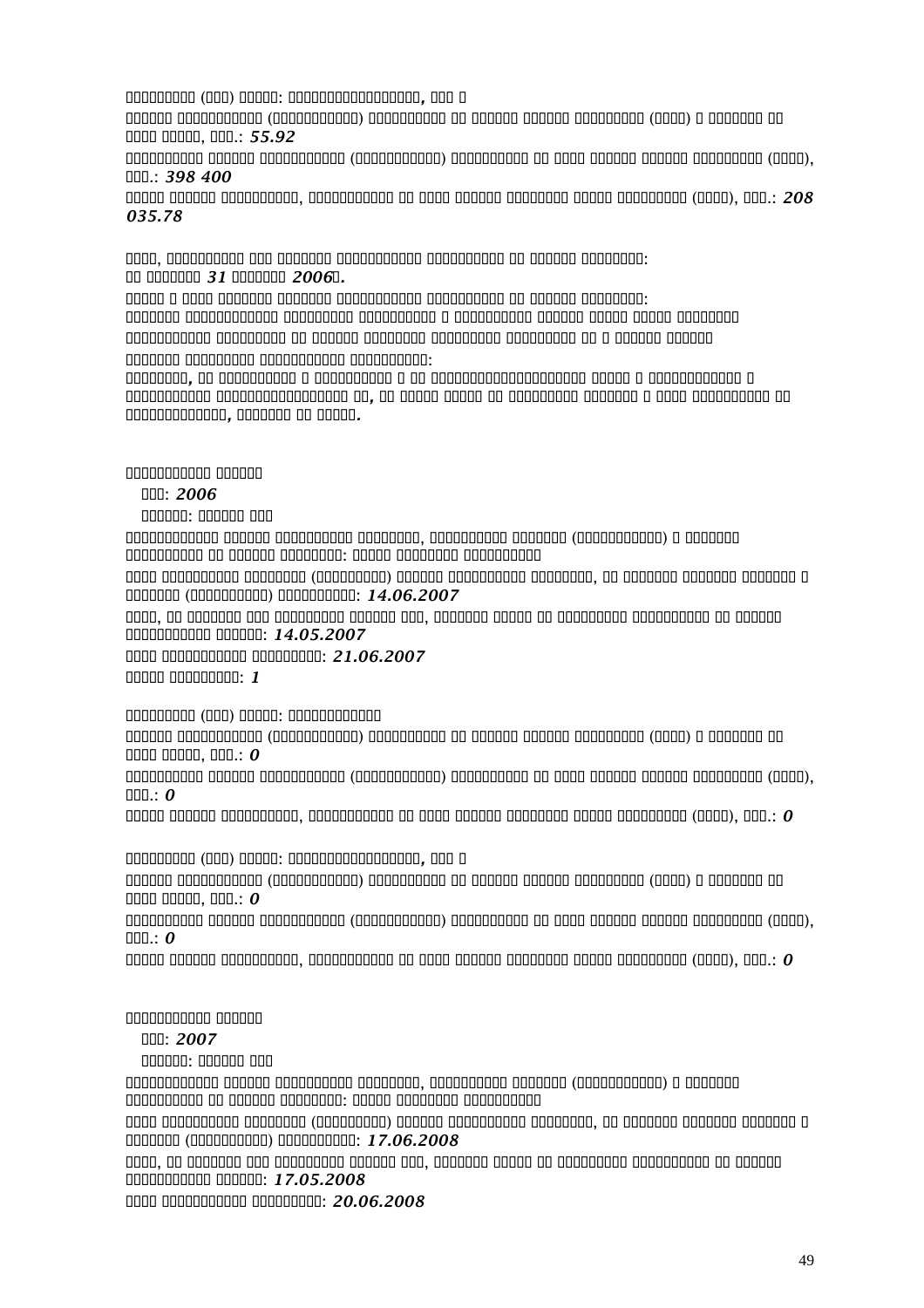$\therefore$  1  $(+) \qquad :$  $($   $)$  $\big)$  $\overline{a}$  $\therefore$  0  $\overline{a}$  $($  ),  $\overline{\phantom{a}}$  $\overline{(\ }$  $\therefore$  0  $($  ),  $\therefore$  0  $\overline{\phantom{a}}$  $($   $)$  $\sim$  $\overline{)}$  $($   $)$  $\overline{(\ }$  $\therefore$  0  $\overline{\phantom{a}}$  $\overline{\phantom{a}}$  $($  ),  $\overline{(\ }$  $\therefore$  0  $\therefore$  0  $\left($  $),$ ,  $: 2008$  $\sim 10$ 

 $\overline{(\ }$  $\,$   $)$  $\sim 10^6$  $($  )<br>: 19.06.2009  $\overline{\phantom{a}}$  $\overline{(\ }$  $\big)$ :  $19.05.2009$  $\overline{\phantom{a}}$  $: 19.06.2009$  $\therefore$  1  $( )$  :  $\therefore$  0<sup> $($ </sup>  $($  )  $\hspace{0.15cm}$  )  $\overline{a}$  $\big($  $\overline{\phantom{a}}$  $($  ),  $\therefore$  0  $\therefore$  0  $($  ),  $\cdot$  $($   $)$  $\sim$  :  $\lambda$  $\overline{(\ }$  $\lambda$  $\overline{(\ }$ 

 $\therefore$  0  $\overline{\phantom{a}}$  $\overline{(}$  $\overline{\phantom{a}}$  $($ ,  $\therefore$  0  $\therefore$  0  $\overline{(\ }$  $),$  $\overline{\phantom{a}}$  $\ddot{\phantom{a}}$  $\,$  ,  $\ddot{\phantom{a}}$ 5 8.9.  $\overline{\phantom{a}}$  $\bar{\mathbf{J}}$ 

 $\overline{\phantom{a}}$  $\overline{\mathbf{5}}$  $\overline{a}$  $\overline{\phantom{a}}$ 

8.10.